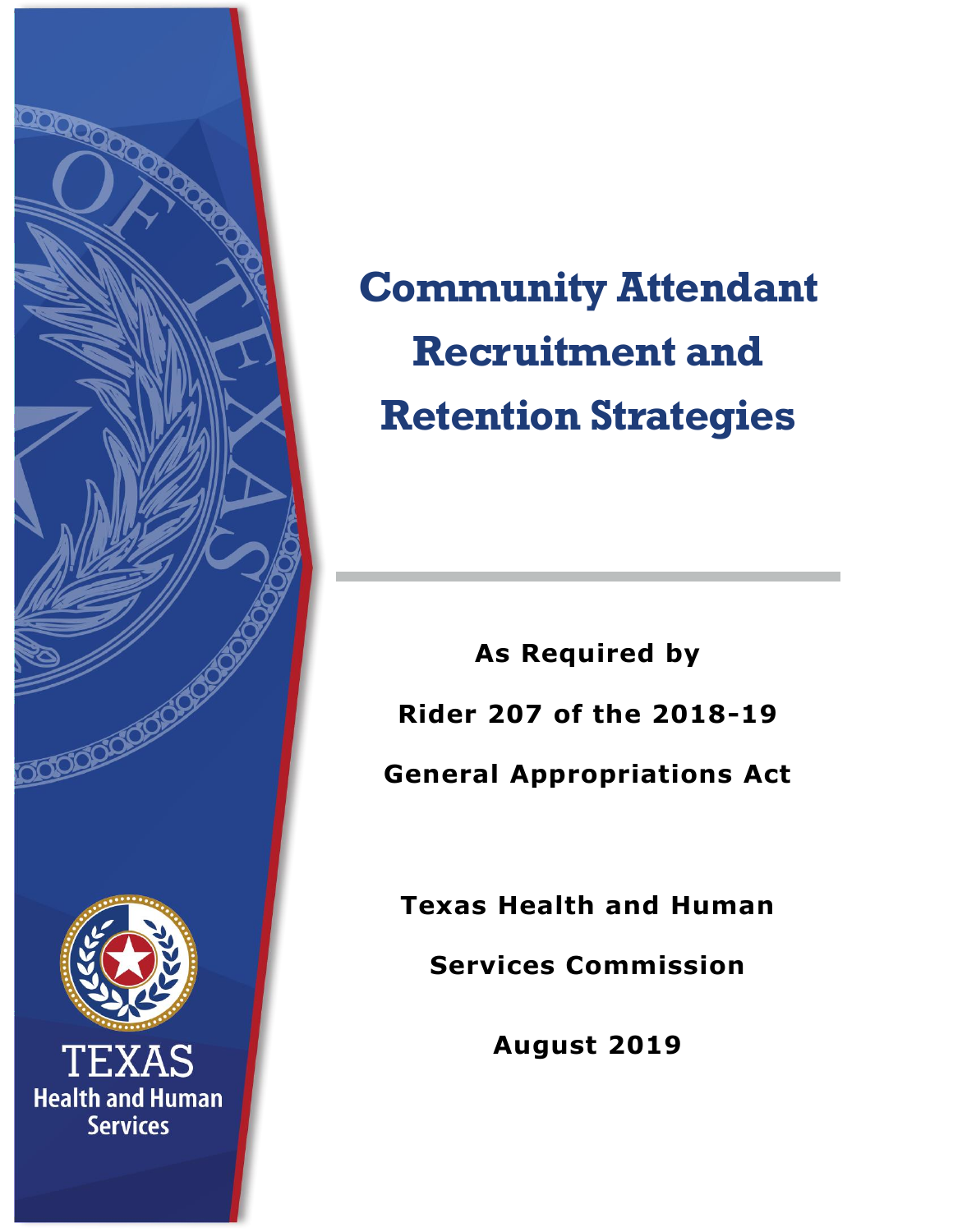# **Table of Contents**

| Texas Medicaid Community Attendant Recruitment and Retention Data8 |  |
|--------------------------------------------------------------------|--|
|                                                                    |  |
|                                                                    |  |
|                                                                    |  |
| Appendix A. New Workforce Turnover Questions in Cost Reports  A-1  |  |
| Appendix B. HCS/TxHmL Attendant Wages and Turnover B-1             |  |
|                                                                    |  |
| Appendix D. Rate Enhancement Participation Data D-1                |  |
| Appendix E. Demographics of Personal Care Aides in Texas E-1       |  |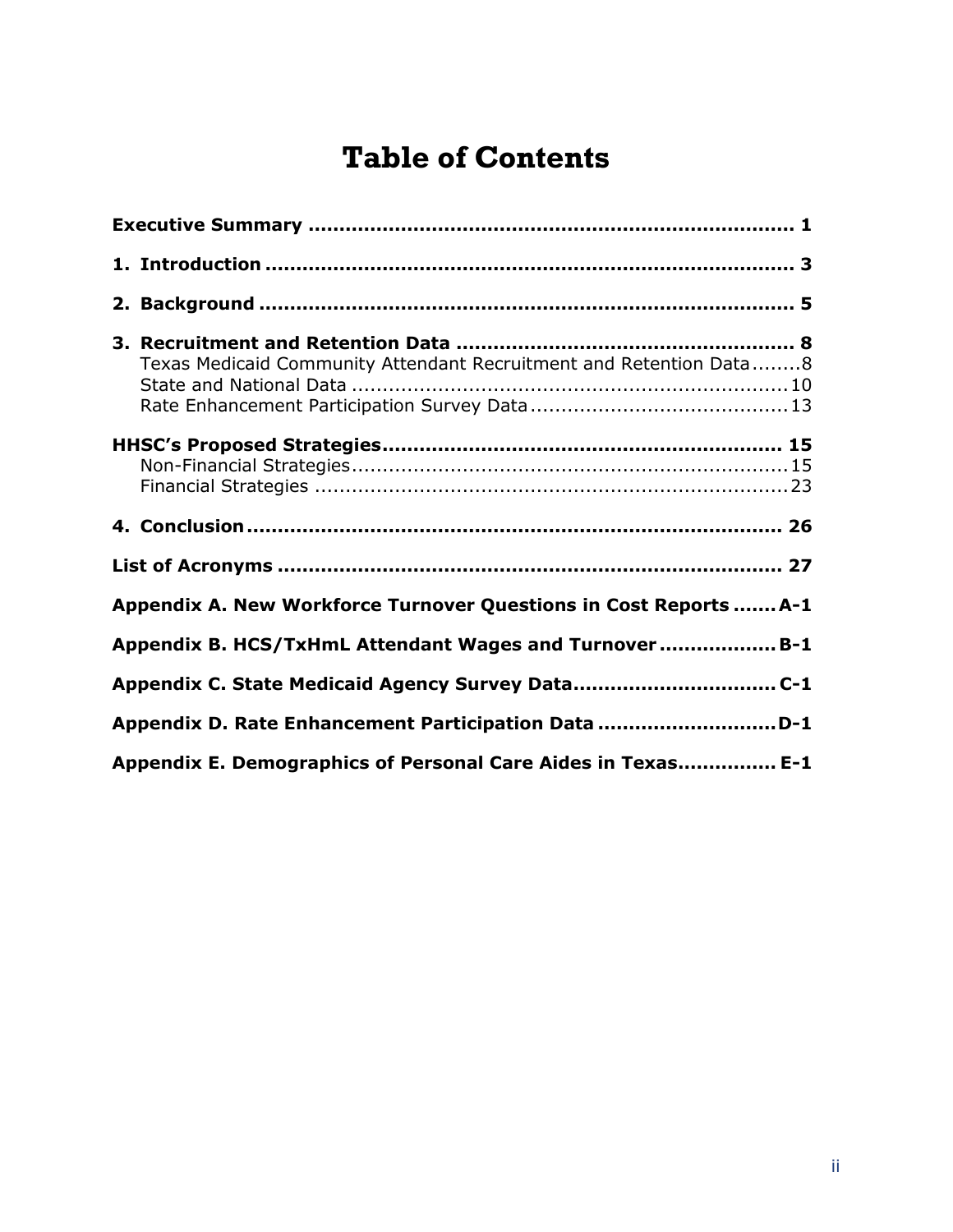### <span id="page-2-0"></span>**Executive Summary**

The *Community Attendant Recruitment and Retention Strategies* report is submitted pursuant to Rider 207 of the 2018-19 General Appropriations Act, Senate Bill (S.B.) 1, 85<sup>th</sup> Legislature, Regular Session, 2017 (Article II, Health and Human Services Commission). The rider states:

**207. Recruitment and Retention Strategies.** Out of funds appropriated above in Strategy L.1.1, HHS System Supports, the Health and Human Services Commission (HHSC) shall develop recruitment and retention strategies for community attendants.

HHSC shall submit an annual report by August 31 to the Legislative Budget Board and the Governor reflecting actual expenditures, cost savings, and accomplishments implementing recruitment and retention strategies for community attendants. (Conference Committee Report Rider 142)

The 2019 Rider 207 report is the second report in a series of annual reports. Since the 2018 Rider 207 report, HHSC continued researching financial and non-financial strategies that may potentially improve community attendant recruitment and retention in Texas. Many of HHSC's proposals in the 2018 Rider 207 report were actively pursued, while others remain contingent on policy development and/or legislative action. The 86<sup>th</sup> Texas legislature made investments in community attendant reimbursement rates by increasing the minimum wage rate from \$8.00 to \$8.11. Including these additional funds, HHSC estimates that we will spend at least \$8.1 billion on community attendant expenses during the 2020-21 biennium. This total includes wages and benefits paid to community attendants.

In August 2018, HHSC published the first of two annual reports directed by Rider 207 of the 2018-2019 General Appropriations Act. The 2018 report presented preliminary strategies to improve community attendant recruitment and retention, and preliminary data on the state of the direct care industry; the report concluded with plans for increased data collection and continued development of potential strategies. Since the original report, the agency has implemented workforce recruitment and retention questions in its Medicaid cost reports, strengthened its database of other state Medicaid agencies' strategies, and boosted its overall data analysis and data collaboration efforts. HHSC sought stakeholder input regarding the recruitment and retention strategies proposed in the 2018 report.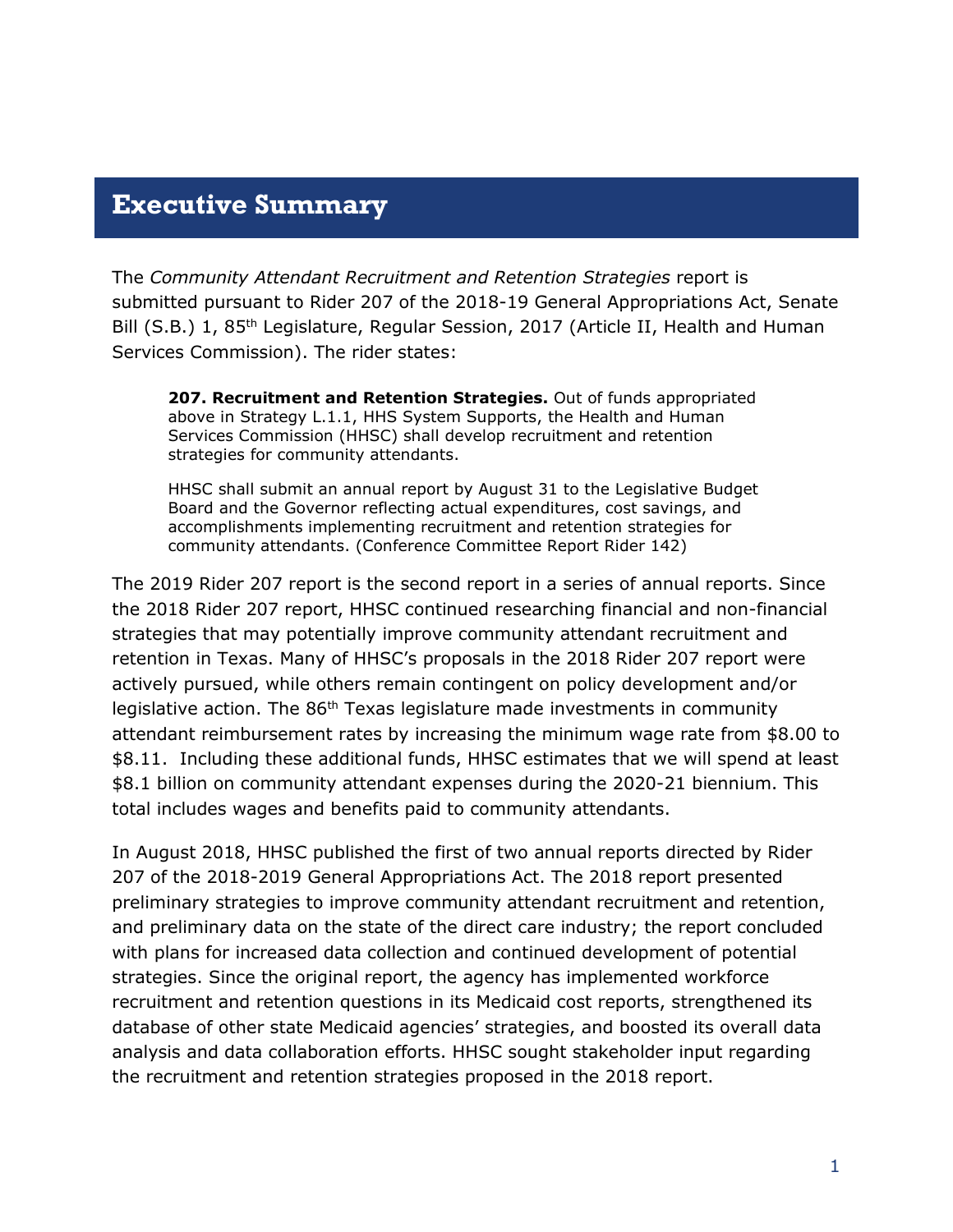The 2019 Rider 207 report details the agency's latest data on the direct care workforce and related topics, provides status updates on strategies that were mentioned in the 2018 report, and discusses additional potential strategies that were not mentioned in the 2018 report.

The report concludes with the agency's recommendations for implementation and further research. Some of HHSC's recommendations include continuing to prioritize data collection, explore the potential for value-based payment models, promote initiatives for attendant training, and promote state and local collaboration on community attendant issues.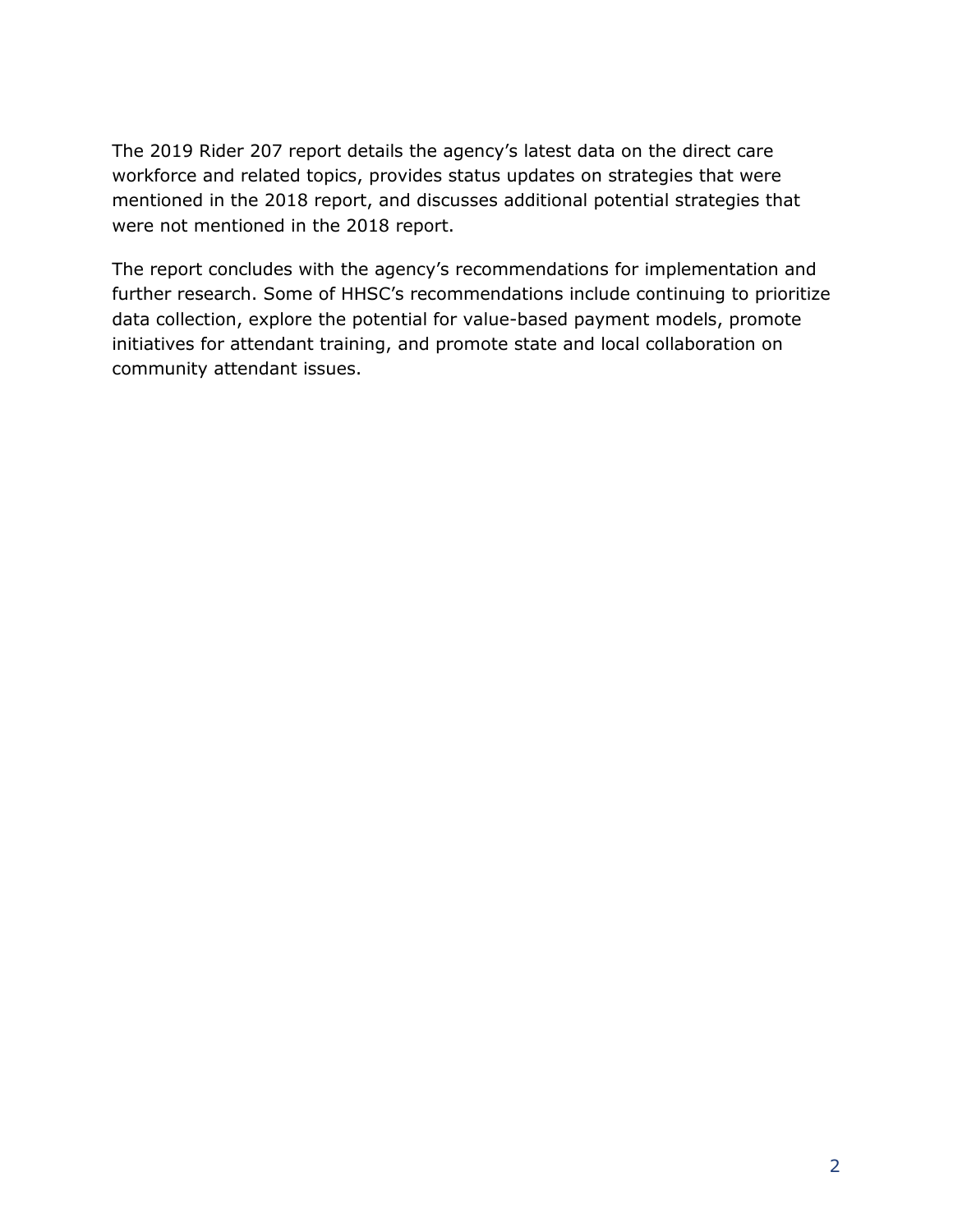### <span id="page-4-0"></span>**1.Introduction**

j

As the Baby Boomer generation ages, the demand for long-term services and supports (LTSS) is expected to grow dramatically. Employment in healthcare occupations is projected to grow 18 percent from 2016 to 2026, much faster than the average for all occupations, adding about 2.4 million new jobs. This projected growth is mainly due to an aging population, leading to greater demand for healthcare services.<sup>1</sup> This demographic shift will impact the direct care worker industry considerably, which includes occupations such as personal care aides (PCAs) and home health aides (HHAs).

According to the U.S. Bureau of Labor Statistics (BLS), HHAs and PCAs are forecasted to be the third and fourth fastest growing occupations in the country from 2016-2026 with ten-year projected growth rates of 47 percent and 39 percent, respectively. <sup>2</sup> Meanwhile, the number of Americans requiring long-term care is projected to more than double by 2050, creating greater demand for paid attendant services in the coming decades. $3$  As of May 2018, Texas employed 206,240 PCAs, the second largest statewide number in the country.<sup>4</sup> While demand for direct care workers both in Texas and nationwide continues to increase exponentially, long-term care (LTC) employers are already struggling to hire and retain direct care workers.

Per Rider 207, this report describes recruitment and retention strategies for community attendants. The 2019 Rider 207 report describes potential financial and non-financial strategies meant to reduce community attendant turnover and improve retention; the report includes data that is meant to aid future decisionmaking by both the agency and the legislature. HHSC expanded the number of state Medicaid agencies it surveyed for the 2018 Rider 207 report, collected

- <sup>1</sup> "Healthcare Occupations" U.S. Bureau of Labor Statistics. April 12, 2019. <https://www.bls.gov/ooh/healthcare/home.htm>
- <sup>2</sup> "Fastest Growing Occupations" U.S. Bureau of Labor Statistics. April 12, 2019. <https://www.bls.gov/ooh/fastest-growing.htm>

<sup>&</sup>lt;sup>3</sup> "Final Report." The Congressional Commission on Long-term Care. September 18, 2013. [http://ltccommission.org/ltccommission/wp-content/uploads/2013/12/Commission-on-Long-Term-](http://ltccommission.org/ltccommission/wp-content/uploads/2013/12/Commission-on-Long-Term-Care-Final-Report-9-26-13.pdf)[Care-Final-Report-9-26-13.pdf](http://ltccommission.org/ltccommission/wp-content/uploads/2013/12/Commission-on-Long-Term-Care-Final-Report-9-26-13.pdf)

<sup>&</sup>lt;sup>4</sup> "Occupational Employment and Wages, May 2018, 39-9021 Personal Care Aides." U.S. Bureau of Labor Statistics. March 29, 2019.<https://www.bls.gov/oes/current/oes399021.htm>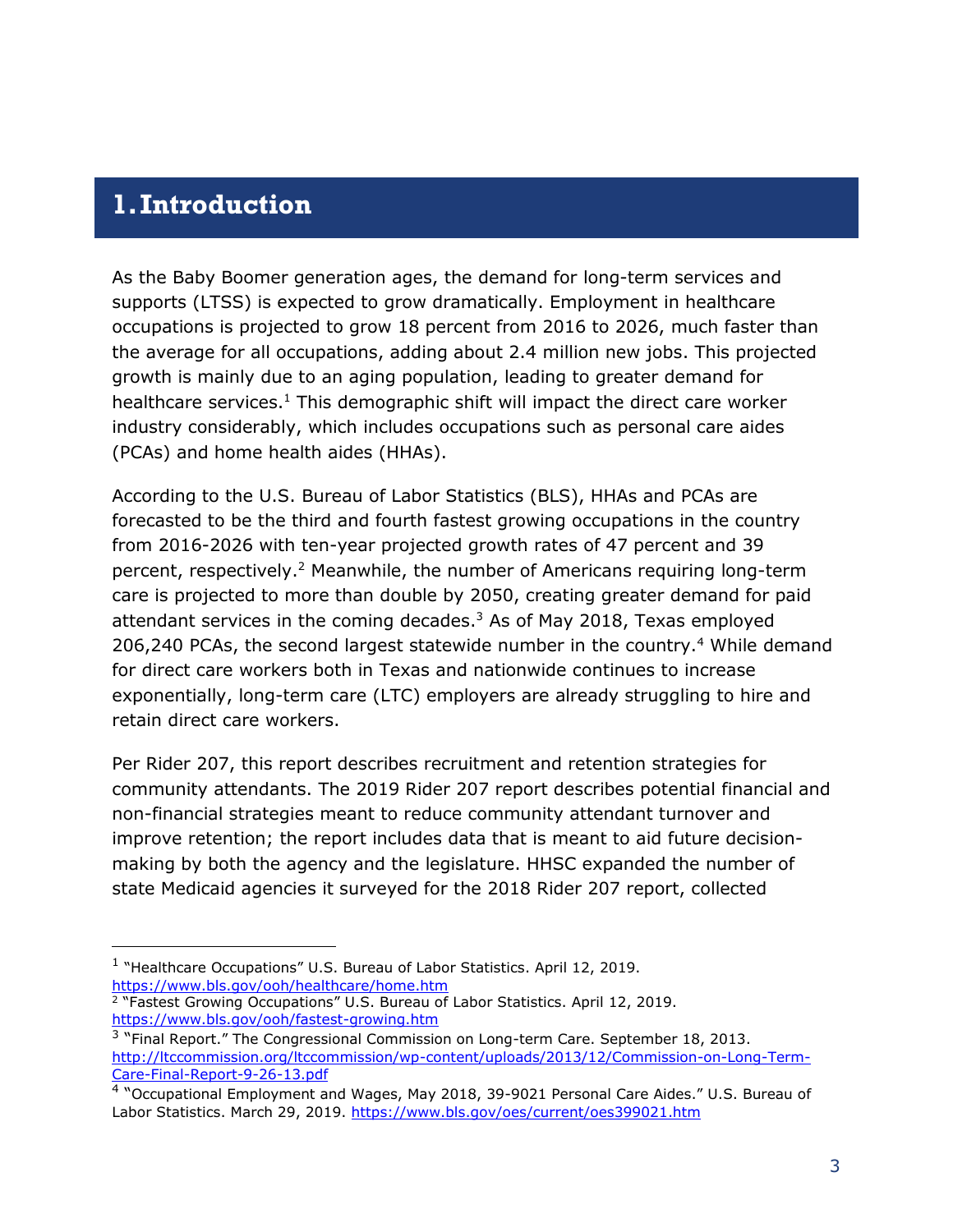feedback on participation in the Attendant Compensation Rate Enhancement program and added new recruitment and retention questions to its Medicaid cost reports.

HHSC's research compares data on attendant wages and compensation in Texas with national data for other similar occupations. HHSC also surveyed other state Medicaid agencies to illustrate the degree of their community attendant turnover problems and what strategies they are pursuing to improve attendant recruitment and retention.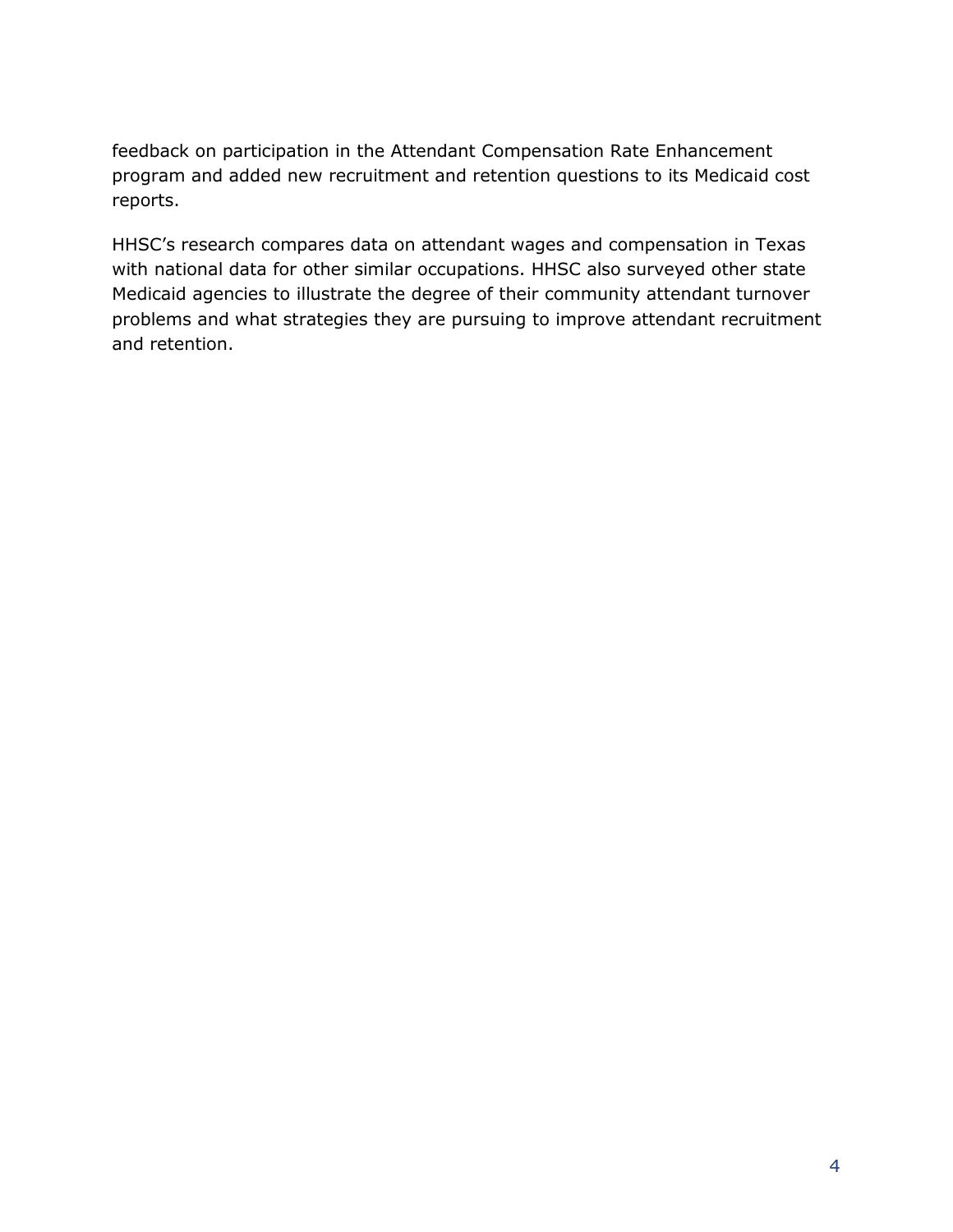### <span id="page-6-0"></span>**2.Background**

j

Title 1 of the Texas Administrative Code (TAC), Section 355.112(b), defines an attendant as "the unlicensed caregiver providing direct assistance to individuals with Activities of Daily Living (ADL) and Instrumental Activities of Daily Living (IADLs)."<sup>5</sup> Attendants are direct service workers who help the aged and individuals with disabilities with activities such as toileting, transferring, bathing, eating, dressing, and mobility as well as with basic household services like laundry, light house work, and meal preparation; attendants also accompany clients to appointments with physicians. A community attendant, specifically, is an attendant that works in a non-institutional setting, assisting clients so they can stay in their own homes or helping them maintain an active and full life in their community.

For this report, the BLS definition of a PCA most-resembles HHSC's definition of an attendant. The BLS defines PCAs as workers that "help people with disabilities, chronic illness, or chronic impairment by assisting in their daily living activities."<sup>6</sup> Furthermore, "[PCAs]—sometimes called caregivers or personal attendants—are generally limited to providing non-medical services, including companionship, cleaning, cooking, and driving." For more details on PCAs in Texas, see Appendix E which details demographic information of PCAs in Texas from the U.S. Census Bureau's 2017 American Community Survey.

The recruitment and retention challenges that PCAs face is commonly attributed to the low staff wages, demanding day-to-day responsibilities, limited career growth opportunities, and other factors affecting this occupation. High rates of turnover lead to increased stress across the workforce and are a key barrier to the delivery of quality services.<sup>7</sup> Turnover of home care workers alone costs U.S. employers an estimated  $$6$  billion annually<sup>8</sup>, and the cost of hiring and training new direct care

<sup>5</sup> The phrases "direct care worker" and "attendant" are often used interchangeably; however, this report shall primarily use "attendant", particularly in the context of the phrase "community attendant." <sup>6</sup> "Occupational Employment and Wages, May 2018, 39-9021 Personal Care Aides." U.S. Bureau of Labor Statistics. March 29, 2019.<https://www.bls.gov/oes/current/oes399021.htm> <sup>7</sup> "Coverage of Direct Service Workforce Continuing Education and Training within Medicaid Policy and Rate Setting: A Toolkit for State Medicaid Agencies." Centers for Medicare & Medicaid Services. August

<sup>2013.</sup> <https://www.medicaid.gov/medicaid/ltss/downloads/workforce/dsw-training-rates-toolkit.pdf> <sup>8</sup> "Paying the Price: How Poverty Wages Undermine Home Care in America." PHI. February 2015. [https://phinational.org/wp-content/uploads/legacy/research-report/paying-the-price.pdf.](https://phinational.org/wp-content/uploads/legacy/research-report/paying-the-price.pdf)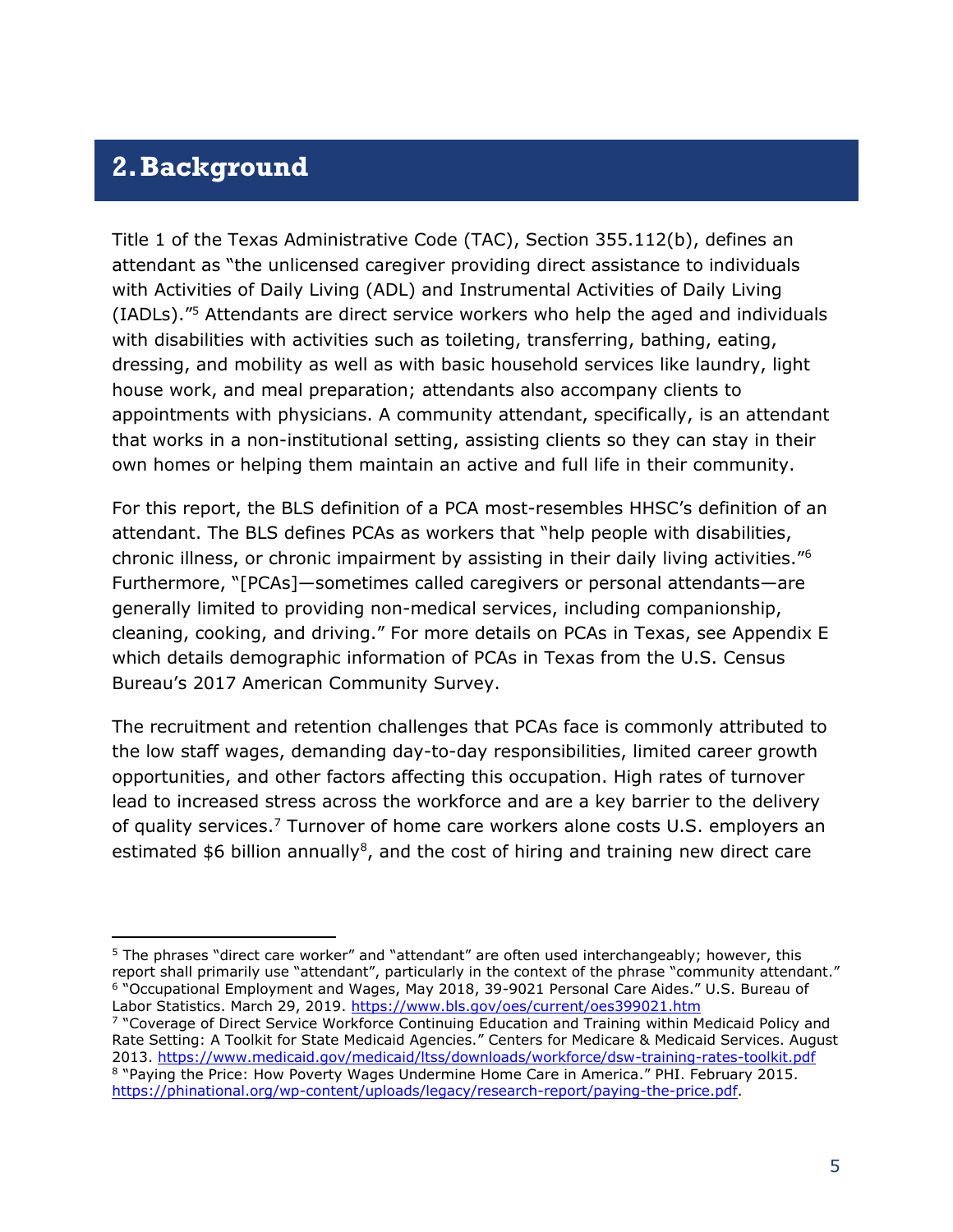workers (institutional and community-based) is estimated at \$4,872 per position.<sup>9</sup> PHI, a non-profit research and consulting organization dedicated to improving LTSS and improving the state of the direct care workforce, found that studies of direct care worker turnover rates are typically between 45 and 65 percent turnover; a recent Home Care Pulse survey of private-pay home care agencies found a national turnover rate of direct care workers of 66 percent. $10$ 

Texas has recognized the difficulties that LTSS providers face in recruiting and retaining qualified attendant staff to serve individuals needing Medicaid services. Texas has pursued multiple avenues to address attendant compensation, recruitment, and retention issues, such as through HHSC's Attendant Compensation Rate Enhancement Program (rate enhancement), past increases to attendant wages and provider rates, and through legislative riders such as the Rider 207 report.

In 1999, the 76<sup>th</sup> Legislature established HHSC's rate enhancement program, a voluntary program for community-based program providers (excluding Home and Community-based services (HCS) and Texas Home Living (TxHmL) providers at the time) that gives participating providers access to funds to increase the wages of their attendants. The purpose of this program is to "incentivize increased wages and benefits for community care attendants."<sup>11</sup> Providers participating in rate enhancement agree to spend 90 percent or more of the attendant rate component, including the rate enhancement add-on, on attendant compensation. Attendant compensation includes salaries, payroll taxes, benefits, and allowable mileage reimbursement. During state fiscal year 2010, the rate enhancement program was expanded to include HCS and TxHmL providers.<sup>12</sup> The Texas Legislature has demonstrated a commitment to attendant wages and reducing staff turnover through its continued funding of rate enhancement, including additional appropriations for the 2020-2021 biennium.

Apart from the rate enhancement program, the Texas Legislature has increased attendant wages and provider rates in the past. The 83<sup>rd</sup> Legislature increased the

 $\overline{a}$ 

<sup>&</sup>lt;sup>9</sup> "Coverage of Direct Service Workforce Continuing Education and Training within Medicaid Policy and Rate Setting: A Toolkit for State Medicaid Agencies." Centers for Medicare & Medicaid Services. August 2013. <https://www.medicaid.gov/medicaid/ltss/downloads/workforce/dsw-training-rates-toolkit.pdf> <sup>10</sup> "Understanding the Direct Care Workforce." PHI. [https://phinational.org/policy-research/key-facts](https://phinational.org/policy-research/key-facts-faq/)[faq/](https://phinational.org/policy-research/key-facts-faq/)

<sup>&</sup>lt;sup>11</sup> Rider 37 of the 2000-01 General Appropriations Act, H.B. 1, 76<sup>th</sup> Legislature, Regular Session 1999 (Article II, Health and Human Services).

 $12$  Rider 67 of the 2010-11 General Appropriations Act, S.B. 1, 81<sup>st</sup> Legislature, Regular Session 2009 (Article II, Health and Human Services).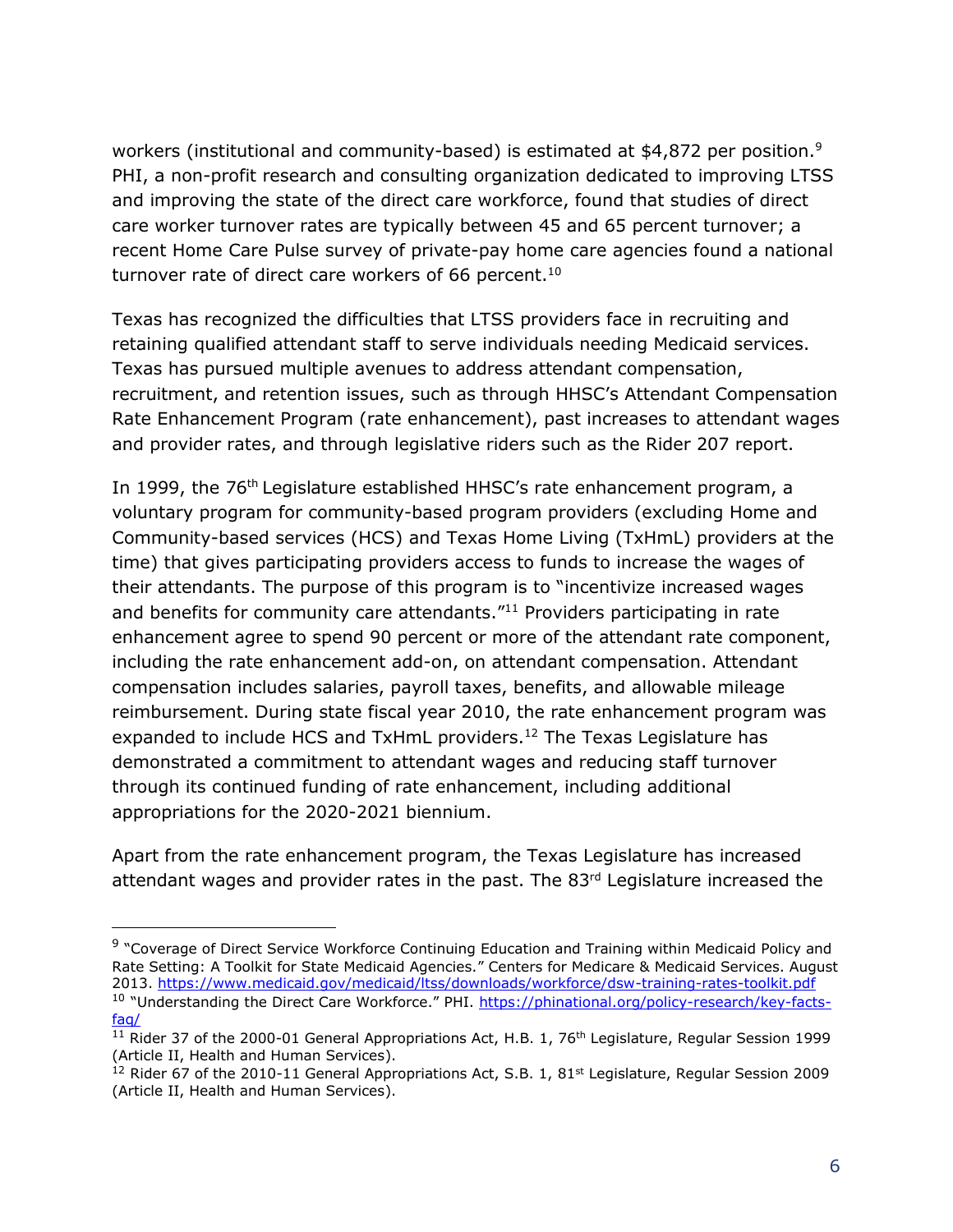community attendant base wage to \$7.50 per hour in state fiscal year 2014 and  $$7.86$  per hour in state fiscal year 2015.<sup>13</sup> The 84<sup>th</sup> Legislature directed increased appropriations to community attendant wages setting the base wage for personal care attendants to \$8.00 per hour in state fiscal years 2016 and 2017.<sup>14</sup> Recently, the 86th Legislature continued this trend by providing appropriations for rates to support a personal care attendant base wage of \$8.11 per hour for state fiscal years 2020 and 2021.<sup>15</sup>

In August 2018, HHSC published the first of two annual reports directed by Rider 207 of the 2018-2019 General Appropriations Act. The 2018 report presented preliminary strategies to improve community attendant recruitment and retention, and preliminary data on the state of the direct care industry; the report concluded with plans for increased data collection and continued development of potential strategies. Since the original report, the agency has implemented workforce recruitment and retention questions in its Medicaid cost reports, strengthened its database of other state Medicaid agencies' strategies, and boosted its overall data analysis and data collaboration efforts. HHSC sought stakeholder input regarding the recruitment and retention strategies proposed in the 2018 report. The 2019 Rider 207 report details the agency's latest data on the direct care workforce and related topics, provides status updates on strategies that were mentioned in the 2018 report, and discusses additional potential strategies that were not mentioned in the 2018 report.

j

<sup>&</sup>lt;sup>13</sup> 2014-15 General Appropriations Act, S.B. 1, 83<sup>rd</sup> Legislature, Regular Session, 2013 (Article II, Special Provisions Relating to All Health and Human Services Agencies, Section 61, Information on Funding Provided for Direct Care Workers and Attendant Wages).

<sup>&</sup>lt;sup>14</sup> 2016-17 General Appropriations Act, H.B. 1, 84<sup>th</sup> Legislature, Regular Session, 2013 (Article II, Special Provisions Relating to All Health and Human Services Agencies, Section 47, Information on Funding Provided for Attendant Wages).

<sup>&</sup>lt;sup>15</sup> 2020-21 General Appropriations Act, H. B. 1,86<sup>th</sup> Legislature, Regular Session, 2019 (Article II, Health and Human Services Commission, Rider 45, Information on Funding Provided for Attendant Wages and Rate Enhancements).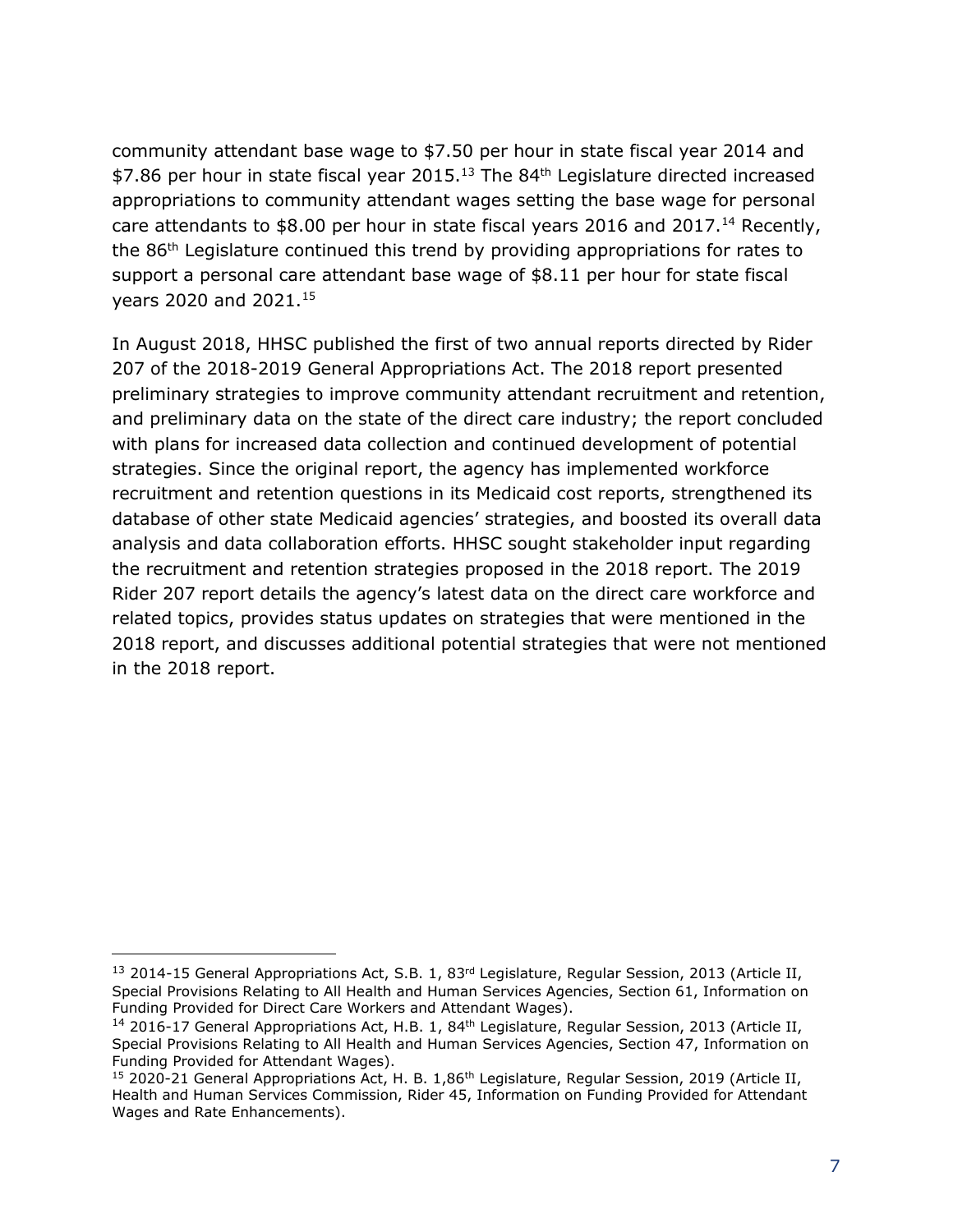### <span id="page-9-0"></span>**3.Recruitment and Retention Data**

Per the conclusion of the 2018 Rider 207 report, HHSC committed to prioritize data collection of the attendant workforce. Improved data collection will enable HHSC and the Texas Legislature to make better informed decisions in the future. HHSC expanded its data collection in several ways. First, the agency added critical recruitment and retention questions to its Medicaid cost reports. Second, it continued state survey research that commenced for the 2018 Rider 207 report. Finally, HHSC collected feedback on participation in rate enhancement program from the HCS providers who currently participate in rate enhancement at much lower frequency than providers in other community programs.

# <span id="page-9-1"></span>**Texas Medicaid Community Attendant Recruitment and Retention Data**

For several years, the Washington State Department of Social and Health Services has been collecting annual surveys of certain institutional providers to acquire accurate, up-to-date data on direct care worker turnover. Following correspondence with Washington state in 2018, HHSC added turnover questions to its Medicaid cost reports which were modeled after Washington's surveys. HHSC's Medicaid cost reports for the Community Living Assistance and Support Services (CLASS), Day Activity Health Services (DAHS), HCS/TxHmL, Primary Home Care (PHC), and Title XX Residential Care (RC) programs now include important questions about workforce turnover and retention.<sup>16</sup> Appendix A contains the questions that were added to HCS/TxHmL providers' fiscal year 2018 cost reports in January 2019.

In a separate initiative, HHSC modified its cost report submission requirements beginning in 2019 so that cost reports are submitted every other year rather than every year.<sup>17</sup> In April 2019, HHSC received turnover data from HCS/TxHmL and RC providers. For this report, HHSC presents pertinent attendant recruitment and retention data from the HCS/TxHmL and RC programs. With these new cost report

j

 $16$  The new recruitment and retention questions were first implemented in providers' fiscal year 2018 Medicaid cost reports and will continue to be included going forward.

 $17$  All LTSS program cost reports that were submitted every year are now submitted every other year, except for the 24-hour Residential Child Care program administered by the Texas Department of Family and Protective Services. HCS/TxHmL, ICF/IID, NF, and RC providers submit cost reports during even years, and CLASS, DAHS, and PHC providers submit cost reports during odd years.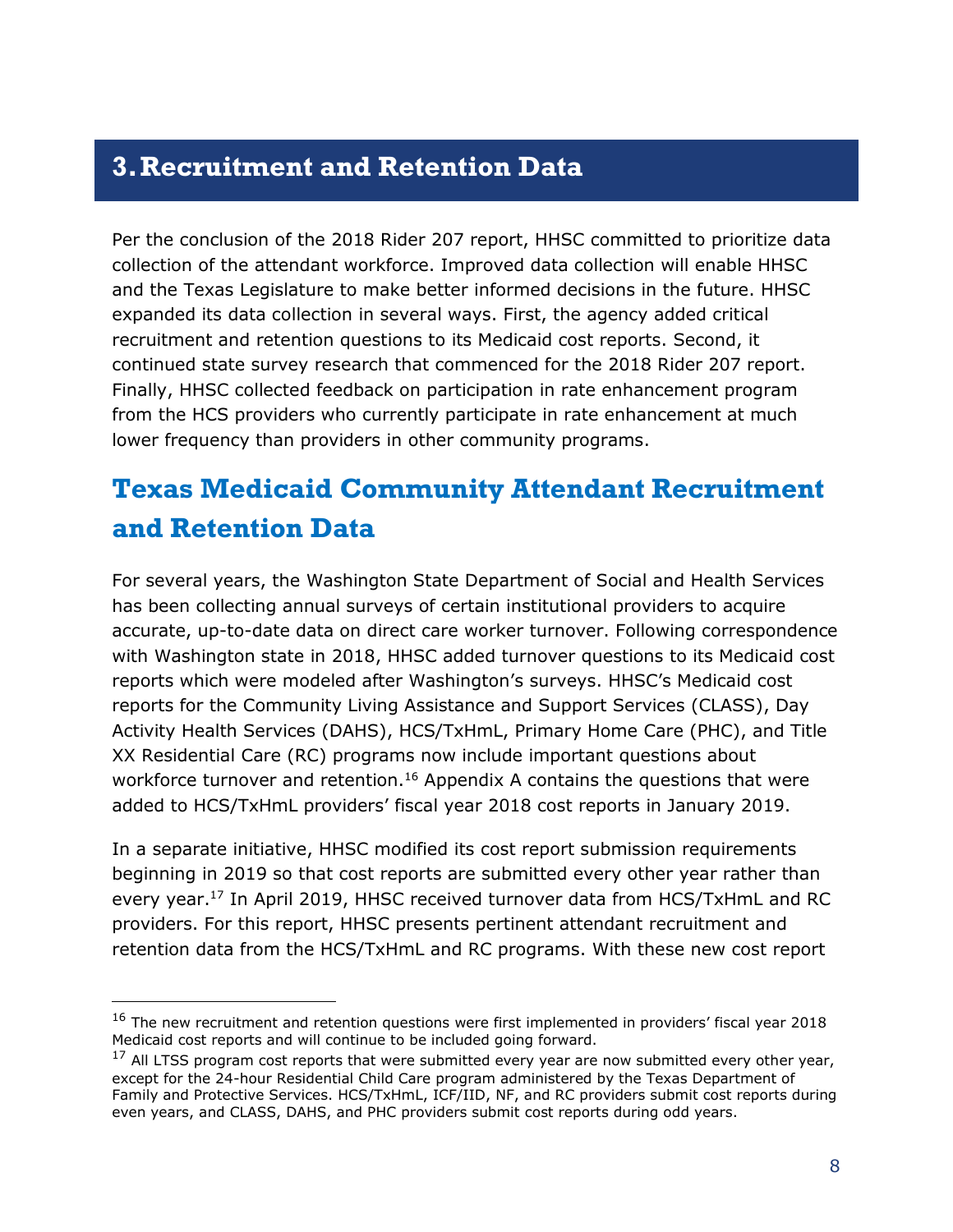questions, HHSC will be better equipped to examine turnover trends in the Texas Medicaid attendant workforce, particularly over the span of multiple years. Per Rider 157 of the General Appropriations Act for the 2020-21 biennium, HHSC will submit a state workforce strategic plan by November 1, 2020 to improve recruitment and retention of community attendants; 2019 cost report turnover data collected on CLASS, DAHS, and PHC providers will be presented at this time, in addition to other data that the agency plans to collect.<sup>18</sup>

Table 1 contains a preliminary summary of the data from the HCS/TxHmL and RC cost report turnover sections; the data is self-reported and is not verified by HHSC. The data in Table 1 exhibits a weak correlation between average wages and average percent turnover, and turnover amongst HCS/TxHmL non-residential attendants is notably lower than that of residential attendants. Based on the agency's preliminary review of the cost report data received in May 2019, the agency intends to modify certain turnover questions for future clarification. See Appendix B for further details on 2018 HCS/TxHmL turnover.

| <b>Attendant Type<sup>19</sup></b> | <b>Average</b><br><b>Wage</b> | Average<br><b>Percent</b><br><b>Turnover</b> | <b>Average</b><br><b>Estimated</b><br>Days to<br><b>Fill Vacant</b><br><b>Positions</b> | <b>Average Percent</b><br><b>Work Hours Filled</b><br>with Overtime or<br>Non-Scheduled<br><b>Staff</b> |  |
|------------------------------------|-------------------------------|----------------------------------------------|-----------------------------------------------------------------------------------------|---------------------------------------------------------------------------------------------------------|--|
| <b>HCS/TxHmL</b>                   |                               |                                              |                                                                                         |                                                                                                         |  |
| Residential<br>Attendant           | \$10.38                       | 72.4%                                        | 36                                                                                      | 24.1%                                                                                                   |  |
| Non-Residential<br>Attendant       | \$10.81                       | 39.8%                                        | 31                                                                                      | 22.1%                                                                                                   |  |
| <b>Residential Care</b>            |                               |                                              |                                                                                         |                                                                                                         |  |
| Attendant                          | \$10.20                       | 104.6%                                       | 13                                                                                      | 16.5%                                                                                                   |  |

#### **Table 1. Texas Attendant Turnover in HCS/TxHmL and RC, 2018**

-

<sup>&</sup>lt;sup>18</sup> 2020-21 General Appropriations Act, H.B. 1, 86<sup>rd</sup> Legislature, Regular Session, 2019 (Article II, Special Provisions Relating to All Health and Human Services Agencies, Section 157, Community Attendant Workforce Development Strategies.

<sup>&</sup>lt;sup>19</sup> The Attendant Compensation Rate Enhancement program is available for attendant services programs. Attendant services in both residential and non-residential settings are available in the HCS program; non-residential attendant services are available in the TxHmL program. Residential attendant services only are available in the RC program.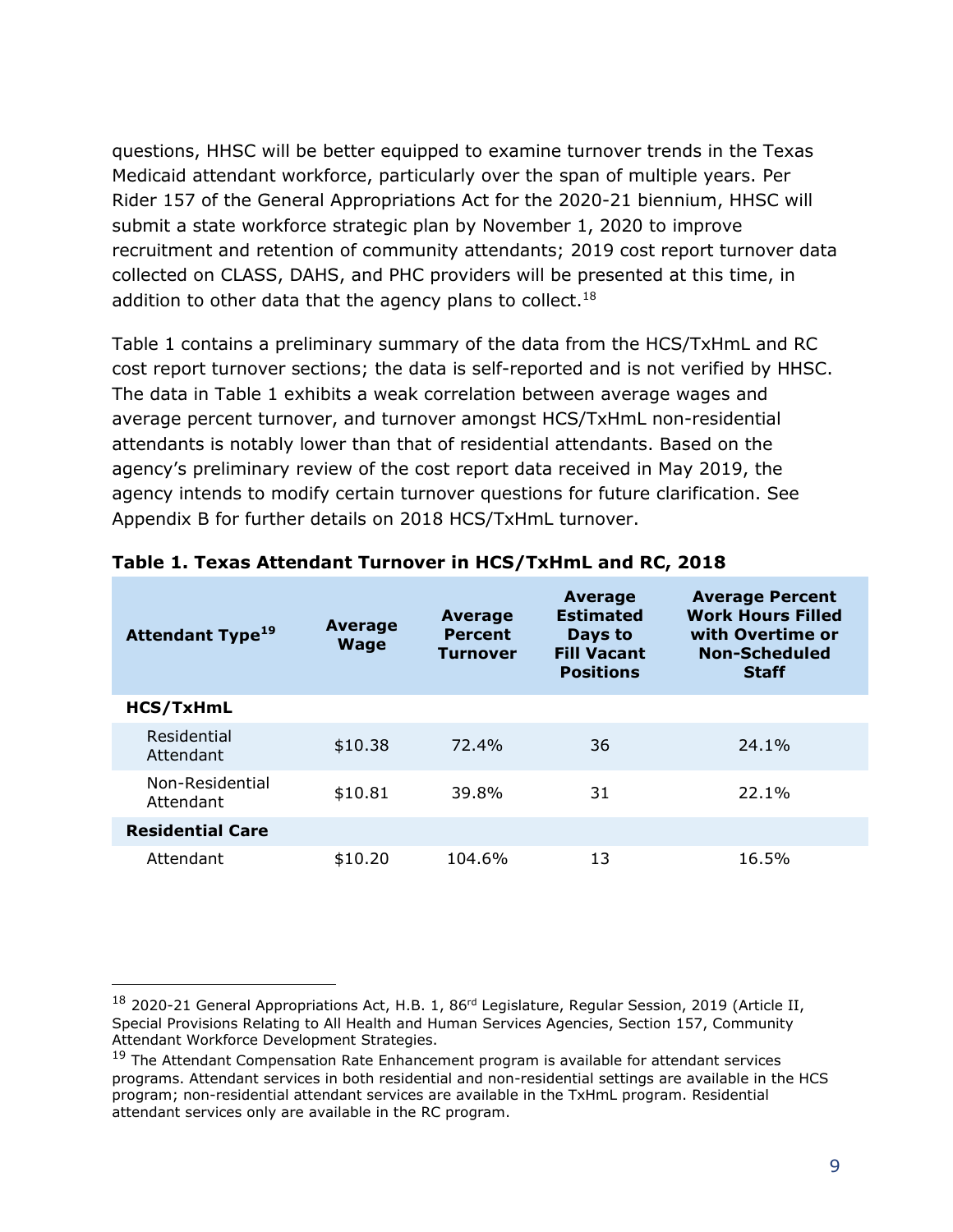### <span id="page-11-0"></span>**State and National Data**

 $\overline{a}$ 

In pursuit of a more complete database of the progress other state Medicaid agencies are making toward remedying the attendant workforce issue, HHSC attempted to contact and survey all state Medicaid agencies that were either contacted unsuccessfully or not contacted for the 2018 Rider 207 report. All state Medicaid agencies were contacted for this year's report except for Connecticut, Florida, Louisiana, Michigan, New Mexico, Oklahoma, and Wisconsin, which were contacted for the 2018 reports; Washington state provided an update of last year's survey response because HHSC has been actively corresponding with them. Of the 41 state Medicaid agencies that were contacted, HHSC received survey responses from 16, which amounts to a two-year database of 25 states. Appendix C contains a summary table of all Rider 207 survey responses received by HHSC in 2018 and 2019.

In the survey, HHSC asked other Medicaid agencies to describe the greatest difficulties attendants are facing in their states; commonly cited difficulties include job market competition for staff, high turnover rates, staffing issues in rural areas, low availability of attendants qualified to serve individuals with complex needs, and low attendant wages. In addition, HHSC inquired about the financial and nonfinancial strategies other state Medicaid agencies have implemented or are considering for attendant workforce issues. Financial strategies cited by other state Medicaid agencies include tiered rates and career ladders for attendants, allocating funds for attendant training and development, value-based payment (VBP) models for the attendant workforce, increased wages, and increased wages contingent on mandatory surveys that track the effect that increased funds have had on attendant staffing; non-financial strategies cited include data collection, workforce planning requirements in managed care, electronic visit verification (EVV), ensuring access to effective supervision, training and orientation, and self-directed personal care.

Beyond the state survey results, HHSC collected information on non-surveyed state Medicaid agencies' strategies. An October 2018 Kaiser Family Foundation report reveals that North Carolina is expanding workforce opportunities with a new live-in support service and Tennessee is using test grant funding to create new education and training curriculum for direct care workers." 20

<sup>&</sup>lt;sup>20</sup> "State Focus on Quality and Outcomes Amid Waiver Changes: Results from a 50-State Medicaid Budget Survey for State Fiscal Years 2018 and 2019." Kaiser Family Foundation. October 25, 2018. [https://www.kff.org/report-section/states-focus-on-quality-and-outcomes-amid-waiver-changes-long](https://www.kff.org/report-section/states-focus-on-quality-and-outcomes-amid-waiver-changes-long-term-services-and-supports-reforms/)[term-services-and-supports-reforms/](https://www.kff.org/report-section/states-focus-on-quality-and-outcomes-amid-waiver-changes-long-term-services-and-supports-reforms/)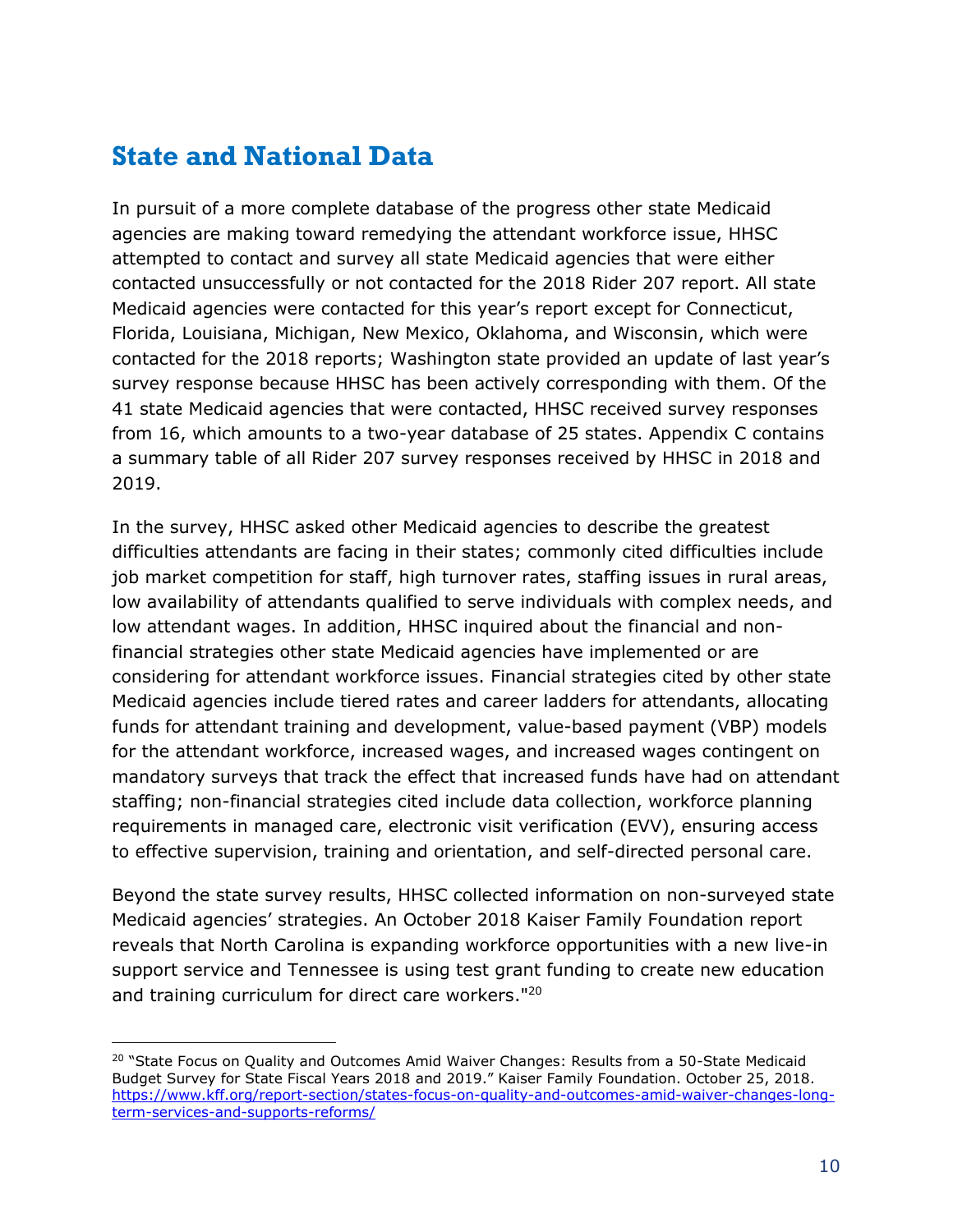In the 2018 report, HHSC presented general data on PCA wages in other states compared to Texas. Table 2 expands on that data, and contains the median PCA wage, cost of living, minimum wage, and Medicaid attendant minimum wage of each of the 25 surveyed states plus the United States to show comparisons with Texas.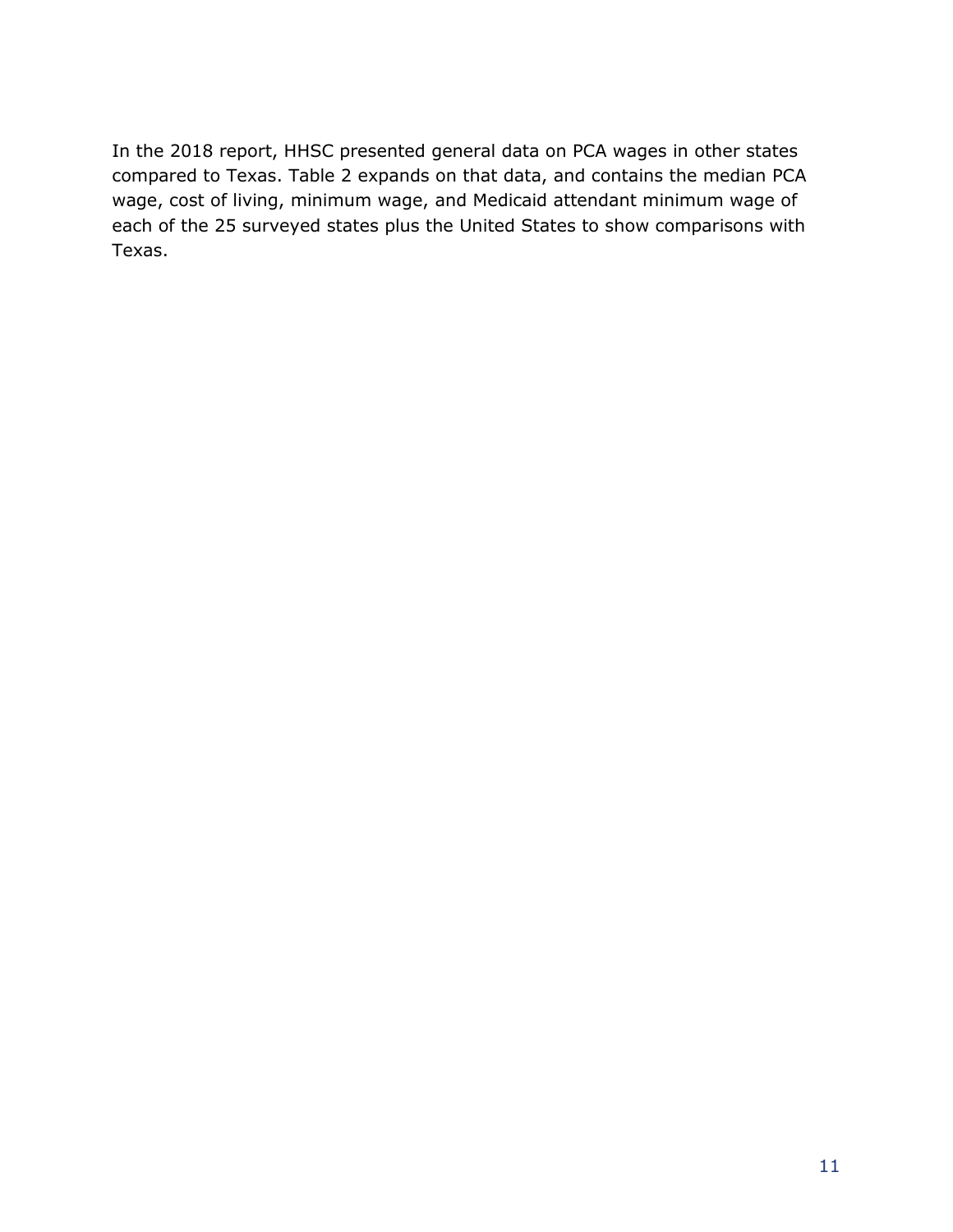| <b>State</b>   | <b>BLS Hourly</b><br><b>Median</b><br><b>PCA</b><br>Wage <sup>21</sup> | <b>Composite</b><br>Cost of<br><b>Living Index</b><br>$(COLI)^{22}$ | <b>Median</b><br><b>PCA Wage</b><br><b>Adjusted</b><br>by COLI $^{23}$ | <b>State</b><br>Min.<br>Wage,<br>2019 | <b>Medicaid Attendant</b><br>Base Wage, 2019     |
|----------------|------------------------------------------------------------------------|---------------------------------------------------------------------|------------------------------------------------------------------------|---------------------------------------|--------------------------------------------------|
| <b>AL</b>      | \$8.98                                                                 | 89.5                                                                | \$10.03                                                                | \$7.25                                | None                                             |
| <b>AZ</b>      | \$11.39                                                                | 97.7                                                                | \$10.61                                                                | \$11.00                               | None                                             |
| <b>AR</b>      | \$9.38                                                                 | 88.4                                                                | \$11.66                                                                | \$9.25                                | None                                             |
| CO             | \$11.68                                                                | 105.5                                                               | \$11.07                                                                | \$11.10                               | None                                             |
| <b>CT</b>      | \$12.48                                                                | 128.8                                                               | \$9.69                                                                 | \$10.10                               | \$15.50                                          |
| FL.            | \$10.68                                                                | 98.9                                                                | \$10.80                                                                | \$8.46                                | None                                             |
| GA             | \$10.25                                                                | 91.2                                                                | \$11.24                                                                | \$7.25                                | None                                             |
| HI             | \$13.16                                                                | 190.1                                                               | \$6.92                                                                 | \$10.10                               | None                                             |
| ID             | \$10.73                                                                | 94.2                                                                | \$12.60                                                                | \$7.25                                | None                                             |
| IN             | \$10.84                                                                | 90.1                                                                | \$11.39                                                                | \$7.25                                | None                                             |
| IA             | \$11.57                                                                | 91.8                                                                | \$12.03                                                                | \$7.25                                | None                                             |
| <b>KY</b>      | \$11.38                                                                | 91.8                                                                | \$12.40                                                                | \$7.25                                | None                                             |
| LA             | \$8.96                                                                 | 93.6                                                                | \$9.57                                                                 | \$7.25                                | None                                             |
| M <sub>I</sub> | \$11.06                                                                | 89.3                                                                | \$12.39                                                                | \$9.45                                | \$9.45 or \$13.50-<br>$$15.50^{24}$              |
| <b>MN</b>      | \$12.38                                                                | 101.5                                                               | \$12.20                                                                | \$9.86                                | \$13.25                                          |
| <b>MS</b>      | \$9.96                                                                 | 85.7                                                                | \$11.62                                                                | \$7.25                                | None                                             |
| <b>MT</b>      | \$11.36                                                                | 104.0                                                               | \$10.92                                                                | \$8.50                                | None                                             |
| <b>NM</b>      | \$9.57                                                                 | 92.8                                                                | \$15.74                                                                | \$7.50                                | None                                             |
| <b>NV</b>      | \$11.07                                                                | 108.3                                                               | \$11.32                                                                | \$8.25                                | None                                             |
| <b>NJ</b>      | \$13.87                                                                | 122.5                                                               | \$10.31                                                                | \$8.85                                | \$17.00                                          |
| <b>ND</b>      | \$15.54                                                                | 98.7                                                                | \$10.22                                                                | \$7.25                                | \$20.36 or \$27.96 <sup>25</sup>                 |
| OK             | \$9.27                                                                 | 88.1                                                                | \$10.52                                                                | \$7.25                                | None                                             |
| TX             | \$9.30                                                                 | 91.3                                                                | \$10.19                                                                | \$7.25                                | \$8.00                                           |
| <b>WA</b>      | \$13.77                                                                | 109.5                                                               | \$12.58                                                                | \$12.00                               | \$12.24 (entry level);<br>$$13.12$ (second year) |
| WI             | \$11.43                                                                | 95.8                                                                | \$11.93                                                                | \$7.25                                | \$16.40                                          |
| <b>U.S.</b>    | \$11.55                                                                | 100.0                                                               | \$11.55                                                                | ۰                                     |                                                  |

**Table 2. Attendant Wage Comparisons of Texas and Surveyed States**

-

<sup>&</sup>lt;sup>21</sup> Occupational Employment Statistics, Personal Care Aides, All States and National. BLS. May 2018. BLS provides national data that does not distinguish by payer sources.

<sup>&</sup>lt;sup>22</sup> 2018 Cost of Living Index (COLI). The Council for Community and Economic Research (C2ER).

 $23$  The values in this column are obtained by dividing the median PCA wages by the composite COLI, multiplied by 100.

 $^{24}$  Agency attendants in Michigan are paid \$13.50-\$15.50/hour minimum depending on the county.

 $^{25}$  ND minimum Medicaid attendant wages: \$20.36 for individual attendant; \$27.96 agency attendant.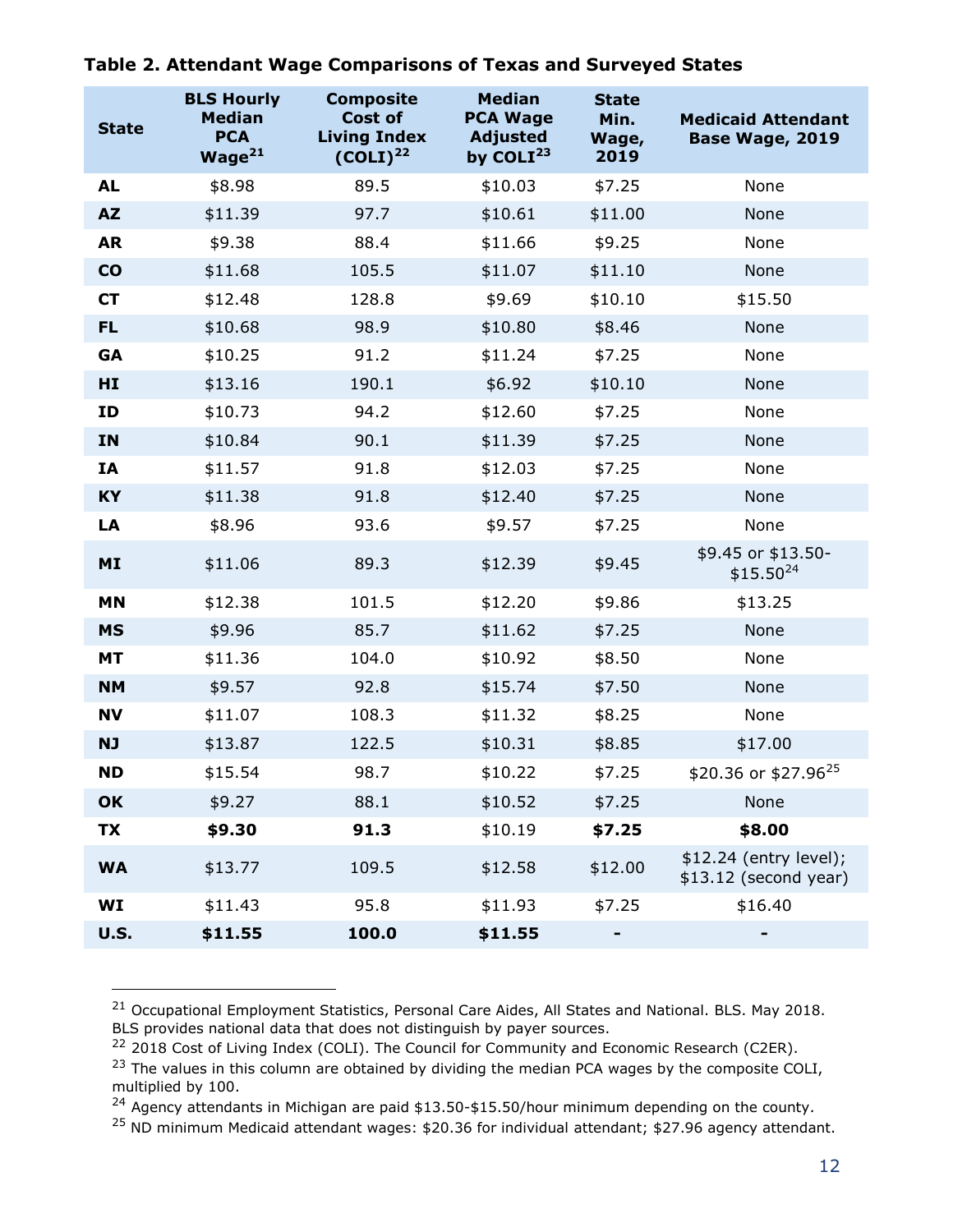Table 2 contains each surveyed state's median PCA wage, its cost of living index (COLI), its median wage adjusted by its COLI value, and its statewide minimum wage. The Median PCA Wage Adjusted by COLI column is meant to illustrate the purchasing power of attendants both working and living in each state by evaluating wages relative to cost of living. Hawaii, for instance, has a high median PCA wage (\$13.16), but also a very high COLI (190.1); given Hawaii's very high cost of living, the median PCA wage adjusted by the COLI is very low (\$6.92). Texas has both a low median PCA wage (\$9.30) and low cost of living (91.3); however, regardless of the lower cost of living in Texas, the PCA median wage relative to its cost of living (\$10.19) is lower than the national average (\$11.55).

### <span id="page-14-0"></span>**Rate Enhancement Participation Survey Data**

In June 2018, HHSC conducted a survey of active HCS/TxHmL and ICF/IID providers, which included questions about the Day Habilitation program and rate enhancement. Of the 582 (454 HCS/TxHmL and 128 ICFs/IID) total survey responses, 355 (307 HCS/TxHmL and 48 ICFs/IID) answered that they do not participate in rate enhancement, equating to 32.4 percent rate enhancement participation for HCS/TxHmL and 62.5 percent rate enhancement participation for ICFs/IID.

If the survey respondent indicated that they do not participate in rate enhancement, they were asked to provide a written answer as to why. The written response data for why providers do not participate was manually categorized and visualized in Appendix D.

The top three reasons why surveyed non-participating HCS/TxHmL and ICF/IID providers do not participate in rate enhancement are ranked in order below:

- 1. Rate enhancement add-on payment is insignificant.
- 2. The reporting requirements and paperwork for rate enhancement are too cumbersome.
- 3. The provider is unfamiliar with the program and/or program benefits.

HHSC is committed to taking steps to encourage providers to participate in the rate enhancement program. To reduce the administrative and financial burdens associated with submitting cost reports every year, the agency revised its submission requirements to make cost reports due only every other year. This reform effort began with a pilot on ICF/IID cost reports in 2017 and was expanded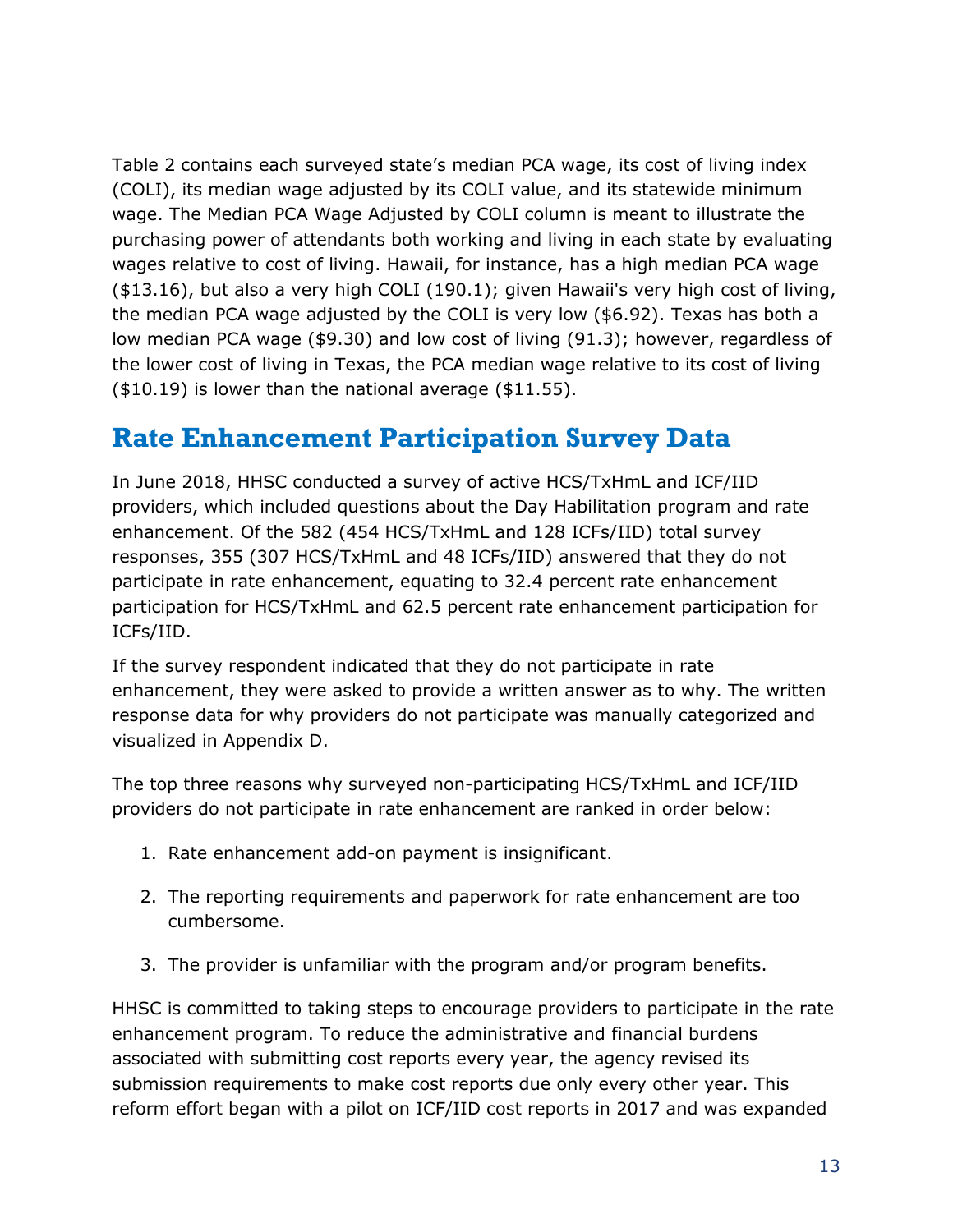to all other LTSS cost reports in 2018. HHSC is also working to expand the avenues to educate providers about the benefits of rate enhancement and to clarify the process and requirements. The agency hopes that improved education and provider outreach will lead to increased provider participation in the upcoming enrollment period. In addition, the General Appropriations Act for the 2020-21 biennium appropriates funds for the creation of separate categories in the rate enhancement program for HCS/TxHmL; this will group services based on the number of attendant hours included in the billing unit in an effort to increase participation.<sup>26</sup>

j

<sup>&</sup>lt;sup>26</sup> 2020-21, General Appropriations Act, H.B. 1, 86<sup>th</sup> Legislature, Regular Session, 2019, (Article II, HHSC, Rider 44(a)(4)).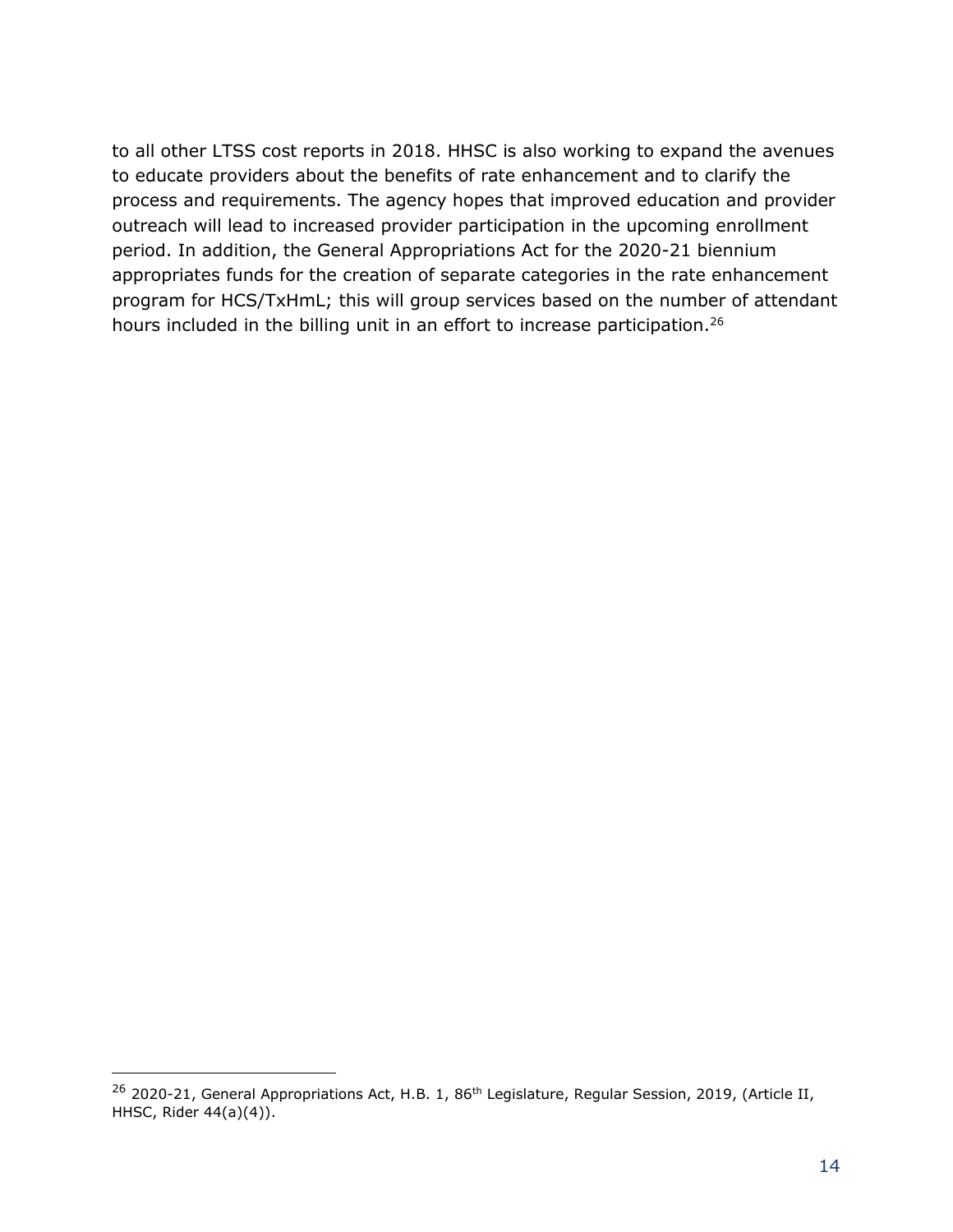# <span id="page-16-0"></span>**HHSC's Proposed Strategies**

# <span id="page-16-1"></span>**Non-Financial Strategies**

 $\overline{a}$ 

### **Convene a cross-agency forum to develop a state workforce development plan for retention and recruitment of community attendants**

In October 2018, HHSC Money Follows the Person (MFP) staff hosted a two-day forum addressing the recruitment and retention of Direct Service Workers (DSWs) with forty individuals representing community-based stakeholders and other state agencies.<sup>27</sup> Individuals receiving HHSC services, direct care workers and representatives from advocacy organizations, provider associations and organizations, Managed Care Organizations (MCOs), researchers, HHSC, Department of State Health Services (DSHS), and the Texas Workforce Commission (TWC) attended this forum. The goals of the two-day forum were to review the most recent information on direct service workforce in Texas, and to obtain stakeholder input on recruitment and retention strategies.

The first day of the forum consisted of panel presentations on the state of recruitment and retention of DSWs in Texas, an explanation of the 2018 Rider 207 report, and staff from TWC exploring their role in addressing the DSW workforce shortage. The day concluded with stakeholders discussing the successes and failures of previous DSW recruitment and retention efforts.

The second day began with a panel of DSWs discussing their experiences in the field and what they believed could address the recruitment and retention issue. The day concluded with a gathering of stakeholders compiling and prioritizing a list of recommendations that they would like to see explored. The recommendations developed at the forum aligned with the strategies identified in the 2018 Rider 207 report.

In March 2019, a stakeholder meeting was held which included many of the same participants from the DSW forum. The focus of this meeting was on Value-Based Payments for home and community-based services (HCBS) in managed care. This

<sup>&</sup>lt;sup>27</sup> The Direct Service Worker Forum was funded by the Money Follows the Person Demonstration.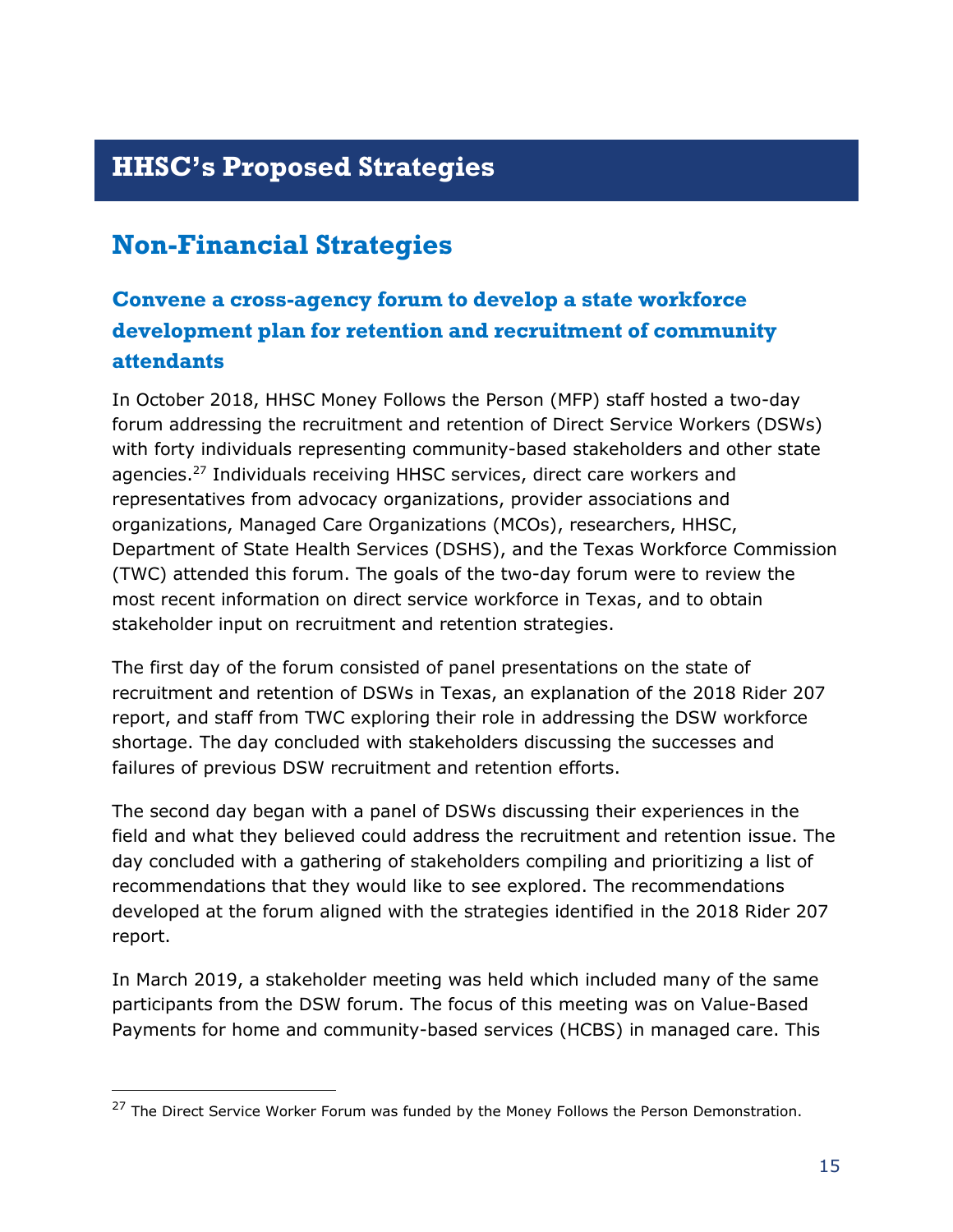meeting continued many of the conversations introduced at the forum as applicable to VBP, and the feedback will help shape how Texas implements VBP for HCBS.

### **Require employers (both agency and Consumer Directed Services (CDS) employers) to provide Federal Child Care and Development Fund (CCDF) program eligibility and referral information to all community attendants**

Upon further research into the CCDF program, HHSC found that CCDF services are handled by 28 local CCDF board areas across Texas and thus program specifics can differ slightly depending on which county the individual lives in. As a result, a single brochure that would be accurate across Texas does not exist. HHSC capitalized on this additional opportunity to build relationships with TWC. HHSC worked with policy specialists from TWC to develop a training covering the general information about the program as well as how to find the local CCDF board that applies to a community attendant's service area.<sup>28</sup> HHSC coordinated a presentation of this information to STAR+PLUS managed care organizations and will do the same for fee-for-service waiver providers later this year, to include the following four IDD waivers: CLASS, Deaf Blind with Multiple Disabilities (DBMD), HCS and TxHmL. HHSC will coordinate the presentation of this information to any other groups as requested. The goal is to provide outreach information to help support community attendants who may need low-cost child care.

#### **Create a strategy to expand utilization of self-directed services**

Individuals receiving LTSS may choose the delivery model through which their services are provided. The CDS option and Service Responsibility Option (SRO) are alternatives to the provider agency model, where an agency is responsible for employing and managing the DSW.

The CDS option allows individuals to self-direct some or all of their program services, meaning that they hire and manage their service providers. The individual receiving services, or their legally authorized representative (LAR), is appointed as the CDS employer. As the CDS employer, the individual hires, trains, manages, and terminates his or her own service providers. The CDS employer may also appoint a

j

<sup>&</sup>lt;sup>28</sup> "How to Apply for Child Care Assistance." Texas Workforce Commission. 2019. [https://texaschildcaresolutions.org/financial-assistance-for-child-care/how-to-apply-for-child-care](https://texaschildcaresolutions.org/financial-assistance-for-child-care/how-to-apply-for-child-care-assistance/)[assistance/](https://texaschildcaresolutions.org/financial-assistance-for-child-care/how-to-apply-for-child-care-assistance/)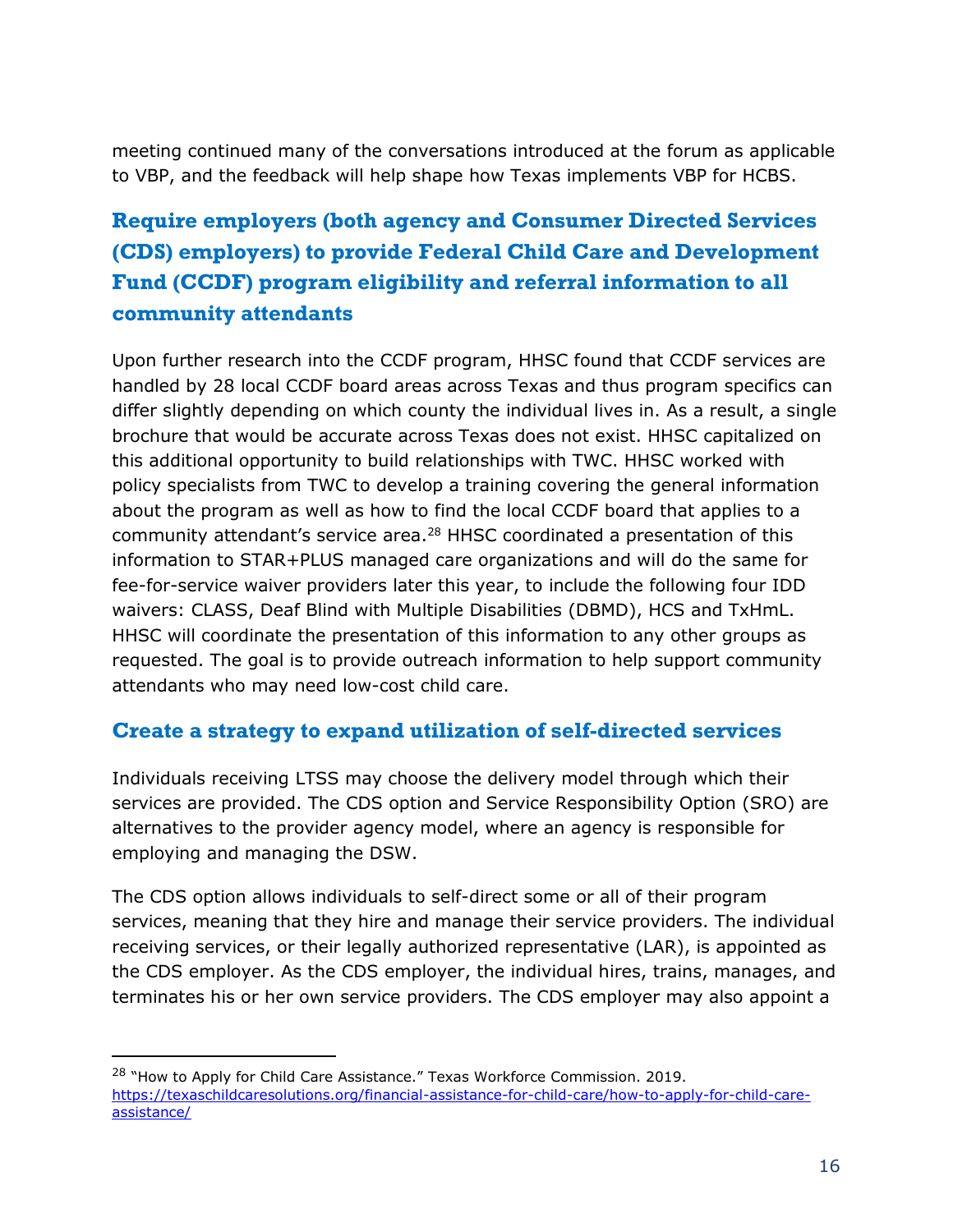designated representative to assist the individual with his or her employer responsibilities.

SRO is a service delivery option that allows individuals receiving services through a provider agency greater control over how their services are provided to them. For example, an individual who selects SRO would work with an agency to determine which staff will assist them. SRO is less restrictive than the agency option in which the member does not select which staff are assigned to assist them.

To increase utilization of the CDS option, HHSC staff will travel across the state during summer and fall 2019 to provide in-person trainings for program service coordinators and case managers. Service coordinators and case managers are responsible for providing individuals with information about service delivery options upon program enrollment and annually thereafter. The trainings will include information about forms, processes, and responsibilities of service coordinators and case managers for the CDS option. They will also provide information about SRO.

Allowing individuals receiving services to select their attendants increases the likelihood the attendant and the individual will have greater satisfaction thus reducing attendant turnover. HHSC is considering the following actions to help expand utilization of self-directed services:

- Revise existing educational materials about self-direction.
- Provide information about SRO directly to provider agencies with a goal of increasing participation and provider capacity.
- Annually (or more frequently) require program case management, Local Intellectual and Developmental Disability Authority (LIDDA), Local Mental Health Authority (LMHA), and MCO service coordinators to provide individuals with education (including an HHSC approved brochure) and option of service delivery.
- Provide education on SRO to traditional agencies.

#### **Continue focus on increasing training opportunities for attendants**

Increased training of community attendants has been shown to increase job satisfaction among workers and improve quality of care for the individuals receiving attendant care.

A 2014 survey conducted by legacy Department of Aging and Disability Services (DADS) of community attendants found that over 70 percent of community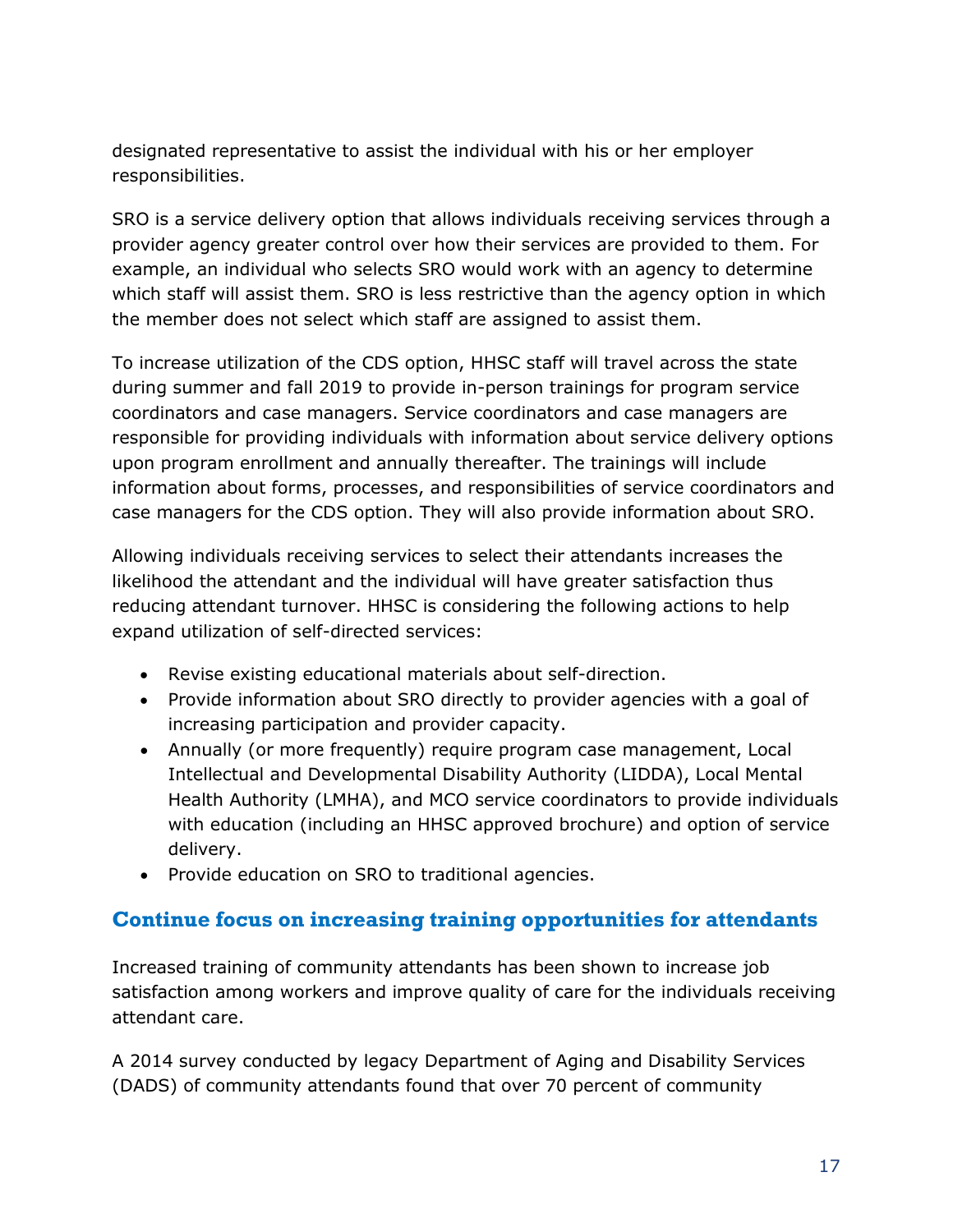attendants believed they were adequately trained in skills such as basic personal care, providing person-directed services, first aid and emergency training, how to lift and transfer safely, CPR, and supporting individuals with complex medical and behavioral healthcare needs. Over 70 percent also, however, indicated an interest in receiving additional training on topics such as understanding mental illness and recovery, supporting people with challenging behavior, mitigating aggressive or violent behavior, and recognizing illness or injury in persons who have difficulty communicating.

In the 2018 Rider 207 report, HHSC discussed online training for community attendants developed in response to the survey's findings. Since that report these online training modules have been expanded to include three new modules designed to expand the knowledge and skills of healthcare professionals (including physicians, physician assistants, nurse practitioners, and other providers), delivering care for individuals with IDD and co-occurring behavioral health challenges. Although these newer modules are not directed toward attendants, anyone can access these modules at no cost. Additional funds have also been allocated to develop training on other topics cited in the study including communication, prevention of disease, challenging behaviors, mental health, substance abuse, dementia, Alzheimer's, and self-care.

In addition to the Mental Health Wellness for Individuals with Intellectual and Developmental Disabilities training cited above, HHSC offers a combination of online and in-person training opportunities for community attendants including the following:

- Texas OASIS for HCBS Dementia Academy: an online academy for those working in community settings;
- Person-centered Thinking: in-person trainings by certified trainers;
- Alzheimer's Disease and Dementia Care Seminars by the National Council of Certified Dementia Practitioners;
- Trauma-informed Care: in-person trainings by certified trainers;
- Advanced Certified Nurse Aide Academy (coming soon): an online version of the face-to-face training;
- Center for Excellence in Aging Services and Long Term Care: a University of Texas School of Nursing educational platform for the delivery of geriatric and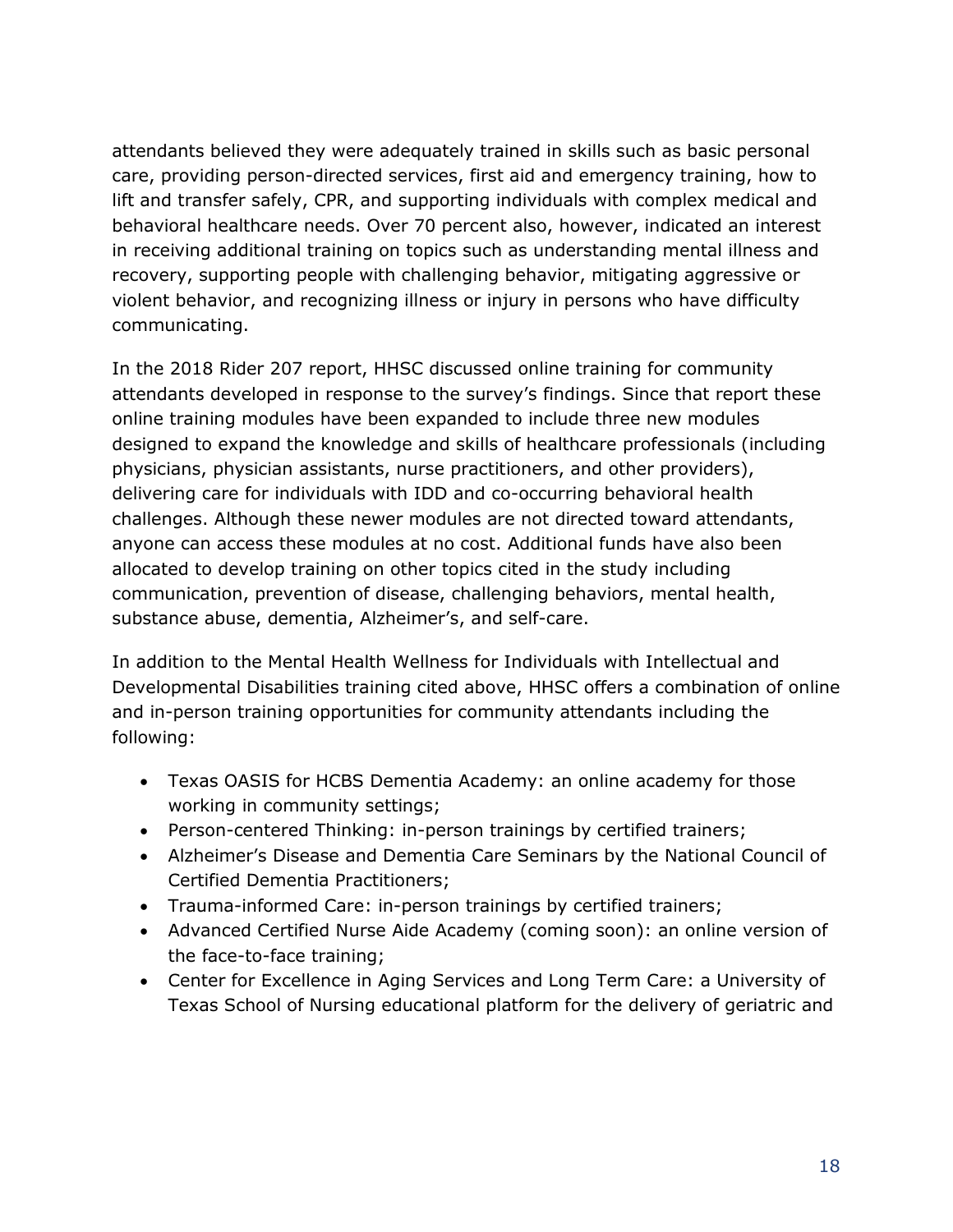disability best practices to nurses of all licensure levels providing care in Texas; $^{29}$ 

- The LTC Quality Provider Outreach Conference day 2 breakout sessions: a free 2-day training event in August 2019 hosted by HHS and the University of Texas at Austin School of Nursing; and<sup>30</sup>
- Comprehensive Abuse, Neglect and Exploitation: computer-based training.

Furthermore, HHSC is developing a presentation to provide information regarding where training for community attendants can be found, how to receive updates on new trainings and encouraging them to access these trainings and maintain any certificates received.

### **Explore amending policy in all programs within the scope of this report to allow attendants to live in the residence of the individuals receiving the personal assistance or habilitation services**

Personal assistance services (PAS) and habilitation services are provided by community attendants who meet the following criteria:

- Employed by an MCO-contracted provider, a program provider, or the employer of record under the CDS Option;
- 18 years of age or older;

j

- Not the spouses or legally authorized representative of the person served, or parents of a minor person served; and
- Perform all the services available within their scope of competency and within the program service definition.

Individuals who reside with the individual receiving services are often family members and have a vested interest in the quality of care received by their loved one. Allowing family members who reside in the home to deliver paid attendant services could lead to less turnover. Currently, some but not all Medicaid programs allow qualified service providers who live in the home of individuals served as eligible service providers (i.e. eligible for payment).

<sup>&</sup>lt;sup>29</sup> "Center for Excellence in Aging Services and Long-Term Care." UT School of Nursing, <http://www.utlongtermcarenurse.com/>

<sup>&</sup>lt;sup>30</sup> "2019 HHS Quality in Long-Term Care Conference." March 6, 2019. [https://hhs.texas.gov/about](https://hhs.texas.gov/about-hhs/communications-events/news/2019/03/save-date-2019-hhs-quality-long-term-care-conference)[hhs/communications-events/news/2019/03/save-date-2019-hhs-quality-long-term-care-conference](https://hhs.texas.gov/about-hhs/communications-events/news/2019/03/save-date-2019-hhs-quality-long-term-care-conference)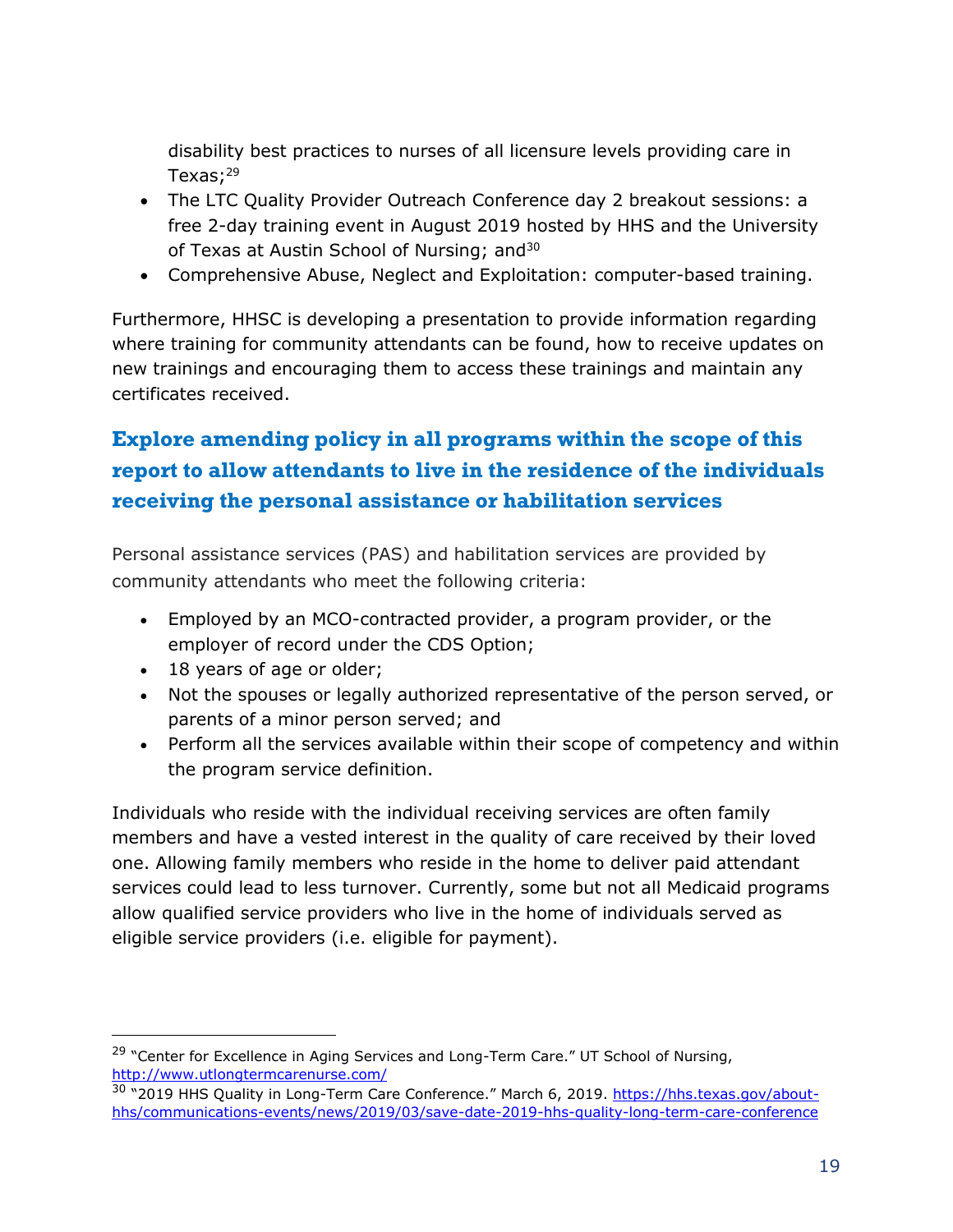HHSC is currently performing analysis on the feasibility of amending policy to allow qualified attendants who reside in the homes of individuals receiving Community First-Choice Personal Assistance Services / Habilitation Services (CFC PAS/HAB) as eligible paid service providers in the HCS and TxHmL programs.

### **Examine workplace culture issues to learn about tenured attendants' motivations**

A key finding of HHSC's research involves the connection between worker retention and workplace culture. Low-wage employees are more likely to stay in their current job when they feel that their efforts are valued and their work contributes to a noble purpose, and providing care to the aged or individuals with disabilities can be fulfilling in such a way. $31$  This kind of staff empowerment can help community attendants overcome the everyday stresses that may accompany their work routines and low wages.

Improving workplace culture often requires improving the relationship between employee and supervisor, for instance. PHI suggests that workplace culture can be enhanced for attendant care staff by improving skills training and instituting a coaching model where supervisors work with "direct service employees" to develop problem-solving skills.<sup>32</sup> The coaching-supervisor model seeks to improve that relationship, and by doing so, increases the likelihood that attendant staff stay in their jobs longer. This kind of initiative, however, may have short-term costs to providers due to the time and resources required to facilitate a coaching model and to provide skills training.

Stakeholders raised this topic in the cross-agency forum held in October 2018 and gave recommended implementation. However, low- or no-cost options may not be available for this strategy. Currently, agencies are free to implement coachingsupervisor methods on their own. HHSC continues to review for opportunities to collaborate for this purpose.

j

<sup>&</sup>lt;sup>31</sup> "Why They Stay: Retention Strategies for Long Term Care" Provider Magazine, November 2015. [http://www.providermagazine.com/archives/2015\\_Archives/Pages/1115/Why-They-Stay-Retention-](http://www.providermagazine.com/archives/2015_Archives/Pages/1115/Why-They-Stay-Retention-Strategies-For-Long-Term-Care.aspx)[Strategies-For-Long-Term-Care.aspx](http://www.providermagazine.com/archives/2015_Archives/Pages/1115/Why-They-Stay-Retention-Strategies-For-Long-Term-Care.aspx)

<sup>&</sup>lt;sup>32</sup> "Creating a Culture of Retention: A Coaching Approach to Paraprofessional Supervision." PHI. <https://phinational.org/wp-content/uploads/2017/07/PHI-CoachingOverview.pdf>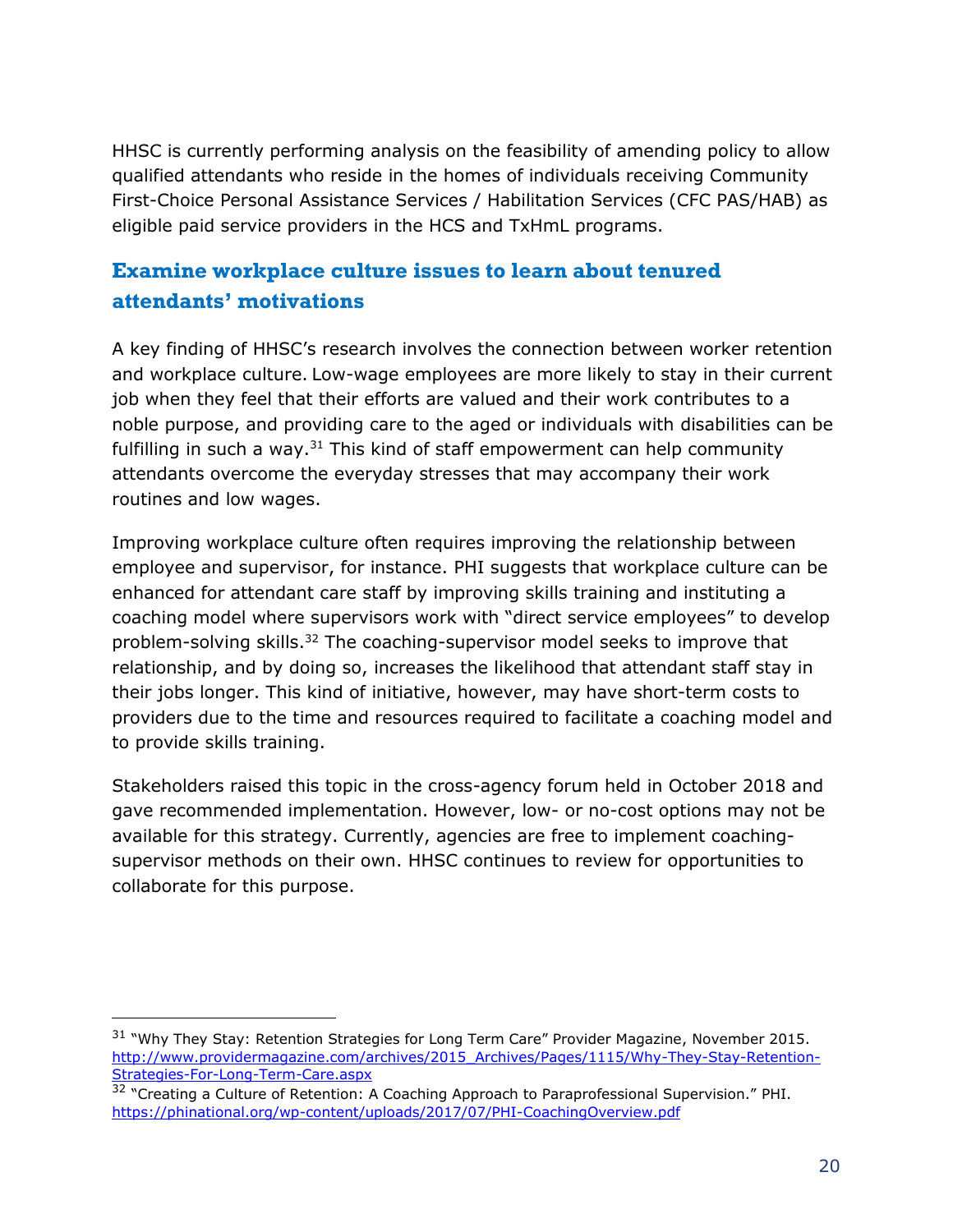#### **Continue to prioritize data collection**

In January 2019, HHSC released its Medicaid LTSS cost reports with questions related to workforce recruitment and retention. This, however, is only an initial step toward more comprehensive data which allows for more informed decision-making.

The agency will work with the Texas Council on Consumer Direction (TCCD) to discuss the possibility of collecting attendant turnover data from CDS personal assistance providers. This data, intended to mirror the turnover data now collected via cost reports submitted by providers, would reveal the differences in turnover rates between CDS attendants and non-CDS attendants. One of the strategies discussed in this report is to promote the use of the CDS option; HHSC will be better equipped to do so if we have better insights into the difficulties that CDS employers face regarding attendant recruitment and retention relative to non-CDS employers.

Because cost reports including turnover data are collected every other year instead of every year as of 2019, HHSC is considering implementing mandatory interim turnover questions. This may be implemented through the Attendant Compensation Reports that are required for rate enhancement participants, or through other surveys which would include providers that do not participate in rate enhancement. 33

Over the course of developing the 2019 Rider 207 report, the agency established relationships with individuals in other state Medicaid agencies and health policy organizations such as PHI and the National Association of States United for Aging and Disabilities (NASUAD). Attendant workforce turnover issues are not only endemic to Texas but are nationwide, so it is essential that HHSC continues to collaborate with other organizations that are also researching the issues addressed in this report. For instance, in 2018 PHI partnered with home care providers in both Minnesota<sup>34</sup> and Wisconsin<sup>35</sup> to transform home care jobs by "[elevating] the role of the aide" in the states' home care systems.

 $33$  Attendant Compensation Reports are submitted by rate enhancement participants during years that cost reports are not required in order to determine rate enhancement compliance.

<sup>34</sup> "PHI Launches Initiative to Transform Home Care Jobs in Minnesota." PHI. July 24, 2018. <https://phinational.org/news/phi-home-care-initiative-minnesota/>

j

<sup>35</sup> "New PHI Initiative Aims to Transform Home Care Jobs in Wisconsin." PHI. October 6, 2018. <https://phinational.org/news/new-phi-initiative-aims-to-transform-home-care-jobs-in-wisconsin/>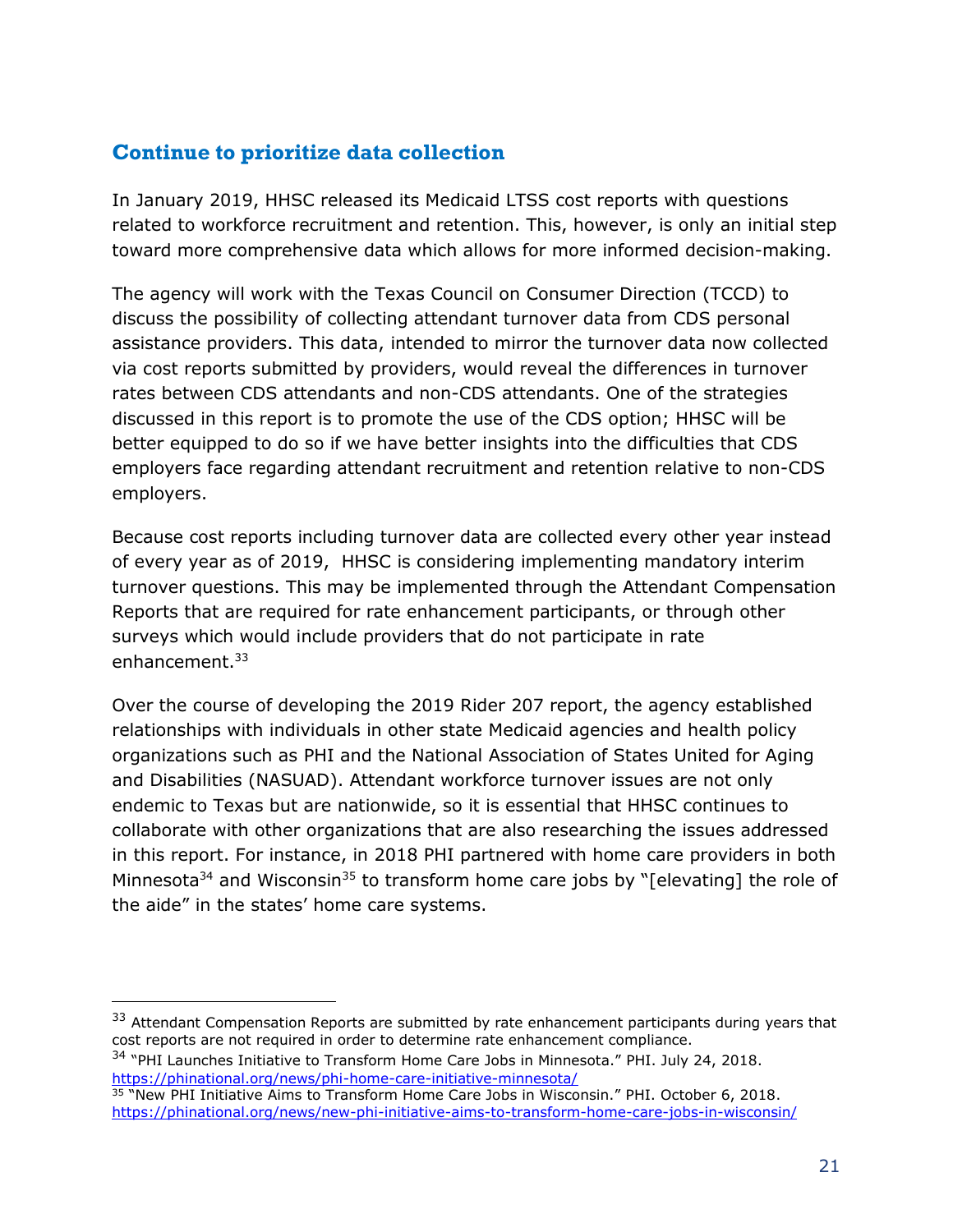### **Improve outreach and recruitment of attendants through local collaboration**

TWC, Local Workforce Development Boards, community colleges, and non-profits (i.e., Volunteers of America, Centers for Independent Living) have a wealth of expertise in the needs of local job markets, workforce recruitment techniques, and training opportunities. Encouraging collaboration between such organizations and health plans and providers may yield innovative ideas for matching the need for attendants and those who might be interested. Importantly, TWC has information on potential target populations for recruitment outreach such as Temporary Assistance for Needy Families (TANF) recipients, older workers or students seeking part-time employment. TWC operates a searchable job bank that can potentially be a source for highlighting attendant opportunities. The October 2018 forum addressed the potential benefit of computer-based resources for connecting attendants with local employment opportunities.

In addition, HHSC submitted a Community Attendant Registry Study report in 2018 in accordance with House Bill 3295, 85<sup>th</sup> Legislature, Regular Session, 2017.<sup>36</sup> In conducting this study, HHSC found that states report anecdotal benefits, saying that registries:

- allow individuals without personal networks or in rural areas to find a DSW and live successfully in a community setting;
- provide information for a better fit between the individual using services and the DSW; and
- increase the opportunities for DSWs to create a 40-hour workweek by working for multiple individuals or agencies.

Successful outreach and dedication of resources would be key factors in launching such a registry.

 $\overline{a}$ 

<sup>&</sup>lt;sup>36</sup> "Community Attendant Registry Feasibility Study." Texas Health and Human Services. December 2018. [https://hhs.texas.gov/sites/default/files/documents/laws-regulations/reports](https://hhs.texas.gov/sites/default/files/documents/laws-regulations/reports-presentations/2018/hb-3295-community-attendant-regsitry-feasibility-dec-2018.pdf)[presentations/2018/hb-3295-community-attendant-regsitry-feasibility-dec-2018.pdf](https://hhs.texas.gov/sites/default/files/documents/laws-regulations/reports-presentations/2018/hb-3295-community-attendant-regsitry-feasibility-dec-2018.pdf)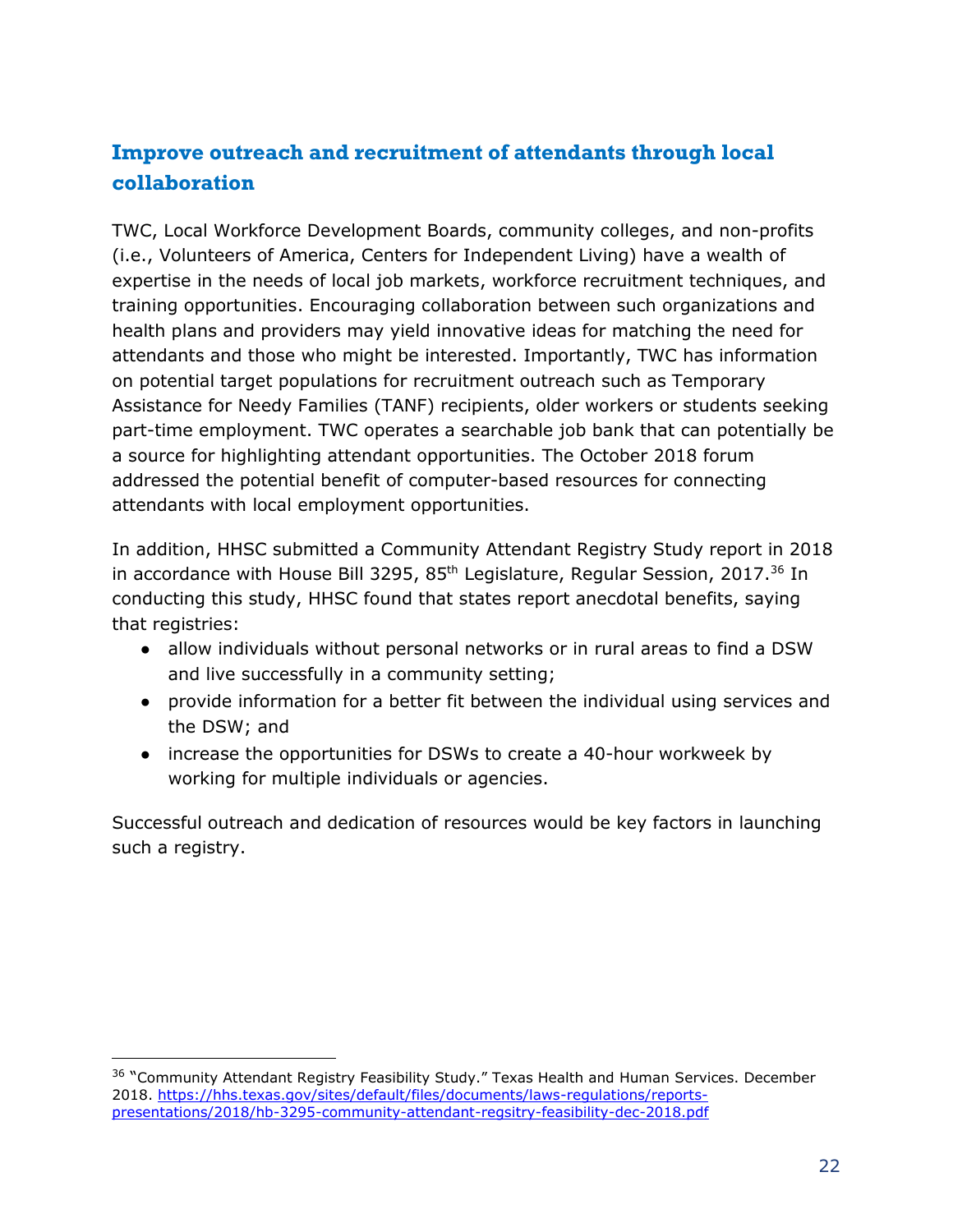# <span id="page-24-0"></span>**Financial Strategies**

#### **Explore the potential of managed care value-based payment models**

In April 2018, HHSC was one of 10 states selected to participate in a Centers for Medicare and Medicaid Services (CMS) Innovation Accelerator Program (IAP) project on VBP for managed care HCBS, with an initial project completion date of February 2019. In collaboration with the IAP team, a concept and visual representation for the aim and drivers to support the desired outcomes for the VBP for managed care HCBS initiative in Texas has been drafted. This concept and visualization (known as a driver diagram), reflects many of the strategies outlined in this report. The driver diagram and plan for VBP in managed care HCBS was presented to several focus groups comprised of stakeholders from varying perspectives. These focus groups' feedback contained additional strategies from this report and the Texas team is working with our IAP coaches to determine how best to incorporate those strategies into the VBP for managed care HCBS in Texas project. Additionally, Texas applied for an extension of this IAP program and was awarded the extension in March of 2019. The IAP for VBP in managed care HCBS will continue until September 2019 with a goal of developing a detailed workplan for implementation of VBP in managed care HCBS for Texas.

### **Incentivize provider agencies to provide mentors and training opportunities for community attendants**

Training and mentoring support the stability and adequacy of the provider network, and the ability of the community attendant to provide quality services in the community. Mentoring and training contribute to higher community attendant job satisfaction thereby potentially increasing attendant retention.

There are a multitude of articles, guides, and models available for providers looking to implement mentoring and training programs. However, there are cost barriers because staff training or mentoring must be paid for as part of the administrative cost for the program's direct care service.

Increased funding of the administrative/operational portion of the rate for direct services would incentivize providers to compensate community attendants for spending time developing special skills and expertise through training and provide new attendants with mentors or coaches to obtain consumer-specific special needs training; these would prepare attendants to care for individuals with complex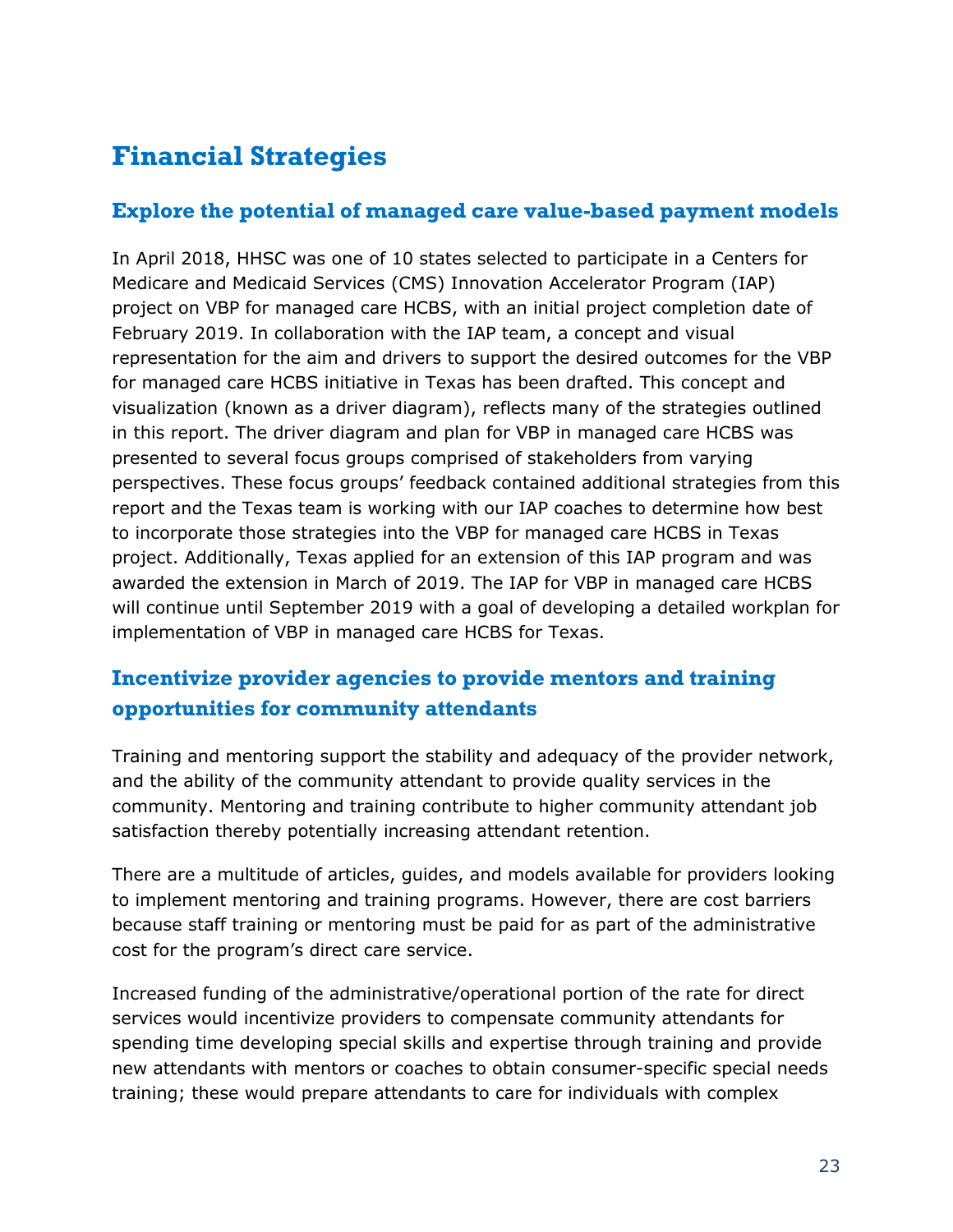medical and behavioral health needs. Provider agencies have indicated that an increase in the administrative/operational portion of the rate would support increased training and mentoring opportunities.

#### **Increase the minimum wage paid to attendants**

As briefly discussed, the 86<sup>th</sup> Legislature (2019) provided \$33,600,000 in General Revenue (\$87,083,409 All Funds) for an increase in the base wage of personal attendants to \$8.11 per hour for state fiscal years 2020 and 2021.<sup>37</sup> HHSC will continue to explore how increases to the minimum hourly wage for attendants affect recruitment and retention issues, particularly as the agency gathers more complete workforce data from LTSS providers and CDS employers.

Because the agency only began to collect data on the 2018 cost reports submitted by LTSS providers in April 2019, HHSC is unable to evaluate the effect of the prior rate increase to support of a \$8.00 minimum attendant wage and the most recent rate increase to \$8.11 minimum attendant wage has on attendant recruitment and retention data. As more data is collected from future cost reports HHSC will be able to evaluate changes in recruitment and retention data after any future increases or decreases to the minimum attendant wage.

### **Increase in the funding of the Attendant Compensation Rate Enhancement program**

The rate enhancement program is a voluntary program in which participating providers may choose to receive additional funds to supplement attendant wages and benefits. Increasing funding for rate enhancement programs may potentially alleviate recruitment and retention issues in Texas by increasing the attendant portion of the rate for participating providers.

There are separate appropriations for IID programs versus all other communitybased programs; the current appropriations support a rate increase of \$0.05 per level for up to 25 levels above the base rate for IID programs, and up to 35 levels above the base rate for all other community-based programs.

Because rate enhancement participants must agree to spend ninety percent of the increased attendant rate component on attendant compensation, increasing

 $\overline{a}$ 37 2020-21, General Appropriations Act, H.B. 1, 86<sup>th</sup> Legislature, Regular Session, 2019, (Article II, HHSC, Rider 45)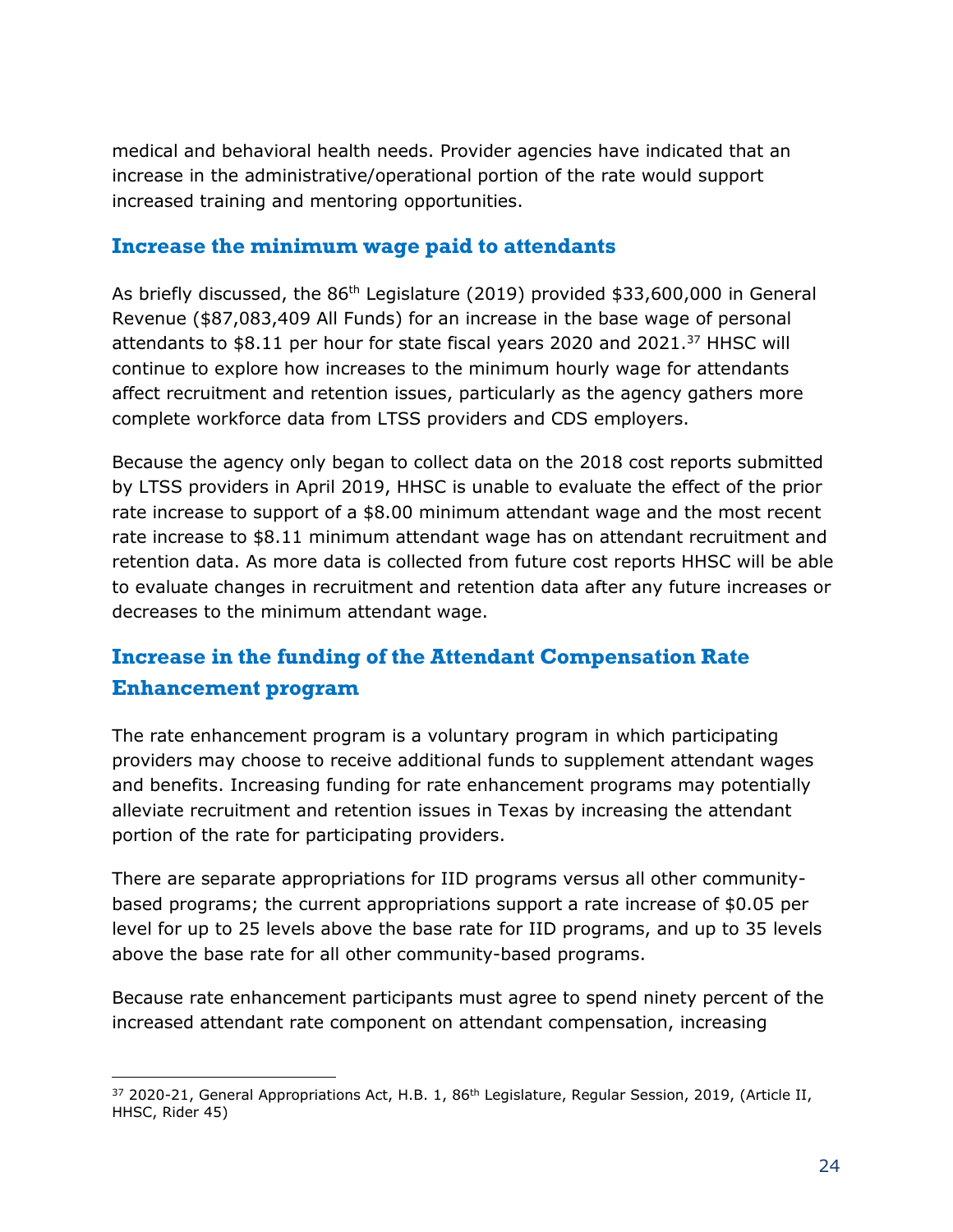appropriations for the rate enhancement program will directly impact the expenditures for community attendants, which include increased individual attendant wages and benefits or the hiring of additional attendants. The remaining 10 percent of the attendant rate component is for providers' discretionary spending on administrative expenses associated with attendant care.

The 86th Texas Legislature (2019) appropriated \$9,100,000 in General Revenue (\$23,538,615 All Funds) for the 2020-21 biennium to fully fund the rate enhancement programs for community care and IID providers.<sup>38</sup> Providers who choose to participate in the rate enhancement program determine the participation level at which they would like to participate. Due to FY2019 funding levels, not all providers enrolled in the rate enhancement program are able to participate in the program at their requested level. The funds appropriated to fully fund the community care and IID rate enhancement programs in FY2020-21, in addition to allowing more providers to participate in the program, will allow current providers to participate at or near their requested participation levels.

For FY 2021, the  $86<sup>th</sup>$  Texas Legislature also appropriated \$6,137,103 (\$16,615,210) All Funds) for HHSC to create separate categories in the HCS/TxHmL rate enhancement programs to group services based on the number of attendant hours included in the billing unit and, as funds are available, to increase participation in those rate enhancement programs. HHSC plans to develop new categories for the IID rate enhancement program by September 1, 2020.<sup>39</sup>

The increased legislative appropriations, revisions to the IID rate enhancement program, and expanded provider outreach efforts as described above are intended to lead to higher rate enhancement participation that will benefit community attendants in Texas. HHSC will continue to evaluate how increased funding and programmatic changes to rate enhancement impacts attendant recruitment and retention through continued data collection and analysis.

j

<sup>&</sup>lt;sup>38</sup> 2020-21, General Appropriations Act, H.B. 1, 86<sup>th</sup> Legislature, Regular Session, 2019, (Article II, HHSC, Rider 45).

<sup>39 2020-21,</sup> General Appropriations Act, H.B. 1, 86<sup>th</sup> Legislature, Regular Session, 2019, (Article II, HHSC, Rider 44(a)(4) and (c)). Note that as a part of this rider, the legislature also appropriated \$4,682,897 (\$12,316,931 All Funds) to create separate categories of rate enhancement for the ICF/IID program.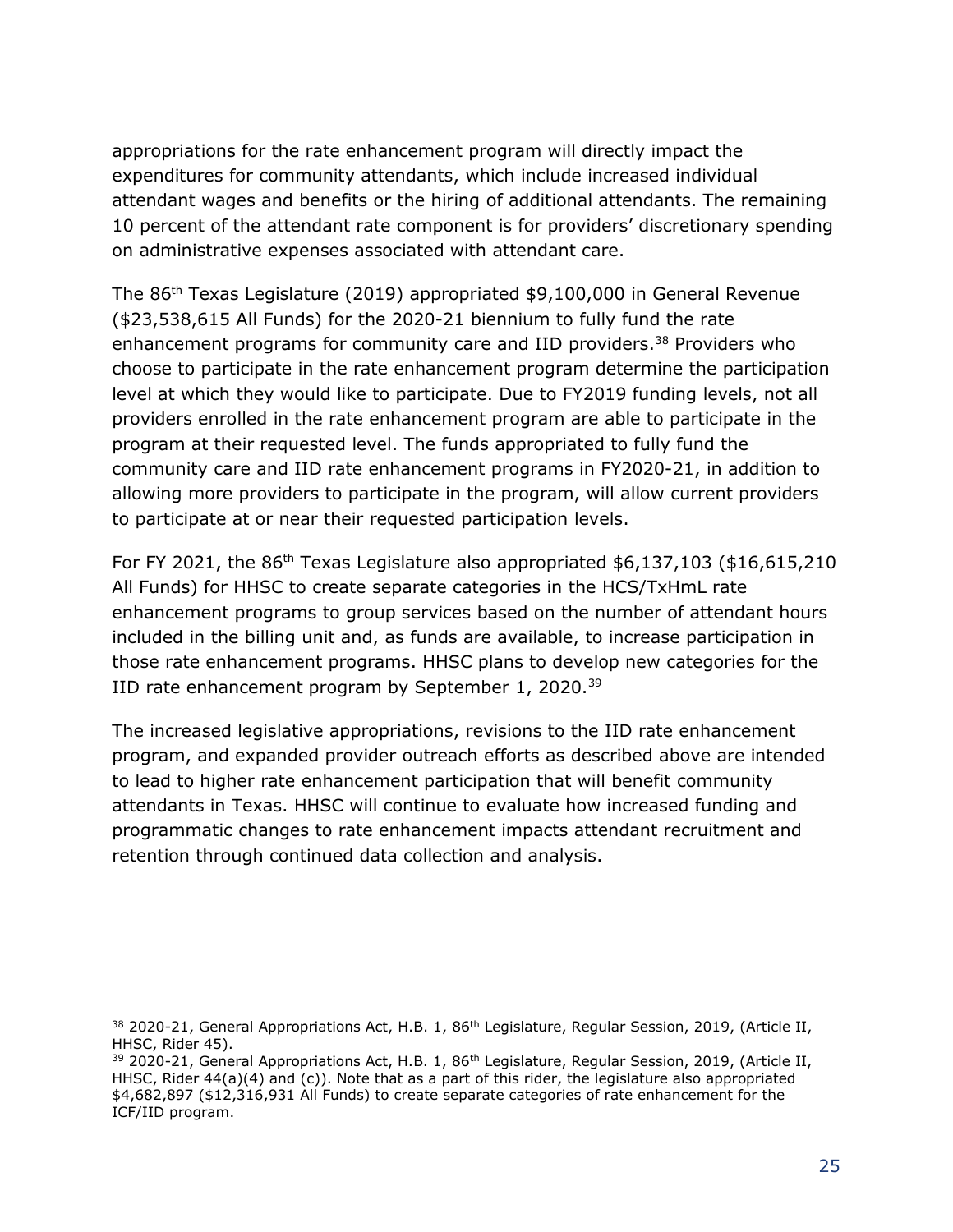# <span id="page-27-0"></span>**4.Conclusion**

Long-term care providers not only in Texas but nationwide are facing a mounting challenge to recruit and retain the qualified attendants necessary to provide direct care for an aging population and individuals with disabilities.

Improved data on the recruitment and retention difficulties in Texas will allow HHSC to establish a turnover baseline and provide further guidance; the agency will then be able to determine the effects of any strategies that are implemented thereafter.

As HHSC continues to collect and analyze additional data on attendant recruitment and retention issues in Texas, both the agency and the legislature will be better equipped to make critical decisions in the interest of both Medicaid community attendants and the individuals whom the attendants serve.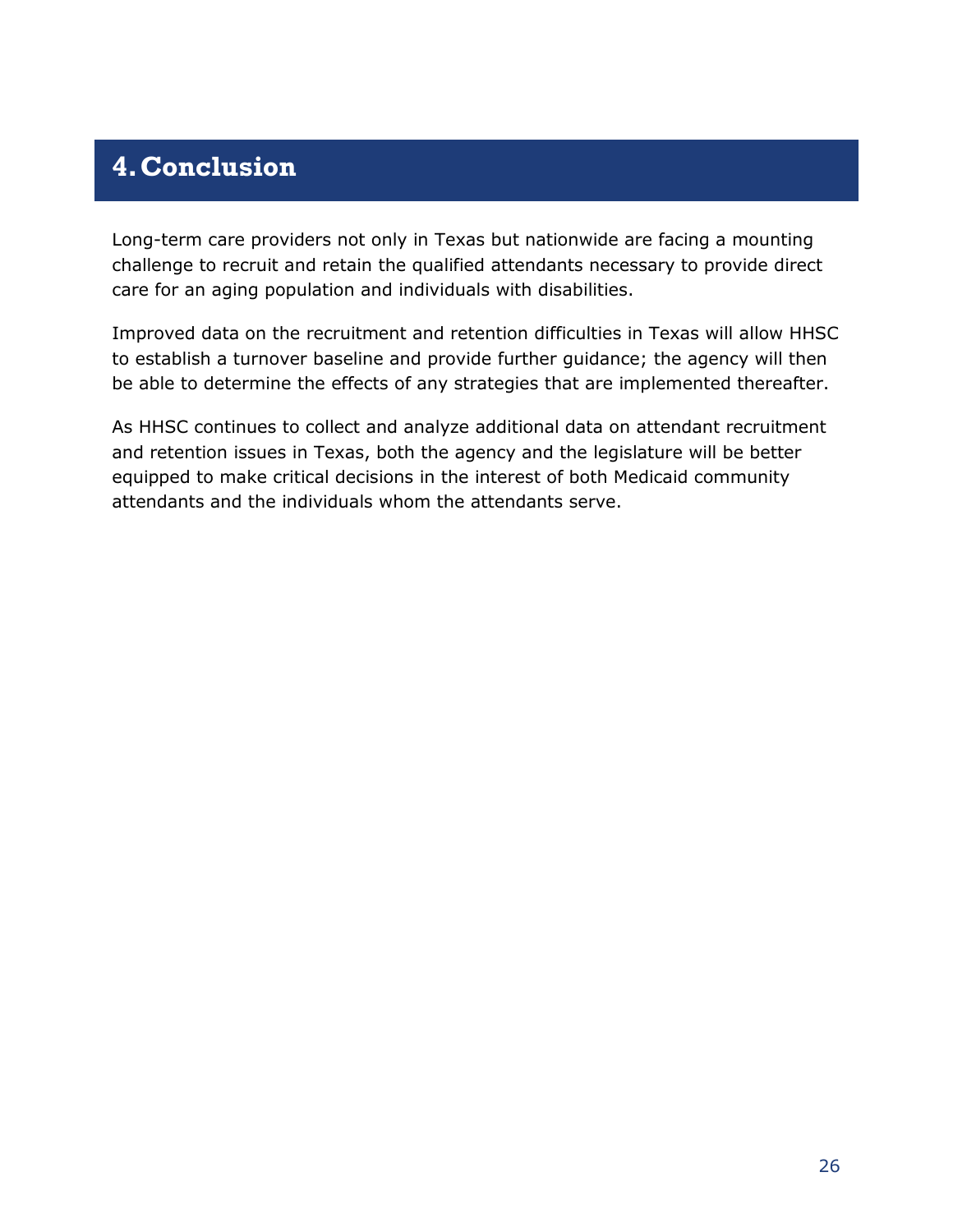# **List of Acronyms**

<span id="page-28-0"></span>

| <b>Acronym</b>     | <b>Full Name</b>                                                             |
|--------------------|------------------------------------------------------------------------------|
| <b>ADL</b>         | Activity of Daily Living                                                     |
| <b>BLS</b>         | United States Bureau of Labor Statistics                                     |
| <b>CCDF</b>        | Child Care and Development Fund                                              |
| <b>CDS</b>         | <b>Consumer Directed Services</b>                                            |
| <b>CLASS</b>       | Community Living Assistance and Support Services (1915(c)<br>Waiver Program) |
| <b>CFC PAS/HAB</b> | Community First-Choice Personal Assistance Services /<br>Habilitation        |
| <b>CMS</b>         | <b>Centers for Medicare &amp; Medicaid Services</b>                          |
| <b>DADS</b>        | Department of Aging and Disability Services                                  |
| <b>DBMD</b>        | Deaf Blind with Multiple Disabilities (1915(c) Waiver Program)               |
| <b>DAHS</b>        | Day Activity and Health Services                                             |
| <b>EVV</b>         | <b>Electronic Visit Verification</b>                                         |
| <b>HAB</b>         | Habilitation                                                                 |
| <b>HCBS</b>        | Home and Community Based Services (federal)                                  |
| <b>HCS</b>         | Home and Community-based Services (Texas 1915(c) Waiver<br>Program)          |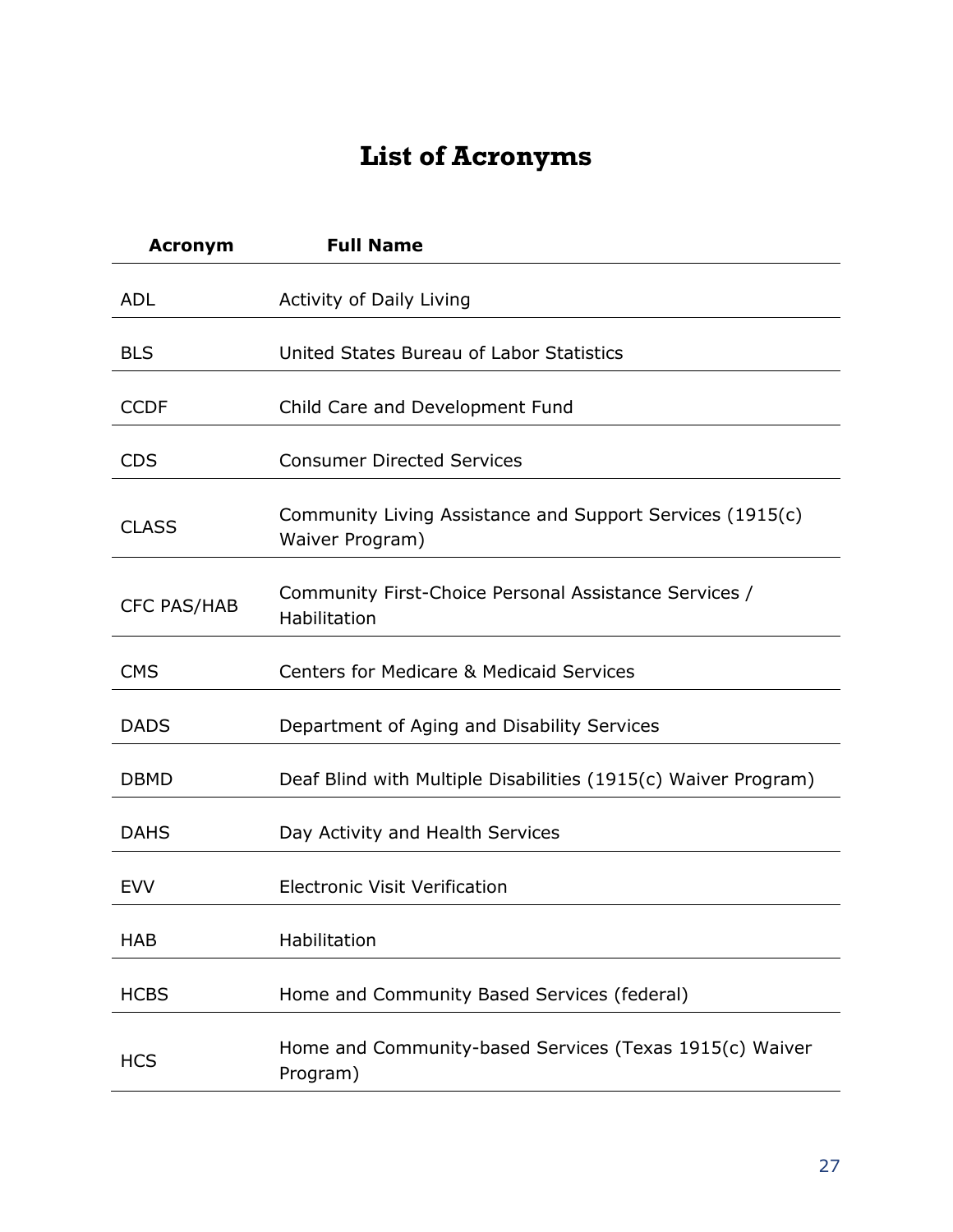| <b>Acronym</b> | <b>Full Name</b>                                                                                                          |
|----------------|---------------------------------------------------------------------------------------------------------------------------|
| <b>HHA</b>     | Home Health Aide                                                                                                          |
| <b>HHS</b>     | <b>Texas Health and Human Services</b>                                                                                    |
| <b>HHSC</b>    | Texas Health and Human Services Commission                                                                                |
| <b>IADL</b>    | Instrumental Activity of Daily Living                                                                                     |
| <b>IAP</b>     | <b>Innovation Accelerator Program</b>                                                                                     |
| ICF/IID        | Intermediate Care Facilities for Individuals with Intellectual<br>Disabilities or Related Conditions (State Plan Service) |
| <b>IDD</b>     | Intellectual or Developmental Disabilities                                                                                |
| <b>IID</b>     | Individuals with Intellectual Disabilities or Related Conditions                                                          |
| <b>LIDDA</b>   | Local Intellectual and Developmental Disability Authority                                                                 |
| <b>LMHA</b>    | <b>Local Mental Health Authorities</b>                                                                                    |
| <b>LTC</b>     | Long Term Care                                                                                                            |
| <b>LTSS</b>    | Long Term Services and Supports                                                                                           |
| <b>MCO</b>     | Managed Care Organization                                                                                                 |
| <b>MFP</b>     | Money Follows the Person                                                                                                  |
| <b>MW</b>      | Minimum wage                                                                                                              |
| <b>PAS</b>     | <b>Personal Assistance Services</b>                                                                                       |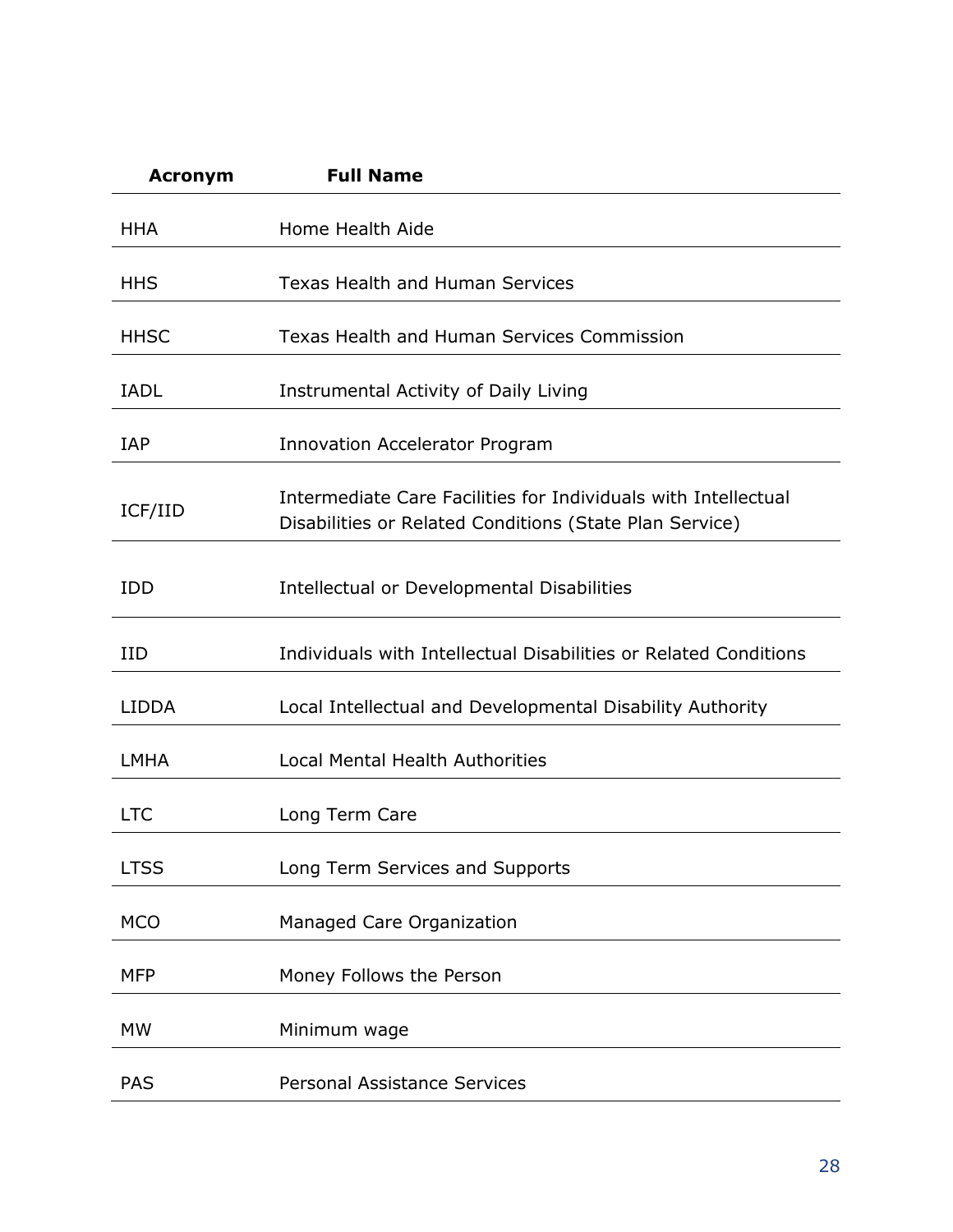| <b>Acronym</b> | <b>Full Name</b>                                   |
|----------------|----------------------------------------------------|
| <b>PCA</b>     | Personal Care Aide                                 |
| <b>PHC</b>     | Primary Home Care                                  |
| SHL/CSS        | Supported Home Living / Community Support Services |
| SL/RSS         | Supervised Living / Residential Support Services   |
| <b>SRO</b>     | Service Responsibility Option                      |
| <b>TAC</b>     | <b>Texas Administrative Code</b>                   |
| TANF           | <b>Temporary Assistance to Needy Families</b>      |
| <b>TWC</b>     | <b>Texas Workforce Commission</b>                  |
| <b>TxHmL</b>   | Texas Home Living (1915(c) Waiver Program)         |
| <b>VBP</b>     | Value-based Payment                                |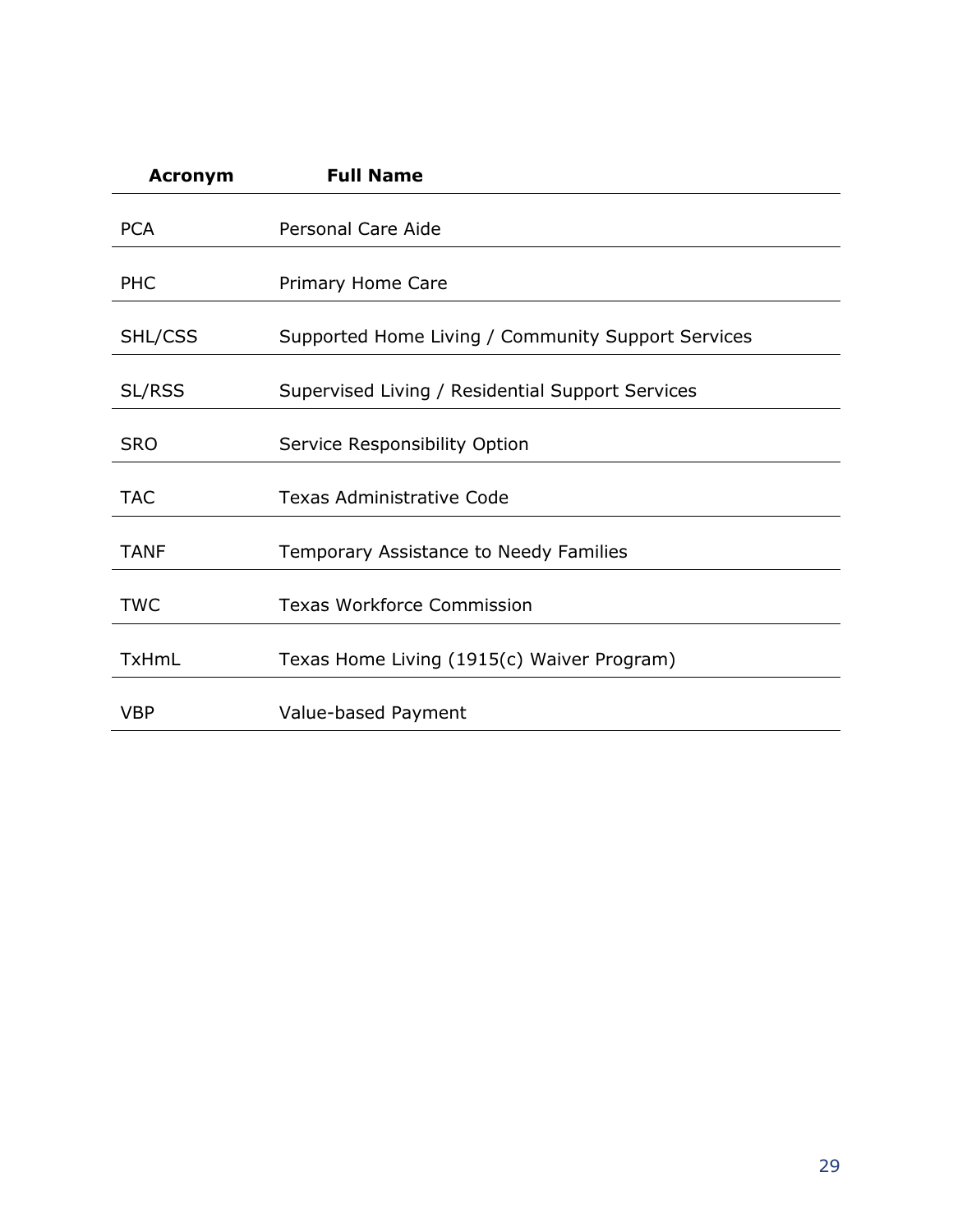### <span id="page-31-0"></span>**Appendix A. New Workforce Turnover Questions in Cost Reports**

Below are new tables that were added to the HCS/TxHmL cost reports that will assist with data gathering on staff recruitment and retention, particularly for direct care workers. These tables were originally modeled from a similar section in the state of Washington's Medicaid cost reports, which was shared with HHSC while conducting research for the 2018 Rider 207 report. Equivalent tables were also added to the CLASS, DAHS, PHC, and RC cost reports, but they were tailored for program-specific staff position types.

Per a cost report reform initiative implemented on January 1, 2019, cost reports for most LTSS programs are now required every other year instead of every year. 2018 community-based cost reports were due on April 30, 2019 for HCS/TxHmL and RC providers; 2019 community-based cost reports are due on April 30, 2020 for CLASS, DAHS, and PHC providers.

For the 2019 cost reports collected in 2020, the tables shown Appendix A will be slightly refined based on the analysis of the staff recruiting information reported in the 2018 cost reports.

| <b>Position Type</b>                                                                                                  | Difference in recruiting new staff from 1/1/2018 - 12/31/2018?<br>Please select one option for each Position Type |
|-----------------------------------------------------------------------------------------------------------------------|-------------------------------------------------------------------------------------------------------------------|
| Residential Attendants (Supervised Living/Residential Support Services (SL/RSS))                                      |                                                                                                                   |
| Non-Residential Attendants (Supported Home Living/Community Support Services<br>(SHL/CSS), Day Habilitation, Respite) |                                                                                                                   |
| Employment Services (Supervised Employment (SE), Employment Assistance (EA))                                          |                                                                                                                   |
| Nurses (Registered Nurses (RNs), Licensed Vocational Nurses (LVNs))                                                   |                                                                                                                   |
| Specialists (Physical Therapists (PT), Occupational Therapists (OT), Dieticians, etc.)                                |                                                                                                                   |
| <b>Central Office Staff</b>                                                                                           |                                                                                                                   |
| Administrative and Operations Staff                                                                                   |                                                                                                                   |

#### **Staff Recruiting Information**

*Note: the second column in the above table has drop-down lists in each row with choices 0, 1, 2, and 3*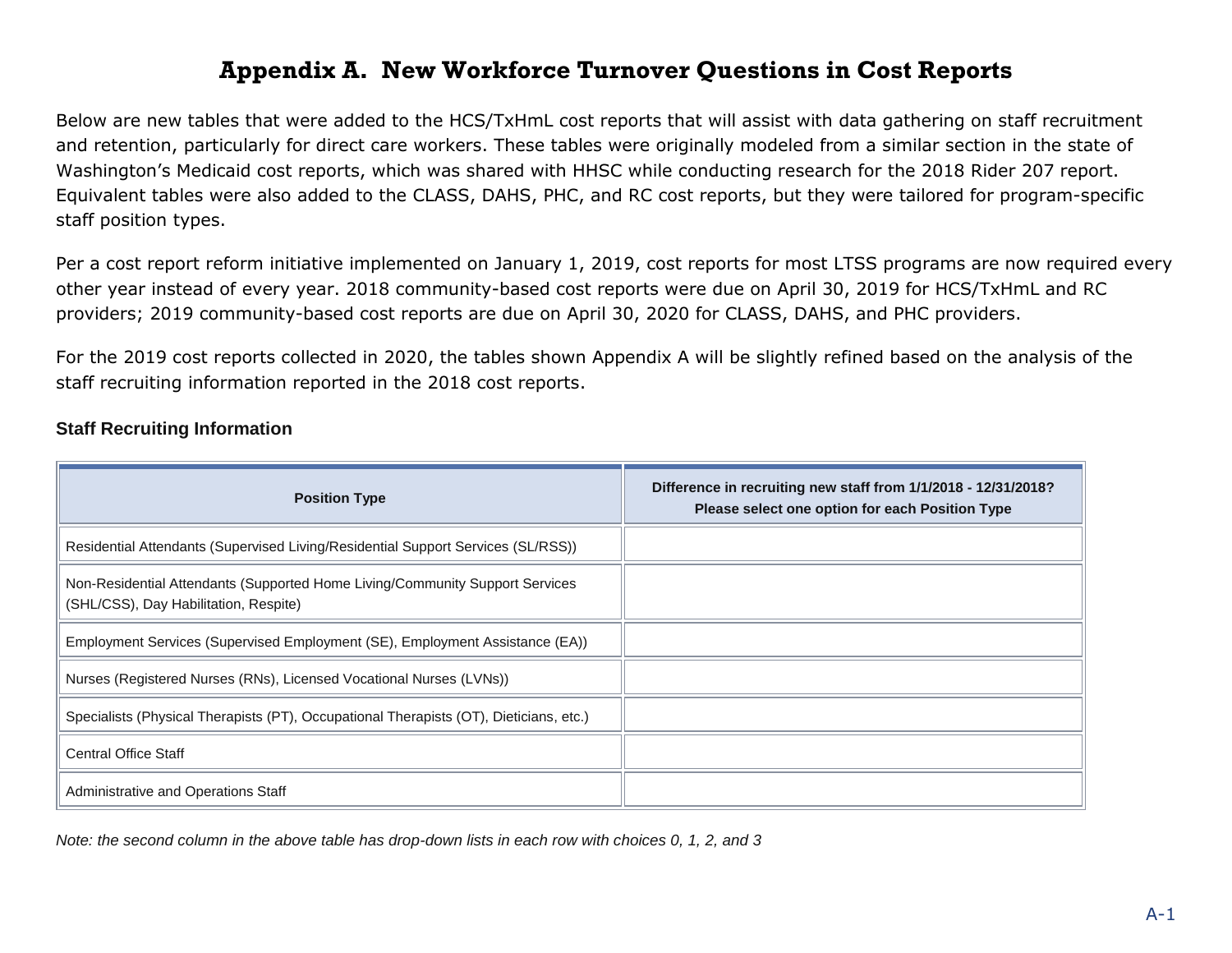#### **Staff Retention Information**

| <b>Position Type</b>                                            | Number of staff<br>(Full-time, Part-<br>time, Temp,<br>Medicaid, Non-<br><b>Medicaid &amp; Private</b><br>Pay combined) on<br>12/31/2018 | <b>Number of</b><br>staff who<br>left<br>$1/1/2018 -$<br>6/30/2018 | <b>Number of</b><br>staff who<br>left<br>7/1/2018 -<br>12/31/2018 | Number of<br>vacancies<br>on<br>12/31/2018 | Percentage of<br>work hours filled<br>w/OT or non-<br>scheduled staff<br>(Estimates<br>accepted if<br>unknown) | Average number<br>of days to fill<br>vacant positions<br>(Estimates<br>accepted if<br>unknown) | <b>Current starting</b><br>wage for this<br>type of position<br>within your<br>agency in 2018<br>(Hourly Rate) | Average wage for<br>this type of<br>position after 2<br>years of<br>employment<br>(Hourly Rate) |
|-----------------------------------------------------------------|------------------------------------------------------------------------------------------------------------------------------------------|--------------------------------------------------------------------|-------------------------------------------------------------------|--------------------------------------------|----------------------------------------------------------------------------------------------------------------|------------------------------------------------------------------------------------------------|----------------------------------------------------------------------------------------------------------------|-------------------------------------------------------------------------------------------------|
| Residential<br>Attendants<br>(SL/RSS)                           |                                                                                                                                          |                                                                    |                                                                   |                                            | $\%$                                                                                                           |                                                                                                | \$                                                                                                             | \$                                                                                              |
| Non-Residential<br>Attendants<br>(SHL/CSS, Day<br>Hab, Respite) |                                                                                                                                          |                                                                    |                                                                   |                                            | $\%$                                                                                                           |                                                                                                | \$                                                                                                             | \$                                                                                              |
| Employment<br>Services (SE,<br>EA)                              |                                                                                                                                          |                                                                    |                                                                   |                                            | $\%$                                                                                                           |                                                                                                | \$                                                                                                             | \$                                                                                              |
| Nurses (RNs,<br>LVNs)                                           |                                                                                                                                          |                                                                    |                                                                   |                                            | $\%$                                                                                                           |                                                                                                | \$                                                                                                             | \$                                                                                              |
| Specialists (PT,<br>OT, Dietary, etc.)                          |                                                                                                                                          |                                                                    |                                                                   |                                            | $\%$                                                                                                           |                                                                                                | \$                                                                                                             | \$                                                                                              |
| <b>Central Office</b><br>Staff                                  |                                                                                                                                          |                                                                    |                                                                   |                                            | $\%$                                                                                                           |                                                                                                | \$                                                                                                             | \$                                                                                              |
| Administrative<br>and Operations<br>Staff                       |                                                                                                                                          |                                                                    |                                                                   |                                            | $\%$                                                                                                           |                                                                                                | \$                                                                                                             | \$                                                                                              |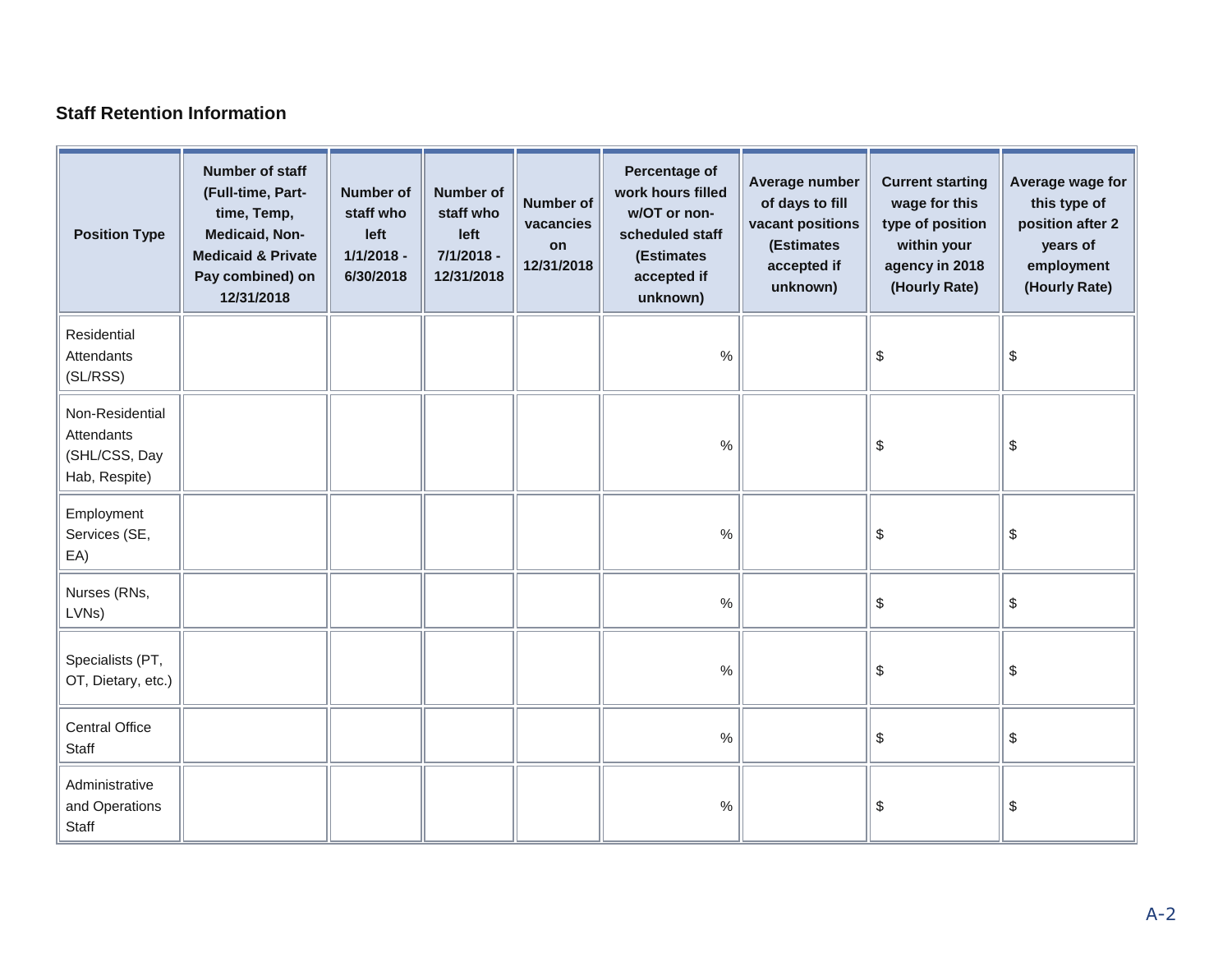| <b>Position Type</b> | Number of staff<br>(Full-time, Part-<br>time, Temp,<br><b>Medicaid, Non-</b><br><b>Medicaid &amp; Private</b><br>Pay combined) on<br>12/31/2018 | Number of<br>staff who<br><b>left</b><br>$1/1/2018 -$<br>6/30/2018 | <b>Number of</b><br>staff who<br>left<br>$7/1/2018 -$<br>12/31/2018 | Number of<br>vacancies<br><b>on</b><br>12/31/2018 | Percentage of<br>work hours filled<br>w/OT or non-<br>scheduled staff<br>(Estimates<br>accepted if<br>unknown) | Average number<br>of days to fill<br>vacant positions<br>(Estimates<br>accepted if<br>unknown) | <b>Current starting</b><br>wage for this<br>type of position<br>within your<br>agency in 2018<br>(Hourly Rate) | Average wage for<br>this type of<br>position after 2<br>years of<br>employment<br>(Hourly Rate) |
|----------------------|-------------------------------------------------------------------------------------------------------------------------------------------------|--------------------------------------------------------------------|---------------------------------------------------------------------|---------------------------------------------------|----------------------------------------------------------------------------------------------------------------|------------------------------------------------------------------------------------------------|----------------------------------------------------------------------------------------------------------------|-------------------------------------------------------------------------------------------------|
| <b>TOTAL</b>         | 0                                                                                                                                               | $\bf{0}$                                                           | $\bf{0}$                                                            | 0                                                 | 0                                                                                                              |                                                                                                | $\bf{0}$                                                                                                       |                                                                                                 |

| Length of Time with your Agency      | Using the total number of staff from above, what is the length of time they have been with your agency? |
|--------------------------------------|---------------------------------------------------------------------------------------------------------|
| LESS than 6 months                   |                                                                                                         |
| BETWEEN 6 and 12 months              |                                                                                                         |
| OVER 12 months                       |                                                                                                         |
| <b>Total Staff by Length of Time</b> | $\bf{0}$                                                                                                |
| 12/31/2018                           | Number of HCS/TxHmL clients (Medicaid, Non-Medicaid, Private Pay, etc. combined) actively enrolled on   |

#### **Staff Benefits Information**

| In addition to wages, does your agency offer benefits to<br>staff? If Yes, check all that apply | <b>Full-Time</b><br><b>Staff</b> | <b>Part-Time</b><br><b>Staff</b> |
|-------------------------------------------------------------------------------------------------|----------------------------------|----------------------------------|
| Medical Insurance (paid in whole or in part by agency)                                          |                                  |                                  |
| Dental Insurance (paid in whole or in part by agency)                                           |                                  |                                  |
| Retirement (paid in whole or in part by agency)                                                 |                                  |                                  |
| Paid Sick Leave                                                                                 |                                  |                                  |
| Paid Vacation                                                                                   |                                  |                                  |
| <b>Short-Term Disability</b>                                                                    |                                  |                                  |
| Long-Term Disability                                                                            |                                  |                                  |
| Jury Duty Leave                                                                                 |                                  |                                  |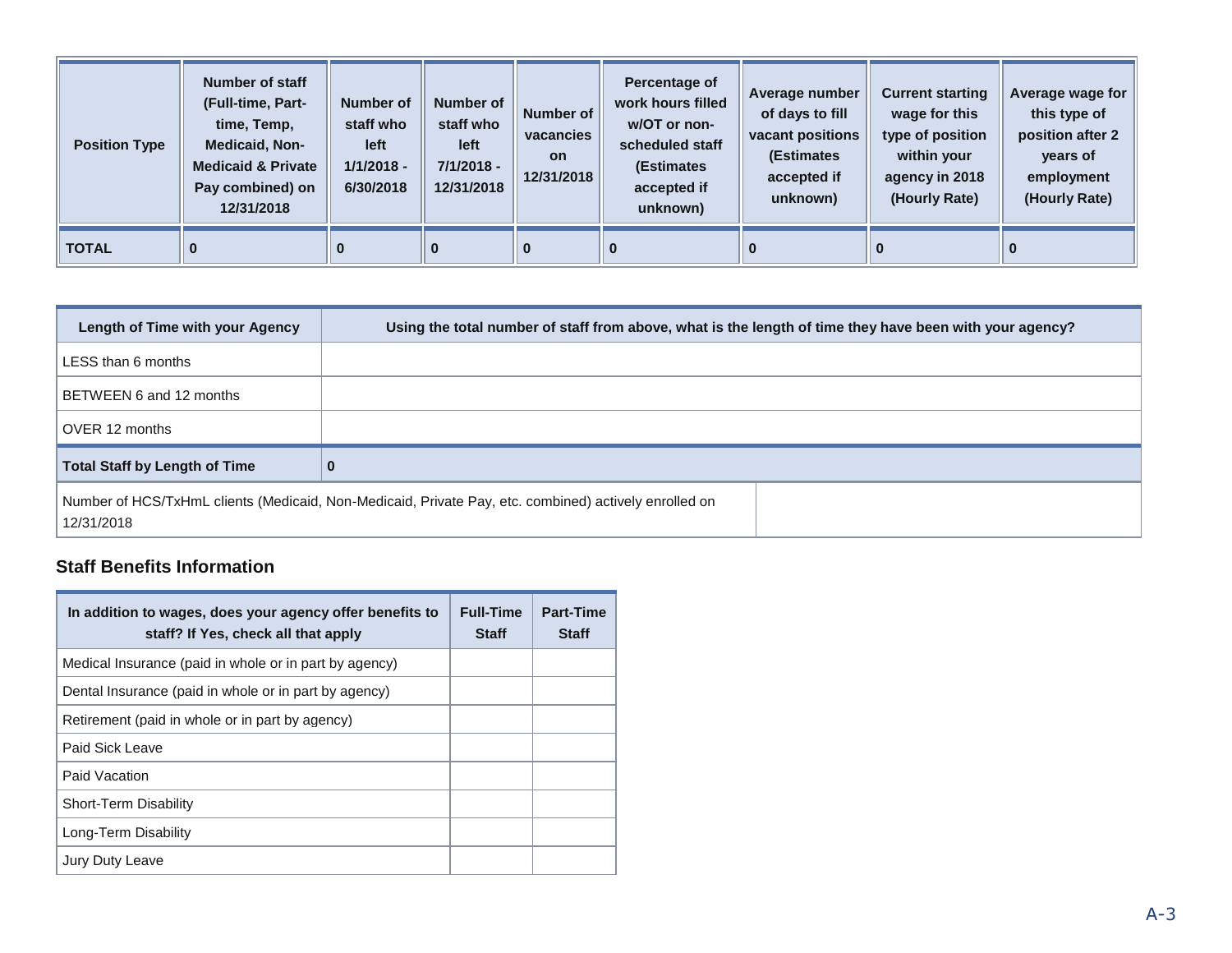| In addition to wages, does your agency offer benefits to<br>staff? If Yes, check all that apply | <b>Full-Time</b><br><b>Staff</b> | Part-Time<br><b>Staff</b> |
|-------------------------------------------------------------------------------------------------|----------------------------------|---------------------------|
| Bereavement Leave                                                                               |                                  |                           |
| Vision Insurance                                                                                |                                  |                           |
| Employee Assistance Plan                                                                        |                                  |                           |
| Life Insurance                                                                                  |                                  |                           |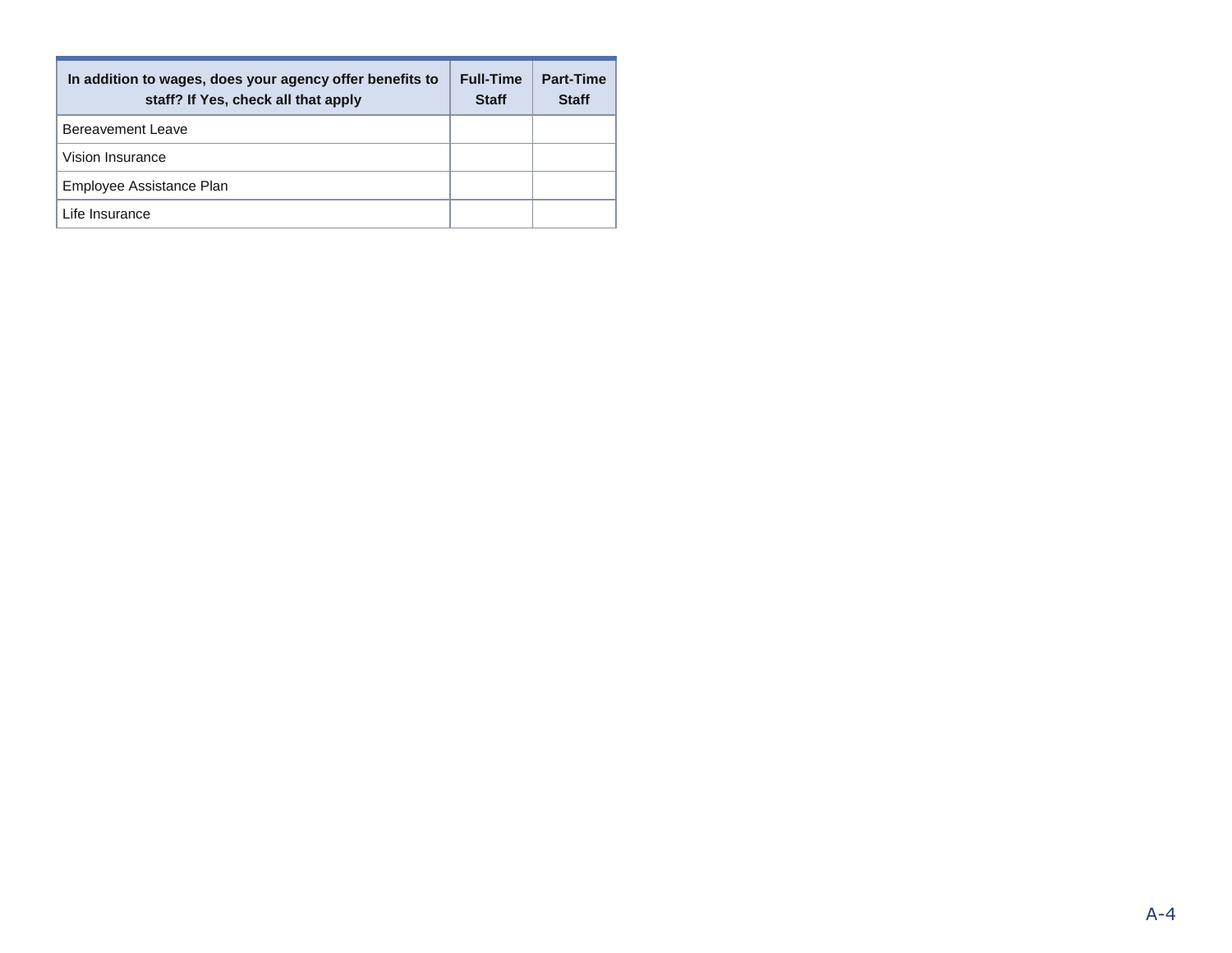### **Appendix B. HCS/TxHmL Attendant Wages and Turnover**

This table breaks the attendant data from the 2018 HCS/TxHmL cost reports down into Texas HHS Regions and by residential (SL/RSS) versus non-residential (SHL/CSS) attendants. This data was obtained from new cost report questions that are displayed in Appendix A. The data obtained is self-reported by HCS/TxHmL providers and cannot be verified by HHSC.

<span id="page-35-0"></span>

| <b>Texas HHS</b><br>Regions <sup>40</sup> | <b>Residential</b><br><b>Average</b><br><b>Wage</b> | <b>Residential</b><br>Average<br><b>Percent</b><br><b>Turnover</b> | <b>Residential</b><br><b>Average</b><br><b>Wage</b><br>Growth<br>After 2<br>Years <sup>41</sup> | Non-<br><b>Residential</b><br>Average<br><b>Wage</b> | Non-<br><b>Residential</b><br>Average<br><b>Percent</b><br>Turnover | Non-<br><b>Residential</b><br><b>Average</b><br><b>Wage</b><br>Growth<br>After 2<br><b>Years</b> |
|-------------------------------------------|-----------------------------------------------------|--------------------------------------------------------------------|-------------------------------------------------------------------------------------------------|------------------------------------------------------|---------------------------------------------------------------------|--------------------------------------------------------------------------------------------------|
| <b>Region 1</b>                           | \$10.44                                             | 87.8%                                                              | 4.1%                                                                                            | \$10.72                                              | 51.1%                                                               | 13.3%                                                                                            |
| <b>Region 2</b>                           | \$10.05                                             | 110.6%                                                             | 2.4%                                                                                            | \$10.55                                              | 61.7%                                                               | 8.3%                                                                                             |
| <b>Region 3</b>                           | \$10.76                                             | 77.6%                                                              | 7.6%                                                                                            | \$11.30                                              | 38.1%                                                               | 10.7%                                                                                            |
| <b>Region 4</b>                           | \$10.36                                             | 74.6%                                                              | 5.0%                                                                                            | \$10.70                                              | 41.6%                                                               | 13.2%                                                                                            |
| <b>Region 5</b>                           | \$10.10                                             | 62.3%                                                              | 5.1%                                                                                            | \$11.18                                              | 32.2%                                                               | 6.7%                                                                                             |
| <b>Region 6</b>                           | \$10.39                                             | 44.2%                                                              | 10.4%                                                                                           | \$11.24                                              | 36.3%                                                               | 14.4%                                                                                            |
| <b>Region 7</b>                           | \$10.31                                             | 90.9%                                                              | 7.2%                                                                                            | \$10.96                                              | 52.9%                                                               | 8.2%                                                                                             |
| <b>Region 8</b>                           | \$10.58                                             | 80.2%                                                              | 9.0%                                                                                            | \$10.46                                              | 33.7%                                                               | 15.2%                                                                                            |
| <b>Region 9</b>                           | \$11.24                                             | 99.5%                                                              | 3.3%                                                                                            | \$11.70                                              | 76.5%                                                               | 11.9%                                                                                            |
| <b>Region 10</b>                          | \$9.07                                              | 88.2%                                                              | 4.4%                                                                                            | \$8.98                                               | 52.5%                                                               | 4.7%                                                                                             |
| <b>Region 11</b>                          | \$9.58                                              | 51.9%                                                              | 9.2%                                                                                            | \$9.93                                               | 28.3%                                                               | 8.6%                                                                                             |
| <b>Total Avg.</b>                         | \$10.38                                             | 72.4%                                                              | 7.7%                                                                                            | \$10.81                                              | 39.8%                                                               | 11.7%                                                                                            |

#### **Table B-1. HCS/TxHmL Attendant Wages and Turnover, 2018**

j

<sup>&</sup>lt;sup>40</sup> Health and Human Services (HHS) Offices by County. October 2018.<https://hhs.texas.gov/sites/default/files/documents/about-hhs/hhs-regional-map.pdf>

<sup>&</sup>lt;sup>41</sup> This is the difference between the average starting wage of an attendant and the average wage after two years of employment in the same position.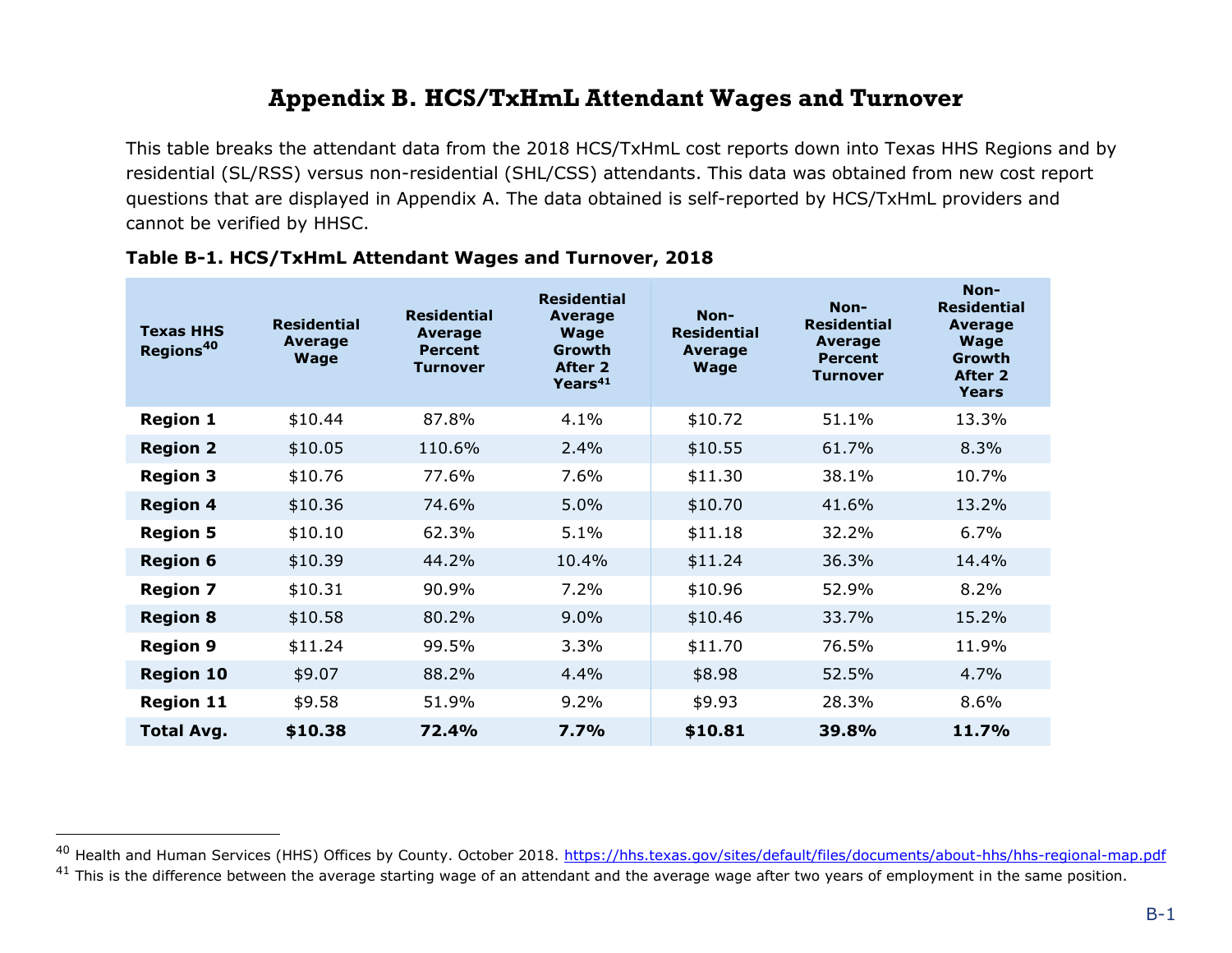Although a positive correlation exists between higher wage growth and lower percent turnover for residential attendants, the correlation is weaker for non-residential attendants. This is illustrated in the figures below in Figure B-1 and Figure B-2. The relationship between wage growth and turnover is one of many factors that may be examined via data from the new cost report turnover questions.







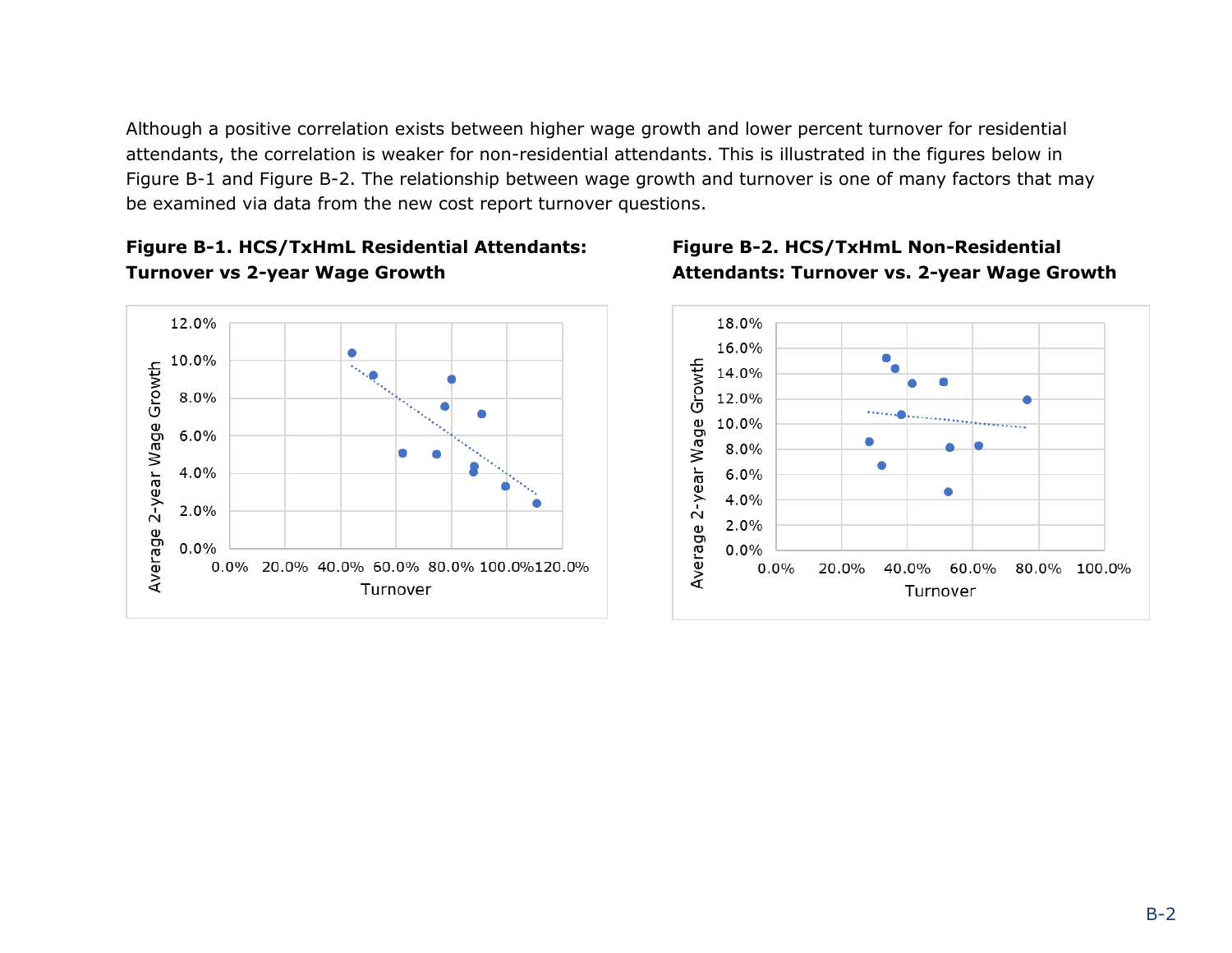



Figure B-3 displays the Texas HHS Regions used for Table B-1.

-

<sup>&</sup>lt;sup>42</sup> Health and Human Services (HHS) Offices by County. October 2018.<https://hhs.texas.gov/sites/default/files/documents/about-hhs/hhs-regional-map.pdf>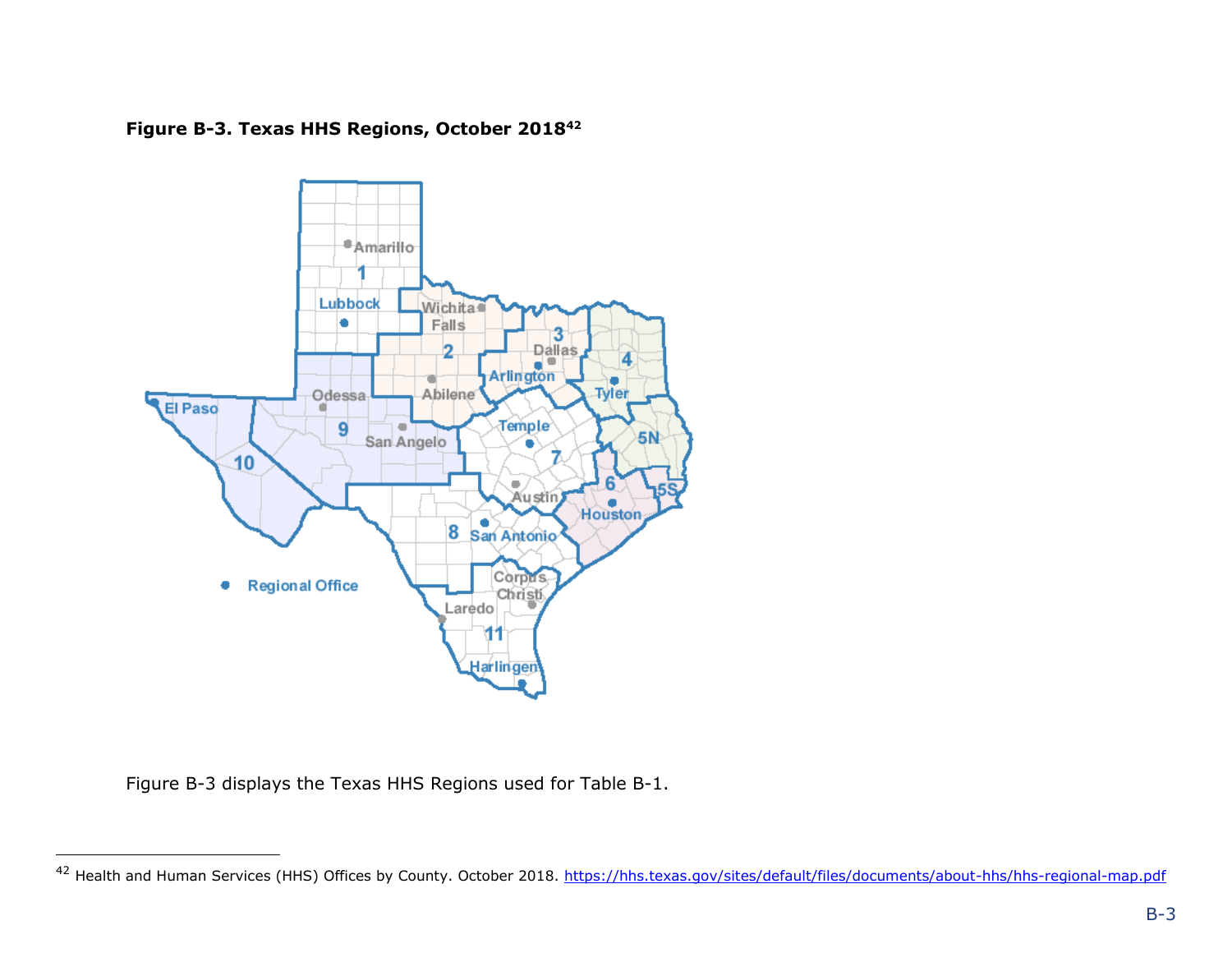# **Appendix C. State Medicaid Agency Survey Data**

### **Table C-1. State Medicaid Agency Survey Data, 2018-2019.**

<span id="page-38-0"></span>

| <b>State<sup>a</sup></b> | <b>Attendant Program</b><br><b>Difficulties</b>                                                               | <b>Financial Strategies</b>                                                                                                                                                                                                                                                                                                                                                                                                                                                                       | <b>Non-financial Strategies</b>                                                                                                                                                                                                                                                                                          | <b>Attendant</b><br><b>Workforce</b><br><b>Data</b><br><b>Collection</b>     | <b>State and</b><br><b>Attendant</b><br><b>Hourly Minimum</b><br>Wage (MW),<br>2019 <sup>b</sup> |
|--------------------------|---------------------------------------------------------------------------------------------------------------|---------------------------------------------------------------------------------------------------------------------------------------------------------------------------------------------------------------------------------------------------------------------------------------------------------------------------------------------------------------------------------------------------------------------------------------------------------------------------------------------------|--------------------------------------------------------------------------------------------------------------------------------------------------------------------------------------------------------------------------------------------------------------------------------------------------------------------------|------------------------------------------------------------------------------|--------------------------------------------------------------------------------------------------|
| <b>AL</b>                | Turnover; recruitment<br>in rural areas.                                                                      | None                                                                                                                                                                                                                                                                                                                                                                                                                                                                                              | 1915(j) self-directed allows<br>waiver client to choose and pay<br>their own worker.                                                                                                                                                                                                                                     | None                                                                         | State MW: $$7.25^{\circ}$                                                                        |
| <b>AZ</b>                | State's 2017 minimum<br>wage increase from<br>\$8.05 to \$10.00<br>amplified market<br>competition for staff. | Differential adjusted<br>payment (DAP) initiative,<br>which currently provides<br>one-time time limited<br>increase to HCBS providers<br>for EVV services, is being<br>considered for attendant<br>workforce development /<br>retention. VBPs under<br>consideration by MCOs for<br>workforce/retention. State<br>legislature approved one-<br>time funding for an incentive<br>payment for HCBS providers<br>who service IDD individuals<br>if they participate in surveys<br>conducted by MCOs. | Three workforce planning<br>requirements implemented into<br>managed care contracts:<br>designate Workforce<br>Development Administrator,<br>collect workforce data, provide<br>technical assistance to<br>providers for workforce<br>stability. Also implemented a<br>"Long Term Care Workforce<br>Advisory Committee." | Beginning data<br>collection of<br>workforce<br>turnover in<br>2019 via EVV. | State MW:<br>\$11.00 <sup>d</sup>                                                                |
| <b>AR</b>                | Recruitment,<br>especially in rural<br>areas.                                                                 | None                                                                                                                                                                                                                                                                                                                                                                                                                                                                                              | None                                                                                                                                                                                                                                                                                                                     | None                                                                         | State MW:<br>\$9.25                                                                              |
| <b>CO</b>                | Overhead costs;<br>recruitment in rural<br>areas.                                                             | Evaluating rates to include<br>travel time.                                                                                                                                                                                                                                                                                                                                                                                                                                                       | Initial stages of collaborating<br>with other state agencies to<br>develop plans/strategies.                                                                                                                                                                                                                             | None                                                                         | State MW: \$11.10                                                                                |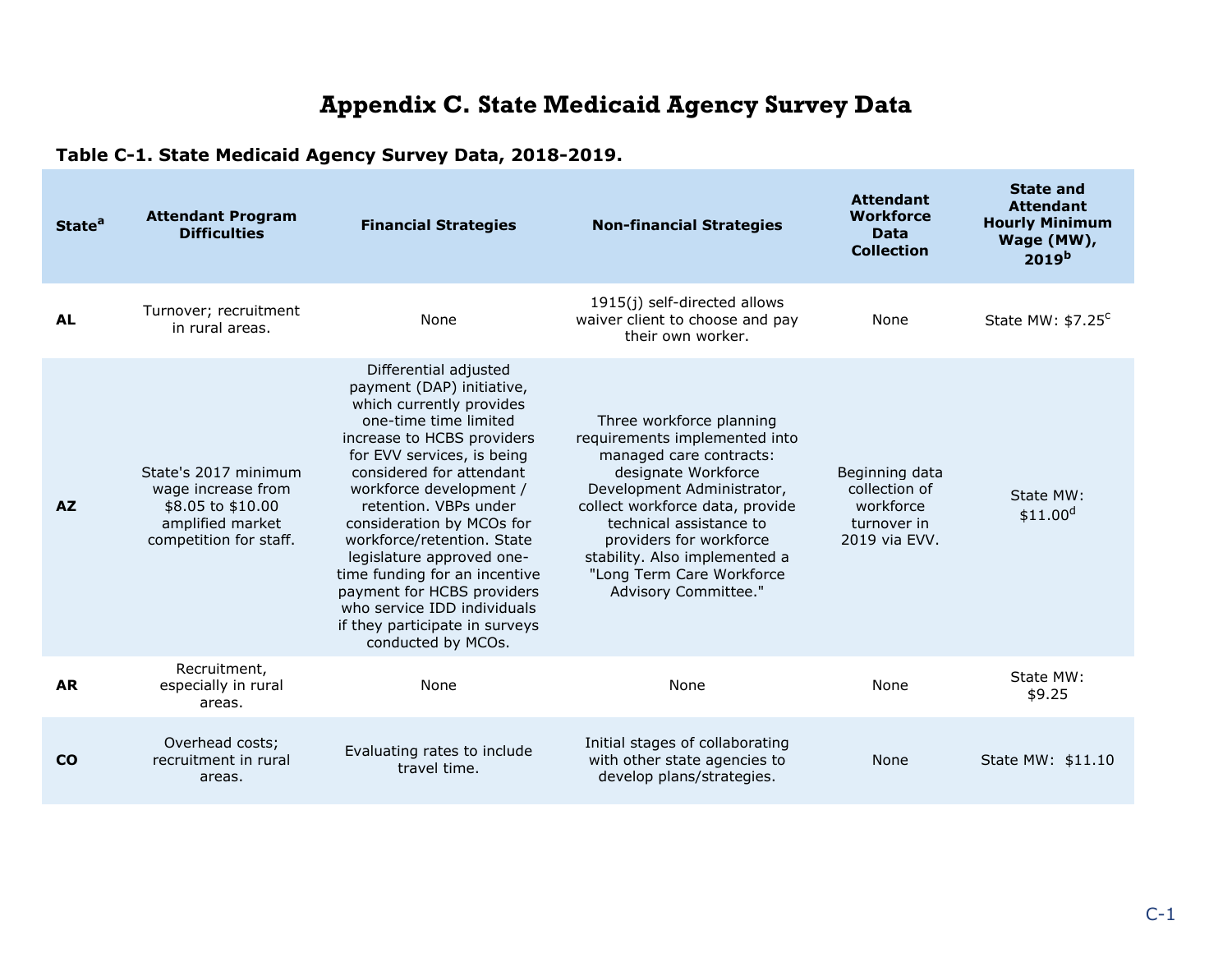| <b>State<sup>a</sup></b> | <b>Attendant Program</b><br><b>Difficulties</b>                                             | <b>Financial Strategies</b>                                                          | <b>Non-financial Strategies</b> | <b>Attendant</b><br><b>Workforce</b><br><b>Data</b><br><b>Collection</b> | <b>State and</b><br><b>Attendant</b><br><b>Hourly Minimum</b><br>Wage (MW),<br>2019 <sup>b</sup> |
|--------------------------|---------------------------------------------------------------------------------------------|--------------------------------------------------------------------------------------|---------------------------------|--------------------------------------------------------------------------|--------------------------------------------------------------------------------------------------|
| $CT*$                    | Unknown                                                                                     | Training and upgraded funds<br>available for those who wish<br>to pursue coursework. | Required orientation.           | None                                                                     | State MW: \$10.10<br>Attendant MW:<br>$$15.50^e$                                                 |
| $FL*$                    | Unknown                                                                                     | None                                                                                 | <b>None</b>                     | None                                                                     | State MW: \$8.46                                                                                 |
| <b>GA</b>                | Wages; travel<br>expenses.                                                                  | Career ladders under<br>development.                                                 | Recruitment and training        | Yes, via<br>national core<br>indicators for<br>some<br>programs.         | State MW:<br>\$7.25                                                                              |
| HI                       | Job market<br>competition for staff.                                                        | None                                                                                 | <b>None</b>                     | None                                                                     | State MW: \$10.10                                                                                |
| ID                       | Recruitment and<br>turnover, especially in<br>rural areas; market<br>competition for staff. | Reimbursement increase and<br>reevaluation of<br>methodology.                        | None                            | None                                                                     | State MW:<br>\$7.25                                                                              |
| IN                       | Job market<br>competition for staff.                                                        | Closest equivalent is VBPs<br>for CNAs in SNFs.                                      | None                            | Yes, via cost<br>reports, but<br>only for SNFs                           | State MW:<br>\$7.25                                                                              |
| IA                       | Attendants available<br>only via 1915(c) HCBS<br>waivers, none via<br>state plan.           | None                                                                                 | None                            | None                                                                     | State MW:<br>\$7.25                                                                              |
| <b>KY</b>                | Recruitment and<br>retention.                                                               | Conducting a rate study<br>across all waiver programs.                               | Training                        | None                                                                     | State MW:<br>\$7.25                                                                              |
| LA*                      | Unknown                                                                                     | None                                                                                 | None                            | None                                                                     | State MW: \$7.25 <sup>d</sup>                                                                    |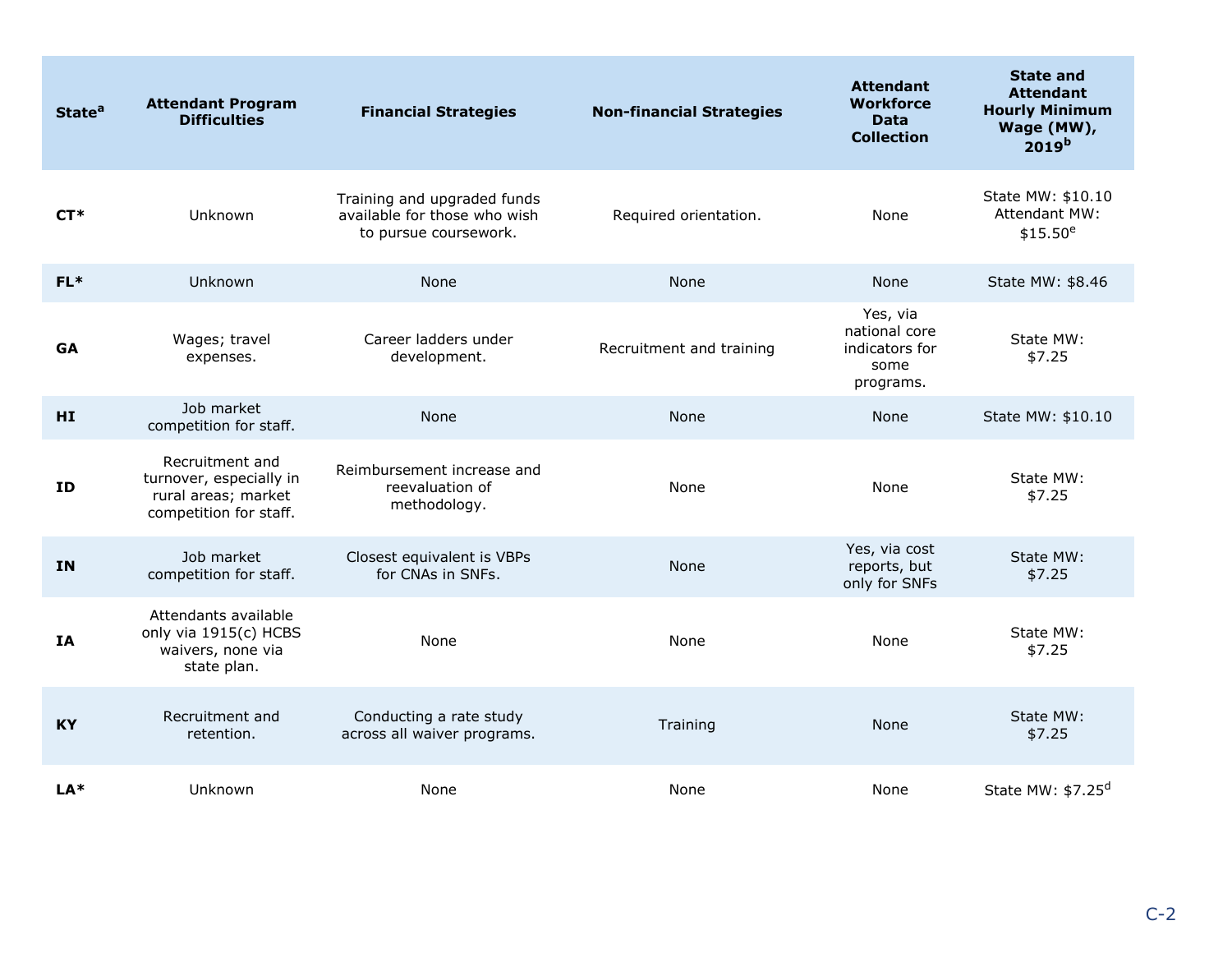| State <sup>a</sup> | <b>Attendant Program</b><br><b>Difficulties</b>                                                                                                                                       | <b>Financial Strategies</b>                                                                                                                                 | <b>Non-financial Strategies</b>                                                                                                                                                               | <b>Attendant</b><br><b>Workforce</b><br><b>Data</b><br><b>Collection</b>                                                  | <b>State and</b><br><b>Attendant</b><br><b>Hourly Minimum</b><br>Wage (MW),<br>2019 <sup>b</sup>                                  |
|--------------------|---------------------------------------------------------------------------------------------------------------------------------------------------------------------------------------|-------------------------------------------------------------------------------------------------------------------------------------------------------------|-----------------------------------------------------------------------------------------------------------------------------------------------------------------------------------------------|---------------------------------------------------------------------------------------------------------------------------|-----------------------------------------------------------------------------------------------------------------------------------|
| $MI*$              | Issues with retention,<br>rates, and<br>implementing<br>strategies (such as<br>training requirements<br>and differential pay<br>based upon training)<br>for managed care<br>programs. | None                                                                                                                                                        | None                                                                                                                                                                                          | None                                                                                                                      | State MW: \$9.45<br><b>Attendant MW:</b><br>\$9.45 individual<br>attendants;<br>\$13.50-\$15.50<br>agency attendants <sup>f</sup> |
| <b>MN</b>          | Low rates; turnover;<br>staff shortages.                                                                                                                                              | Developing a rate<br>methodology that considers<br>wages in comparable<br>occupations; promote use of<br>existing training and<br>development options.      | Ensure access to effective<br>supervision to increase job<br>satisfaction; identify and<br>promote use of technology<br>solutions; enhance data<br>collection to monitor workforce<br>issues. | Yes, via<br>voluntary<br>provider<br>survey;<br>currently<br>seeking<br>legislative<br>authority to<br>mandate<br>survey. | State MW:<br>\$9.86<br><b>Attendant MW:</b><br>\$13.25 floor                                                                      |
| <b>MS</b>          | Recruitment and<br>retention in rural<br>areas.                                                                                                                                       | None                                                                                                                                                        | None                                                                                                                                                                                          | <b>None</b>                                                                                                               | State MW: $$7.25d$                                                                                                                |
| <b>MT</b>          | Recruitment issues<br>(especially in rural<br>areas) via market<br>competition, low<br>unemployment, and<br>variable work<br>schedules.                                               | State legislature granted<br>bonuses/wage increases,<br>and reimbursements for<br>CFC/PAS providers who<br>provide health insurance<br>coverage to workers. | None                                                                                                                                                                                          | None                                                                                                                      | State MW:<br>\$8.50                                                                                                               |
| $NM*$              | Unknown.                                                                                                                                                                              | None                                                                                                                                                        | <b>None</b>                                                                                                                                                                                   | None                                                                                                                      | State MW:<br>\$7.50                                                                                                               |
| <b>NV</b>          | Low availability in<br>rural areas; lack of<br>EVV.                                                                                                                                   | Legislative rate increase<br>requests.                                                                                                                      | <b>EVV</b>                                                                                                                                                                                    | None                                                                                                                      | State MW:<br>\$8.25                                                                                                               |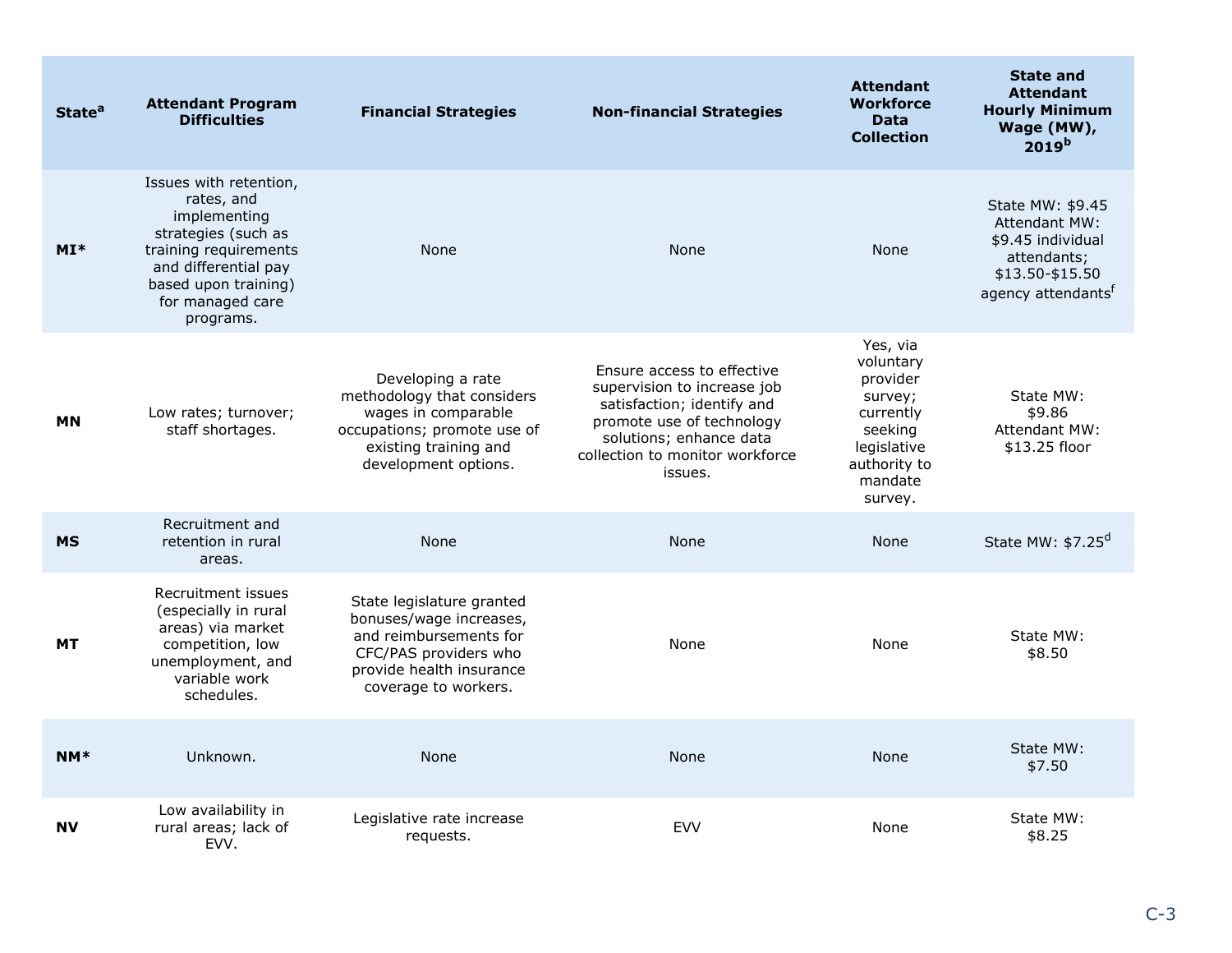| State <sup>a</sup> | <b>Attendant Program</b><br><b>Difficulties</b>                                                                                    | <b>Financial Strategies</b>                                                                                                                                                     | <b>Non-financial Strategies</b>                                                                                                                                                                                                         | <b>Attendant</b><br><b>Workforce</b><br><b>Data</b><br><b>Collection</b>                                                       | <b>State and</b><br><b>Attendant</b><br><b>Hourly Minimum</b><br>Wage (MW),<br>2019 <sup>b</sup>             |
|--------------------|------------------------------------------------------------------------------------------------------------------------------------|---------------------------------------------------------------------------------------------------------------------------------------------------------------------------------|-----------------------------------------------------------------------------------------------------------------------------------------------------------------------------------------------------------------------------------------|--------------------------------------------------------------------------------------------------------------------------------|--------------------------------------------------------------------------------------------------------------|
| <b>NJ</b>          | Not enough staff to<br>meet needs.                                                                                                 | Increased rates.                                                                                                                                                                | Considering: shared ride<br>services to address<br>transportation issues; career<br>paths for home care workers'<br>permitting pilot efforts by MCOs<br>to build in VBPs; monitoring<br>supply/demand to ensure<br>sufficient capacity. | None                                                                                                                           | State MW:<br>\$8.85<br><b>Attendant MW:</b><br>\$17.00                                                       |
| <b>ND</b>          | Recruitment in rural<br>areas; availability of<br>attendants qualified to<br>serve complex needs,<br>especially in rural<br>areas. | Legislative rate increase<br>requests.                                                                                                                                          | MFP for addressing recruitment<br>and retention.                                                                                                                                                                                        | Yes, turnover<br>data has been<br>collected<br>continuously<br>since the<br>1980s.                                             | State MW:<br>\$7.25<br><b>Attendant MW:</b><br>\$20.36 individual<br>attendants \$27.96<br>agency attendants |
| $OK*$              | Unknown                                                                                                                            | None                                                                                                                                                                            | Collaborative planning with<br>providers and other<br>stakeholders for reducing staff<br>turnover.                                                                                                                                      | Yes, via<br>optional<br>provider portal<br>for reporting<br>turnover data<br>(63% response<br>rate in FY17)                    | State MW:<br>\$7.25                                                                                          |
| <b>TX</b>          | Attendant turnover;<br>low wages                                                                                                   | Legislative requests for<br>attendant minimum wage<br>increase and rate<br>enhancement rate increase,<br>considering VBPs to improve<br>attendant recruitment and<br>retention. | Strengthening data collection;<br>annually presenting several<br>options for consideration by TX<br>Legislature such as increasing<br>training opportunities.                                                                           | Yes, via cost<br>reports<br>beginning<br>January 2019.<br>Considering<br>consumer-<br>directed<br>services data<br>collection. | State MW:<br>\$7.25<br>Attendant MW:<br>\$8.00                                                               |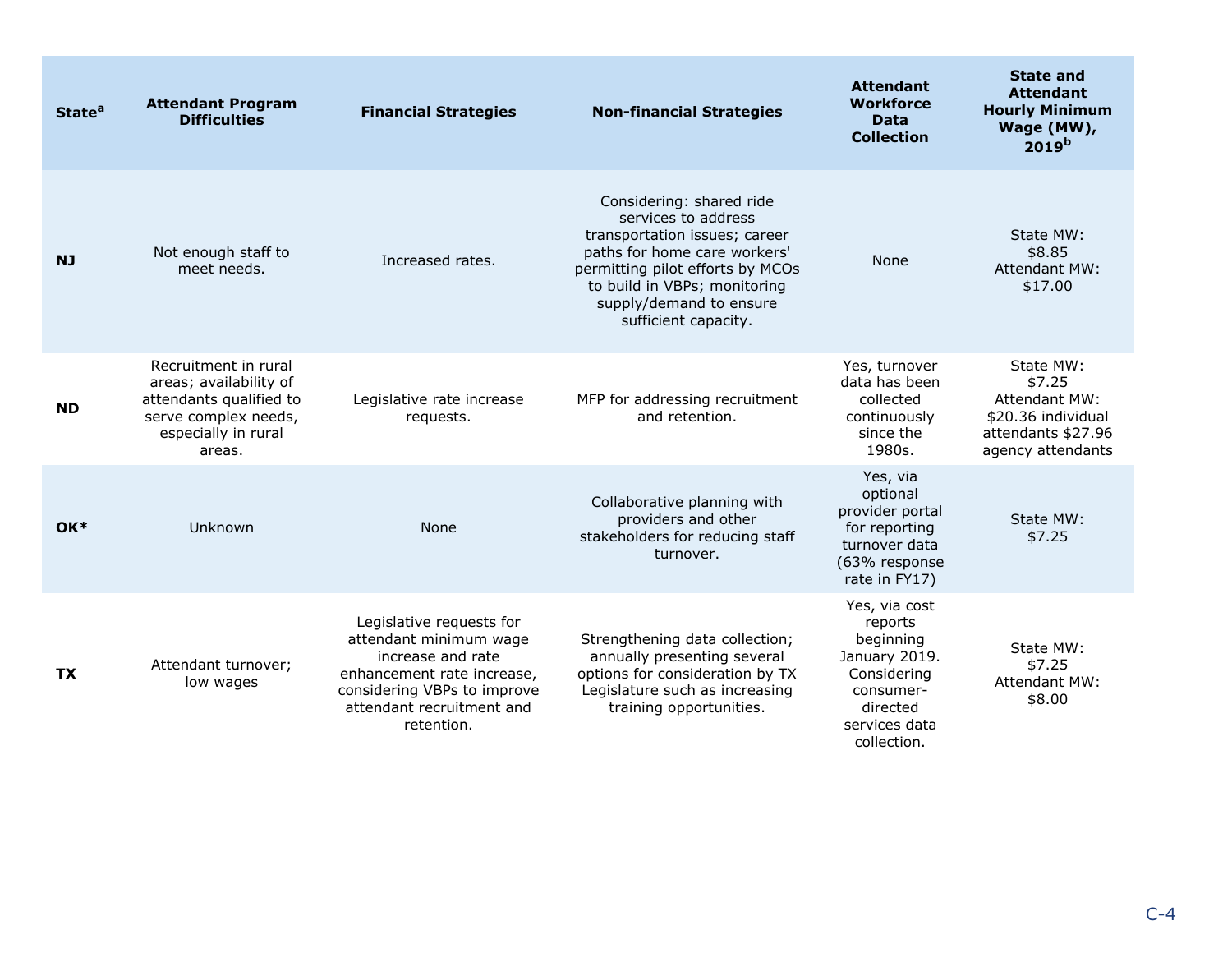| <b>State<sup>a</sup></b> | <b>Attendant Program</b><br><b>Difficulties</b>                           | <b>Financial Strategies</b>                                                                                                                                                                                                                                                                                                                                                                                                                                                                                                 | <b>Non-financial Strategies</b> | <b>Attendant</b><br><b>Workforce</b><br><b>Data</b><br><b>Collection</b>                                                | <b>State and</b><br><b>Attendant</b><br><b>Hourly Minimum</b><br>Wage (MW),<br>2019 <sup>b</sup> |
|--------------------------|---------------------------------------------------------------------------|-----------------------------------------------------------------------------------------------------------------------------------------------------------------------------------------------------------------------------------------------------------------------------------------------------------------------------------------------------------------------------------------------------------------------------------------------------------------------------------------------------------------------------|---------------------------------|-------------------------------------------------------------------------------------------------------------------------|--------------------------------------------------------------------------------------------------|
| <b>WA</b>                | Hiring and retention<br>related to competing<br>wages and job<br>markets. | Replaced hourly rates with<br>tiered rates (January 1,<br>2019) to allow providers<br>more flexibility in how they<br>provide services.                                                                                                                                                                                                                                                                                                                                                                                     | Data collection                 | Yes, via annual<br>provider survey<br>in<br>Developmental<br><b>Disability</b><br>Community<br>Residential<br>settings. | State MW: \$12.00<br><b>Attendant MW:</b><br>\$12.24 (entry<br>level), \$13.12<br>(second year)  |
| $WI*$                    | Unknown                                                                   | Direct workforce funding<br>initiative for two state fiscal<br>years that requires that<br>providers complete a survey<br>after each quarterly<br>payment about: 1. how they<br>used funding 2. why they<br>chose to use funding as they<br>did 3. whether they know of<br>instances where the<br>additional funding made the<br>difference in retaining or<br>recruiting a worker, and 4.<br>how large of an impact they<br>believe the funding has had<br>on their ability to recruit and<br>retain workers. <sup>9</sup> | Unknown                         | Yes, via direct<br>workforce<br>funding<br>initiative<br>mentioned in<br>Financial<br>Strategies.                       | State MW:<br>\$7.25<br><b>Attendant MW:</b><br>\$16.40 (\$4.10/15)<br>mins)                      |

 $\overline{a}$ 

<sup>&</sup>lt;sup>a</sup> Any state with an asterisk (\*) was last surveyed in 2018 for the 2018 Rider 207 report and has not been surveyed again since.

<sup>&</sup>lt;sup>b</sup> Statewide minimum wage data source: Consolidated Minimum Wage Table. U.S. Department of Labor [https://www.dol.gov/whd/minwage/mw](https://www.dol.gov/whd/minwage/mw-consolidated.htm)[consolidated.htm](https://www.dol.gov/whd/minwage/mw-consolidated.htm)

<sup>&</sup>lt;sup>c</sup> Alabama, Louisiana, and Mississippi do not have state minimum wages, so the federal minimum wage is listed.

<sup>d</sup> Arizona's state minimum wage will increase to \$12.00 on January 1, 2020.

<sup>&</sup>lt;sup>e</sup> Connecticut has built in increases for attendant wages that will eventually reach \$16.25/hour on January 1, 2021.

<sup>&</sup>lt;sup>f</sup> Attendants in Michigan are typically family and/or friends of the individual receiving attendant services and are paid minimum wage. Agency attendants, on the other hand, are paid \$13.50-\$15.50/hour minimum depending on the county.

<sup>&</sup>lt;sup>g</sup> Wisconsin also has a program for NFs called WisCaregiver Careers (a grant program from Civil Money Penalty funding), which provides free training and testing for up to 3,000 students to become caregivers in WI NFs, plus a \$500 retention bonus from participating NFs after six months on the job.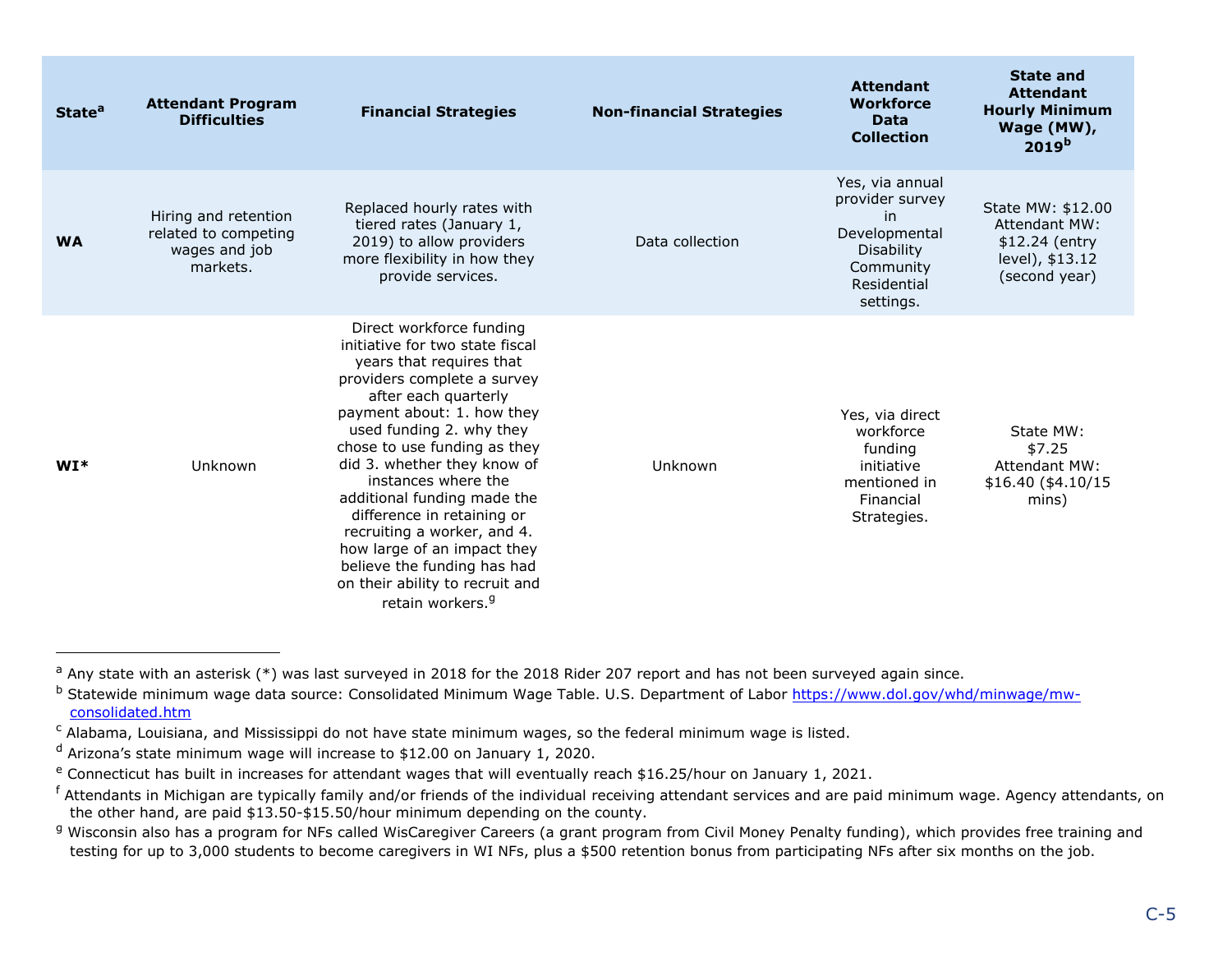# **Appendix D. Rate Enhancement Participation Data**

| A | No applicable clients or not enough applicable clients |
|---|--------------------------------------------------------|
| в | Reporting requirements/paperwork too cumbersome        |
| C | Unfamiliar with the program/program benefits           |
| D | Fears of recoupment                                    |
| Е | Requires an accountant / too small of a provider       |
| F | Past issues with cost reporting                        |
| G | Rate enhancement is insignificant/not worth it         |
| н | N/A or Choice                                          |
|   | Wants to participate                                   |

<span id="page-43-0"></span> $N = 355$  (ICFs = 48, HCS = 307).

Data is based on two write-in questions in a June 2018 survey of HCS/TxHmL and ICF/IID providers: "*Why don't you participate in the Rate Enhancement program?*" and "*What would incentivize you to participate in the Rate Enhancement program?*" Around 36% of providers stated multiple grievances with rate enhancement, so each individual category is out of 100%.

Of the 582 (454 HCS/TxHmL and 128 ICFs/IID) total survey responses, 355 (307 HCS/TxHmL and 48 ICFs/IID) answered that they do not participate in rate enhancement, equating to 32.4% rate enhancement participation for HCS/TxHmL survey respondents and 62.5% rate enhancement participation for ICFs/IID survey respondents.

The first of the following charts is HCS/TxHmL and ICF/IID data combined, and then the second and third are broken down by HCS/TxHmL and ICF/IID responses alone, respectively.



D

шE

шF

G

m,

 $\blacksquare$  I

 $0%$ 

 $\blacksquare$  A

 $B$ 

C

**The State**